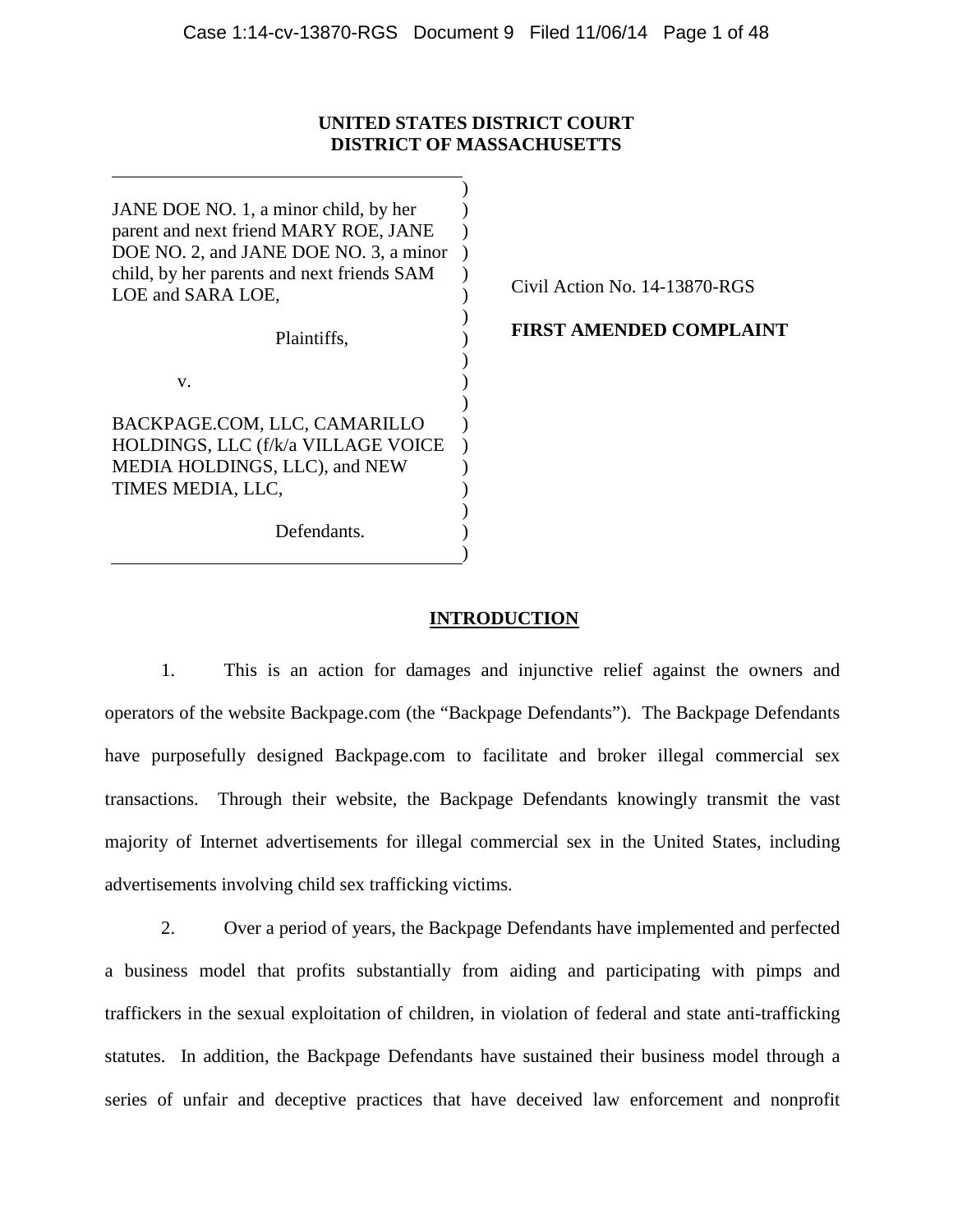### Case 1:14-cv-13870-RGS Document 9 Filed 11/06/14 Page 2 of 48

advocacy organizations, protected the anonymity of pimps and traffickers, increased the perceived advantages of using the website among pimps and traffickers, and expanded the market for advertisements for illegal sex with children.

3. The three plaintiffs were repeatedly forced as minors to engage in illegal commercial sex transactions in Massachusetts. As a direct and proximate result of their participation in the illegal sex trafficking of the plaintiffs, as set forth more fully below, the Backpage Defendants caused the plaintiffs to be repeatedly purchased and raped by customers who found the plaintiffs by utilizing Backpage.com's commercial sex brokering service. There are numerous other children who have been similarly injured by the actions of the Backpage Defendants.

4. The Backpage Defendants knowingly participated in and benefitted financially from the unlawful sexual exploitation suffered by the plaintiffs. Specifically, in exchange for assisting in the crafting, placement, and promotion of illegal advertisements offering the plaintiffs for sale that would attract potential customers yet escape detection by law enforcement, the Backpage Defendants solicited and accepted money from the pimps who illegally recruited, manipulated, enticed, and coerced the plaintiffs into engaging in commercial sex acts.

5. The Backpage Defendants have knowingly and intentionally designed Backpage.com in a manner that results in all or nearly all illegal sex advertisements being posted in the "Escorts" section. In addition to knowing that all or nearly all of the advertisements posted in the "Escorts" section involve illegal offers of sex for money, the Backpage Defendants know that a significant percentage of the advertisements on the "Escorts" section of their website (perhaps 10 percent or more) involve minors between ages 12 and 17, who are illegally trafficked through Backpage.com.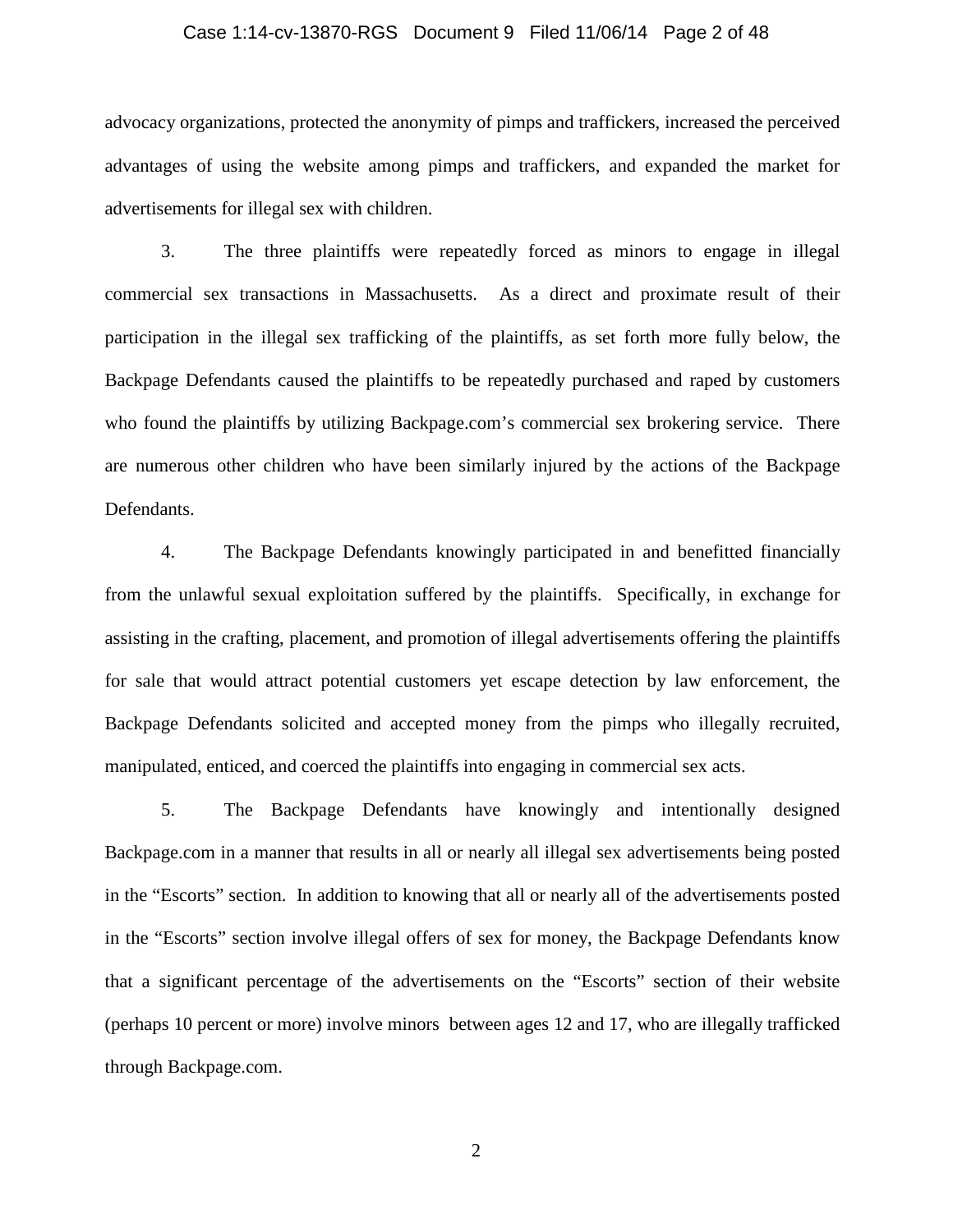### Case 1:14-cv-13870-RGS Document 9 Filed 11/06/14 Page 3 of 48

6. The Backpage Defendants believe that the availability of children on their website enhances the perceived advantages of the website in the eyes of many potential pimps and traffickers, which thereby allows the Backpage Defendants to reap greater profits from their business venture. Accordingly, while the Backpage Defendants recognize that some media and law enforcement scrutiny is a natural part of their business, they also understand that the elimination of child sex trafficking on their website would be detrimental to the success of their business model.

7. Through their concerted efforts to ingratiate themselves with and obtain the trust of pimps and traffickers, the Backpage Defendants are now the dominant players in the illegal online sex market. Previously, however, the Backpage Defendants had been a distant second in that market to Craigslist.com. The Backpage Defendants undertook to replace Craigslist as the market leader in or about 2010, when Craigslist.com eliminated its online "Adult Services" section in response to withering public criticism of its participation in the exploitation of children.

8. As they initiated their effort to become the dominant player in the market, the Backpage Defendants concluded that the most significant obstacle to achieving their goal would be sustained media and law enforcement attention to their own role in the sex trafficking of children. In order to minimize and overcome this obstacle, the Backpage Defendants launched a concerted campaign to cast themselves as a new breed of website operator dedicated to the protection of children. In the process, they have made various false and misleading representations to law enforcement agencies, non-profit advocacy and service organizations, the media, and parents that they are dedicated to reducing the utilization of the website for the sex trafficking of children, that they actively detect and report any advertisement which they suspect involves a child, and that they are evaluating and intend to adopt both routine and advanced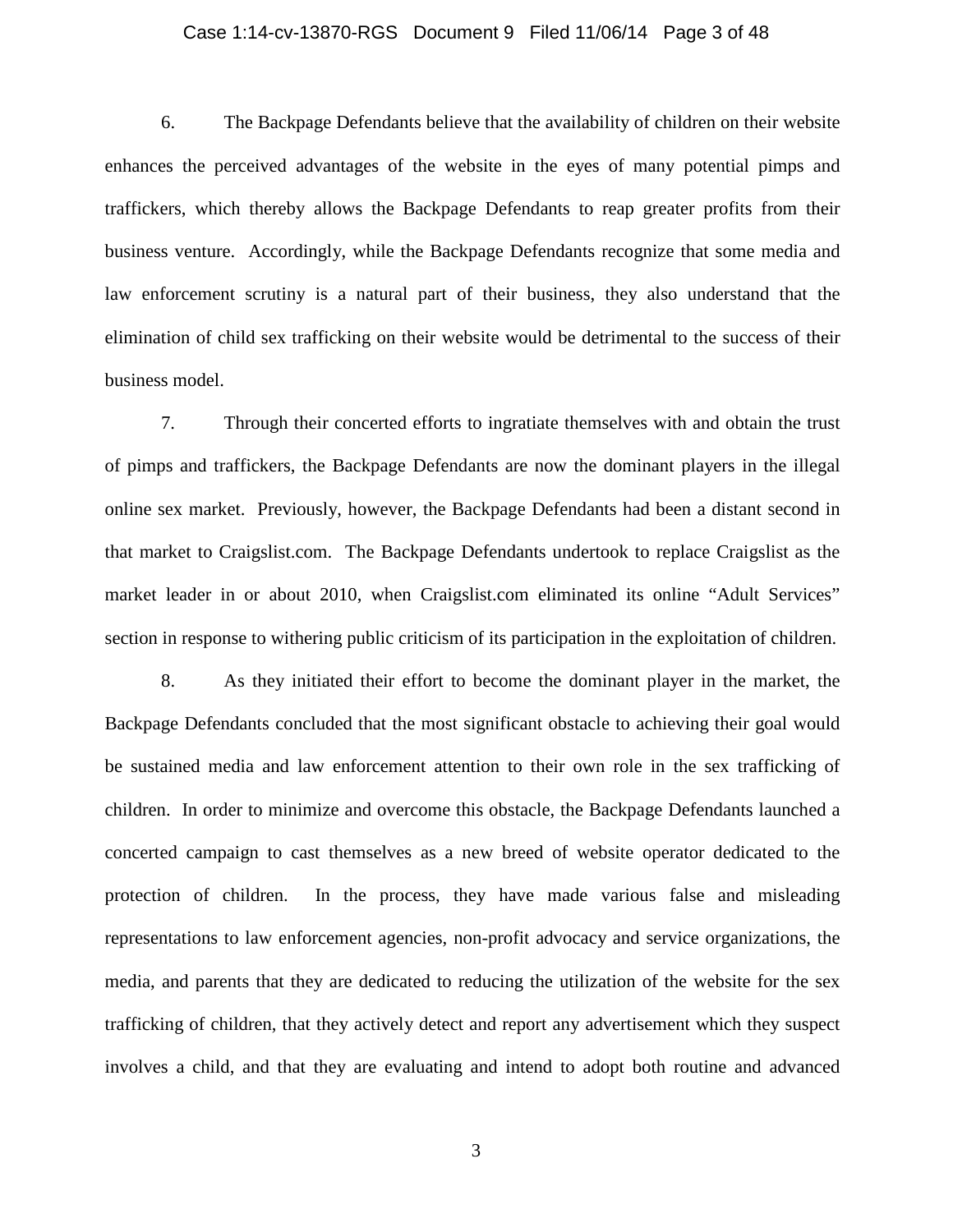### Case 1:14-cv-13870-RGS Document 9 Filed 11/06/14 Page 4 of 48

methods and technologies to substantially improve their ability to accomplish this goal. These misrepresentations resulted, just as the Backpage Defendants intended, in a critical reduction of law enforcement and media scrutiny of their business activities, including their involvement in illicit advertisement involving child sex trafficking victims.

9. Having achieved their goal of minimizing law enforcement and media scrutiny, the Backpage Defendants knowingly and intentionally (i) refined their website to increase the incidence and profitability of advertisements reflecting and encouraging the exploitation of children; (ii) took various steps to sustain the impression among pimps, traffickers and customers that Backpage.com is a safe and effective vehicle for transactions involving young girls and boys, including actions to minimize the risk of detection by law enforcement; (iii) implemented various enhancements to their website to increase its effectiveness for pimps and traffickers; (iv) sustained the perception of support for law enforcement efforts by selectively reporting certain advertisements that the Backpage Defendants know are unlikely to involve child trafficking victims, solely for the purpose of increasing the total number of reports; and (v) declined to investigate or adopt analytic measures, some routine and some developed by expert academic and technology organizations, and available at little or no cost that would enable the Backpage Defendants to reliably detect advertisements involving exploited children and identify the pimps and traffickers behind those advertisements.

10. The consequence of these various actions by the Backpage Defendants has been to dramatically increase the revenues and market share of Backpage.com, increase the market demand for illegal sex with children, increase the number of child sex trafficking victims that are advertised for sale on Backpage.com, increase the number of times each particular victim is raped or otherwise sexually exploited, and impede law enforcement's ability to find and recover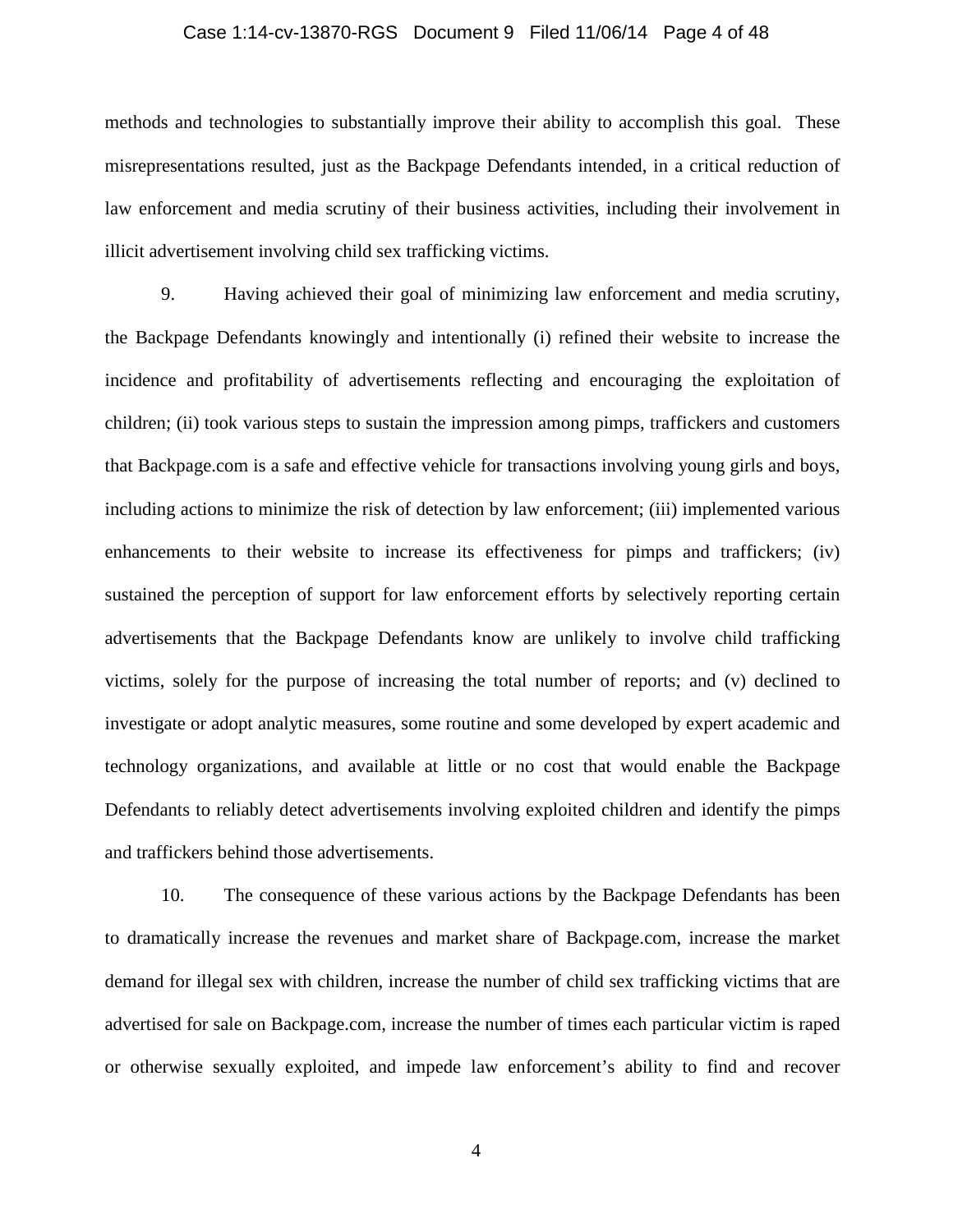### Case 1:14-cv-13870-RGS Document 9 Filed 11/06/14 Page 5 of 48

victims. These actions have caused enormous injury to each of the plaintiffs, as well as to numerous other children, while generating immense profits for the Backpage Defendants.

11. The plaintiffs make claims for violations of the Trafficking Victims Protection Reauthorization Act of 2008, 18 U.S.C. §§ 1591, 1595 ("TVPRA"), and the Massachusetts Anti-Human Trafficking and Victim Protection Act of 2010, M.G.L. c. 265, § 50 et seq. ("TVPA"), both of which include provisions that specifically respond to the child sex trafficking epidemic and that allow victims to pursue a private action against individuals and entities, like the Backpage Defendants, that participate in and benefit from unlawful commercial sex ventures.

12. In addition, the plaintiffs each make claims for unauthorized use for advertising purposes of photographic images in violation of Massachusetts General Laws, c. 214, § 3A. Claims also are made by one of the plaintiffs for unauthorized use for advertising purposes of photographic images in violation of Rhode Island Statutes § 9-1-28.1; and by another plaintiff for infringement of her protected interest in certain photographs in violation of the Copyright Act, 17 U.S.C. § 101 *et seq*.

13. Finally, the plaintiffs make claims under M.G.L. c. 93A, § 9 for injury resulting from unfair and deceptive acts and practices by the Backpage Defendants in the design and operation of a business model that (i) promotes, encourages, supports, and profits from the systematic sexual abuse of children, and (ii) seeks to lull and inhibit law enforcement authorities with false representations and promises that Backpage.com utilizes robust methods to eliminate and report unlawful and exploitative behavior.

14. The Backpage Defendants have openly structured their business on the assumption that, because their unlawful and deceptive business model utilizes the Internet, they are immune from any liability for their conduct under the Communications Decency Act of 1996,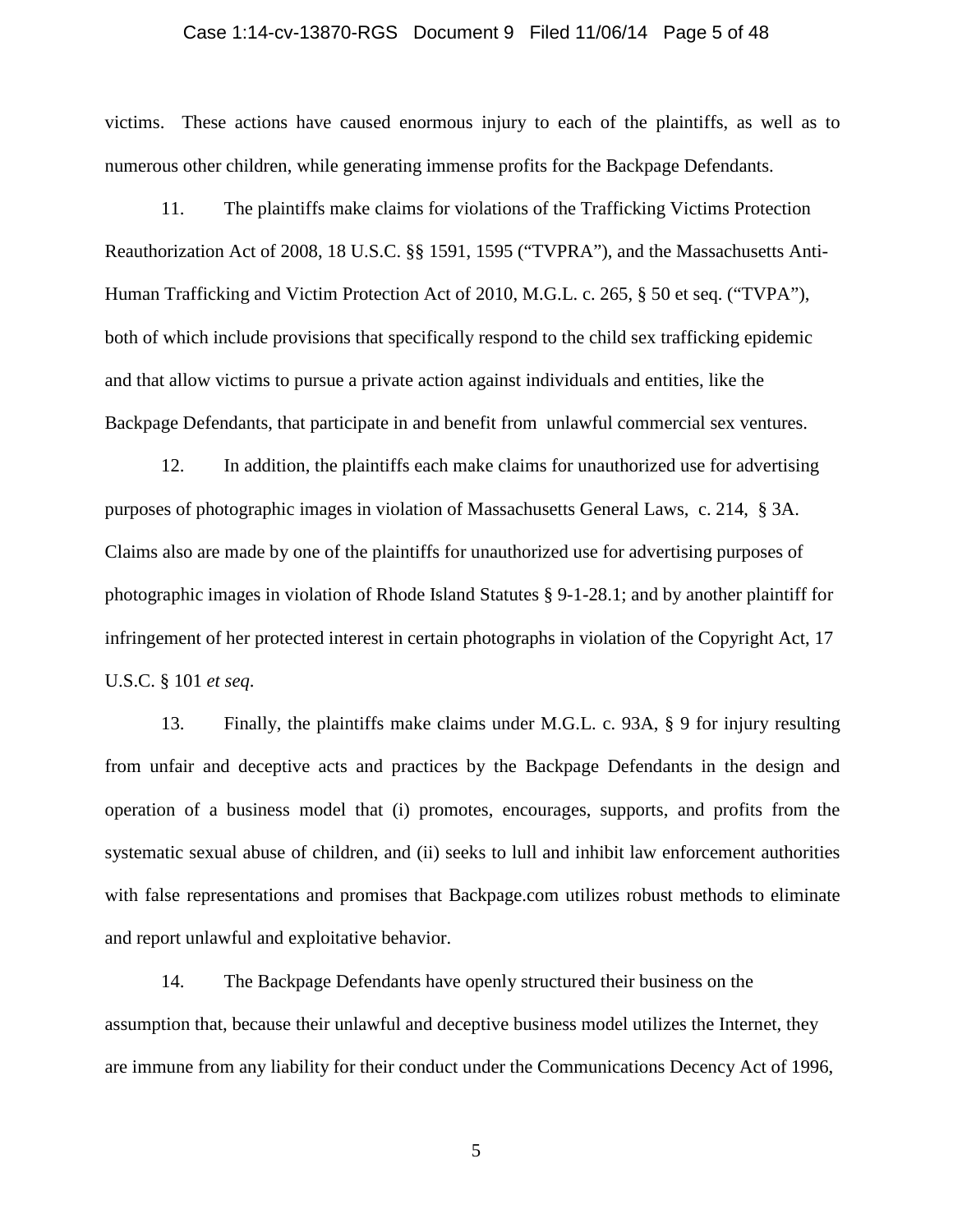#### Case 1:14-cv-13870-RGS Document 9 Filed 11/06/14 Page 6 of 48

47 U.S.C, § 230. To the contrary, however, Section  $230(c)(1)$  is wholly inapplicable here because, *inter alia*, it is the Backpage Defendants' own course of egregious conduct in violation of the federal TVPRA and Massachusetts TVPA that forms the basis of plaintiffs' claims. Moreover, Section  $230(c)(2)$  is also unavailable to shield the Backpage Defendants because any measures purportedly adopted to limit the exploitation of children on the website have not been undertaken with the "good faith" that is expressly required under Section 230. Finally, the plaintiffs' claims in Counts IV and V fall outside of the Communications Decency Act under Section 230(e)(2) concerning intellectual property claims.

### **PARTIES**

15. Mary Roe is the parent of plaintiff Jane Doe No. 1, a minor who is currently 17 years old. Jane Doe No. 1 was between the ages of 15 and 16 when she was sold for sex in Massachusetts and Rhode Island through the Backpage.com website. Mary Roe is a resident of Rhode Island, and Jane Doe No. 1 currently resides at a treatment facility in Massachusetts.

16. Plaintiff Jane Doe No. 2, who is currently 20 years old, was between the ages of 15 and 17 when she was sold for sex in Massachusetts through the Backpage.com website. She currently resides in Massachusetts.

17. Sam Loe and Sara Loe are parents of plaintiff Jane Doe No. 3, a minor who is currently 16 years old. Jane Doe No. 3 was 15 years old when she was sold for sex in Massachusetts through the Backpage.com website. Sam Loe, Sara Loe, and Jane Doe No. 3 all currently reside in Massachusetts.

18. Defendant Backpage.com, LLC is a Delaware limited liability company that does business as Backpage.com and owns, operates, designs, and controls the website Backpage.com.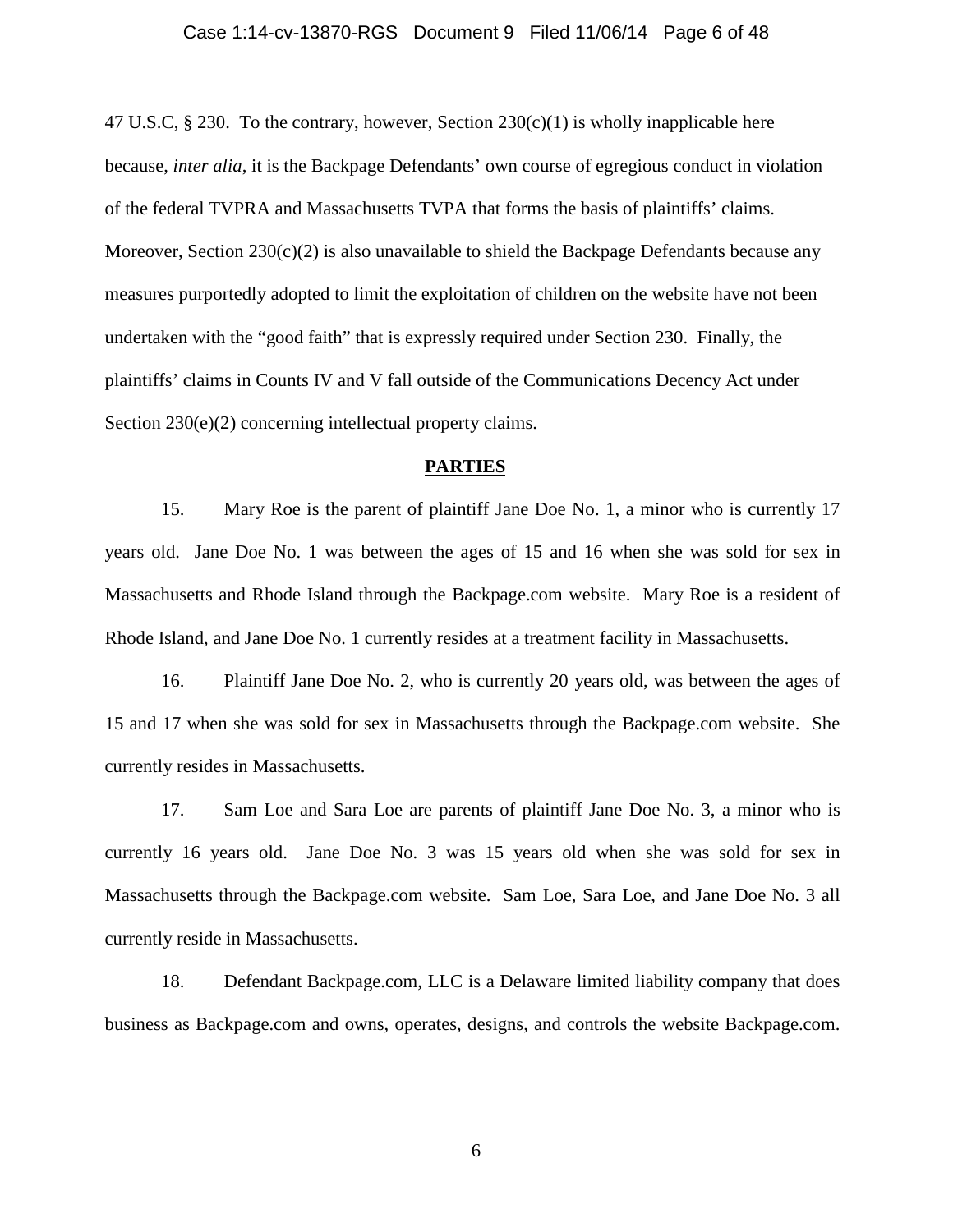### Case 1:14-cv-13870-RGS Document 9 Filed 11/06/14 Page 7 of 48

At all times material hereto, defendant Backpage.com, LLC transacted business in Massachusetts through its Backpage.com website.

19. Defendant Camarillo Holding, LLC, formerly known as Village Voice Media Holdings, LLC, is a Delaware limited liability company that does business as "Backpage.com" and owns, operates, designs, and controls the website Backpage.com. At all times material hereto, Village Voice Media Holdings transacted business in Massachusetts through its subsidiary Backpage, LLC.

20. New Times Media, LLC is a Delaware limited liability company that at relevant times did business as "Backpage.com" and was a participant in owning, operating, designing, and controlling the website Backpage.com.

### **JURISDICTION AND VENUE**

21. This Court has jurisdiction pursuant to 28 U.S.C. §§ 1331, § 1338(a), and § 1367, as well as § 1332 (with an amount in controversy which exceeds \$75,000).

22. Venue is proper in this district pursuant to 28 U.S.C.  $\S$  1391 and  $\S$  1400(a).

### **FACTS COMMON TO ALL COUNTS**

# **A. Backpage.com Is the Largest Purveyor of Online Prostitution and Child Sex Trafficking in the United States**

23. Backpage.com takes its name from the infamous "Back Page" of the Village Voice newspaper, a printed circular whose back pages were known to contain classified ads for commercial sex. Indeed, until 2012, the Village Voice owned the Village Voice newspaper.

24. Over the past decade or more, marketing for prostitution services has migrated to the Internet, as website operators have sought to enable buyers and sellers of sex to maintain their anonymity and minimize the risk of detection by law enforcement.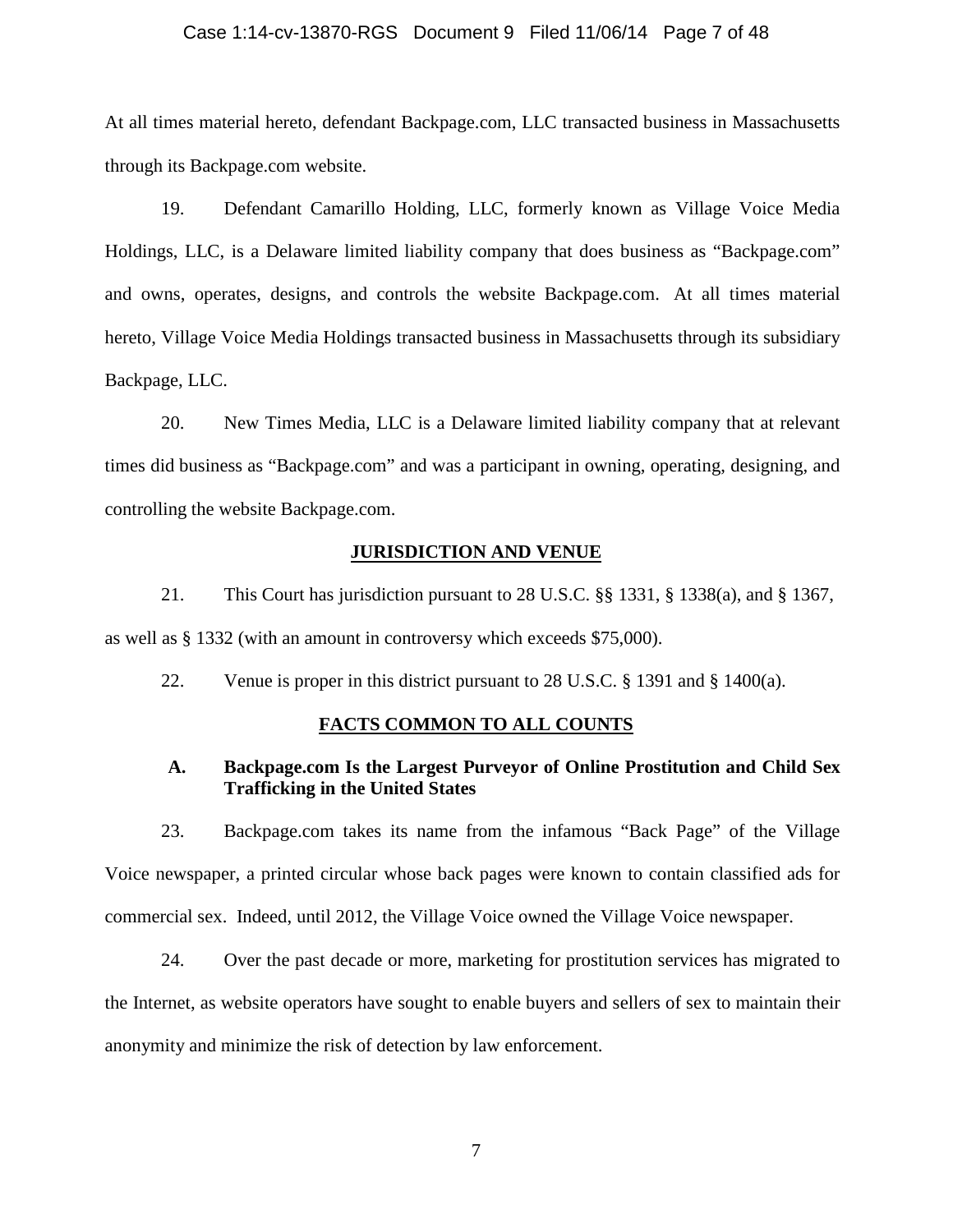### Case 1:14-cv-13870-RGS Document 9 Filed 11/06/14 Page 8 of 48

25. Backpage.com now accounts for 80 percent or more of online commercial sex advertising in the United States, involving thousands of advertisements daily in each of 394 separate geographic areas in the country. The Backpage Defendants understand, and indeed they have admitted from time to time, that "prostitution advertisements regularly appear on the [website]." In fact, at least one judge has concluded that it is reasonable to infer that the Backpage Defendants know their website is used primarily for prostitution and knowingly contribute to the success of these advertisements for the pimps and traffickers.

26. It is estimated that as many as 100,000 children or more are being trafficked for sex annually in the United States, with the average age of first exploitation only 12-13 years old, and the vast majority of these children are sold through the Internet.

27. The vast majority of the children sexually exploited on the Internet are advertised on Backpage.com. Though the Backpage Defendants publicly dispute the frequency with which those advertisements involve children, they concede there are numerous instances in which advertisements for minors have appeared on the website. Moreover, various studies known to the Backpage Defendants estimate that perhaps 10 percent of the advertisements on Backage.com feature children who are being sold for sex. While no precise figures are available, a significant portion of the adult women who are offered for sale on Backpage.com, particularly those between 18 and 21 years of age, were first trafficked as children on either Backpage.com or other websites.

28. Punishing and deterring child sex trafficking has become a significant priority for law enforcement in recent years. Nevertheless, law enforcement's resources are scarce, and those resources have been spent predominantly on (a) prosecuting the pimps and traffickers who are most directly responsible for conscripting children into sex slavery, and (b) prosecuting the customers and would-be customers of child sex trafficking victims. As a result, the Backpage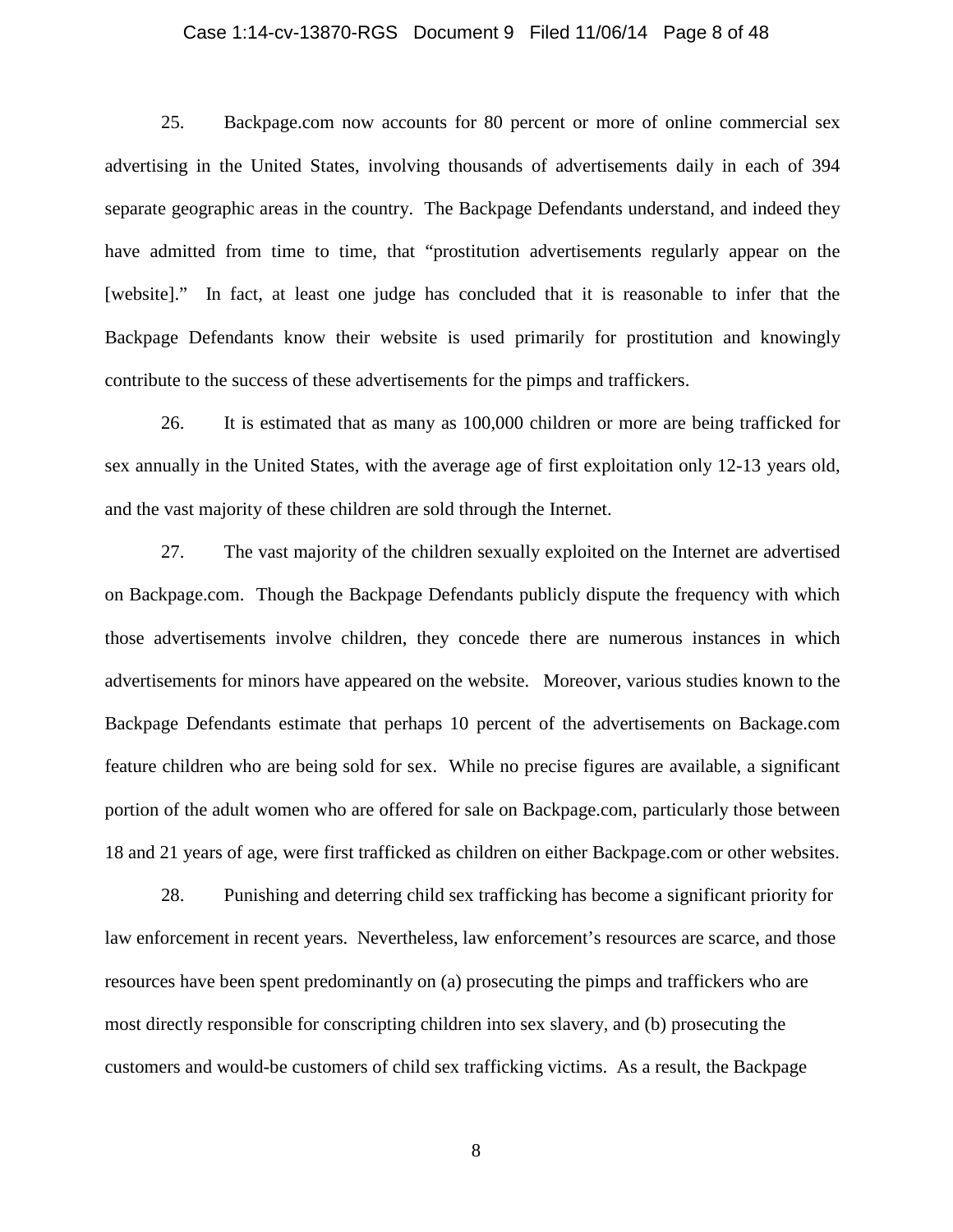### Case 1:14-cv-13870-RGS Document 9 Filed 11/06/14 Page 9 of 48

Defendants have, to this point, managed to conceal their internal business records from judicial scrutiny, which has allowed the Backpage Defendants to perpetuate the false impression that they are assisting law enforcement's efforts to eradicate child sex trafficking.

## **B. The Backpage Defendants Knowingly Pursued a Scheme to Portray Their Website as a Leader in the Effort to Combat Online Child Sex Trafficking**

29. In 2010, as noted above, in response to sustained public attention and withering criticism directed at the Craigslist website operation, Craigslist shut down its Adult Services categories and stopped hosting so-called "escort" ads. Thereafter, anticipating an opportunity to capitalize on this development, Backpage.com initiated a concerted effort to minimize public scrutiny of its own business while it undertook to expand its market share to become the dominant presence in the commercial sex trafficking business. The Backpage Defendants concluded that sustained public attention by law enforcement, media, and nonprofit organizations to the sexual exploitation of children on the Internet was the most significant obstacle to the achievement of their business objective. At the same time, the Backpage Defendants understood that their revenues would be negatively affected by adopting and implementing restrictions and other readily available measures that would reduce the number of exploited children being advertised for sex on Backpage.com. More importantly, the Backpage Defendants understood that such measures would affect a more critical element of their business model: the perception among potential customers for illegal commercial sex that they can find underage targets on Backpage.com.

30. Accordingly, the Backpage Defendants developed a plan to minimize the attention devoted to its activities by the public and by law enforcement agencies, particularly concerning children. This plan protected the ability of traffickers to advertise underage girls for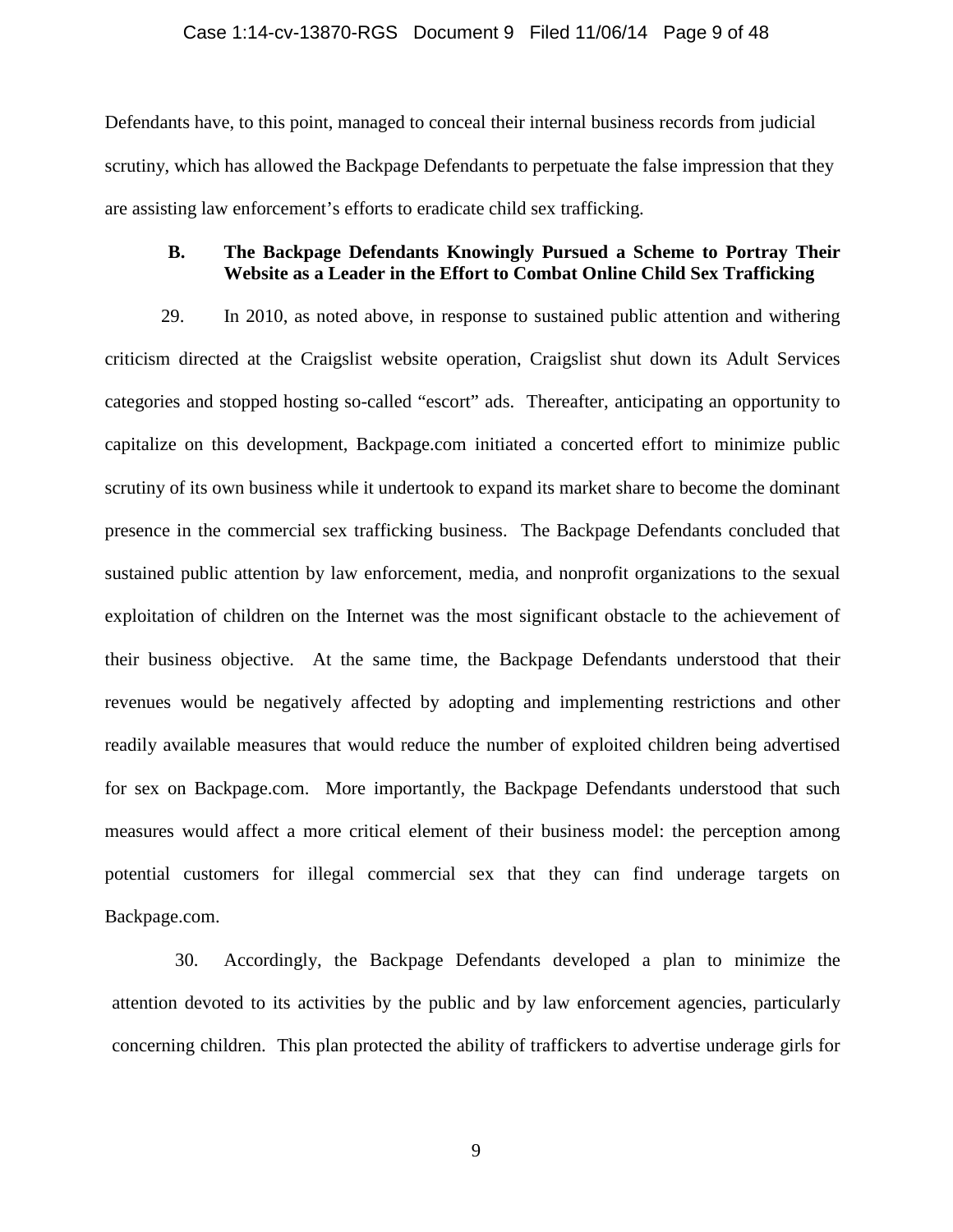### Case 1:14-cv-13870-RGS Document 9 Filed 11/06/14 Page 10 of 48

sale, and helped to burnish Backpage.com's reputation among human traffickers as a "safe" and favorable place to advertise sex trafficking victims, including children.

31. The Backpage Defendants were aware that the development of the Internet as the primary marketplace for illegal commercial sex had caused law enforcement agencies to focus more attention on online commercial sex activities. Given the overwhelming volume of commercial sex trafficking, and the limited resources available to law enforcement agencies, it is well known in the commercial sex community that law enforcement agencies principally target their efforts on identifying underage sex trafficking victims. Thus, the Backpage Defendants undertook to forge seemingly cooperative relationships with many law enforcement agencies and to convey the impression that they are (i) actively and successfully engaged in efforts to identify and report child sex trafficking victims and (ii) otherwise "partnering" with law enforcement to minimize the risk of exploitation of children on the website. As part of this façade, the Backpage Defendants regularly assert to the media that they are actively engaged in efforts to stop human trafficking through Backpage.com. Indeed, the Backpage Defendants regularly characterize themselves as the "sheriff" of the Internet and helping to defeat the "scourge" of online child sex trafficking.

32. In furtherance of this scheme to achieve and sustain a dominant market share in the commercial sex market, the Backpage Defendants initiated numerous interactions with state and federal law enforcement agencies beginning in or about 2010. In the course of these various communications, the Backpage Defendants provided assurances to these agencies that they would be vigilant in attempting to detect unlawful trafficking of minors through various means, improve and increase the volume of reporting of suspicious advertisements, and would be a model for cooperation with law enforcement efforts.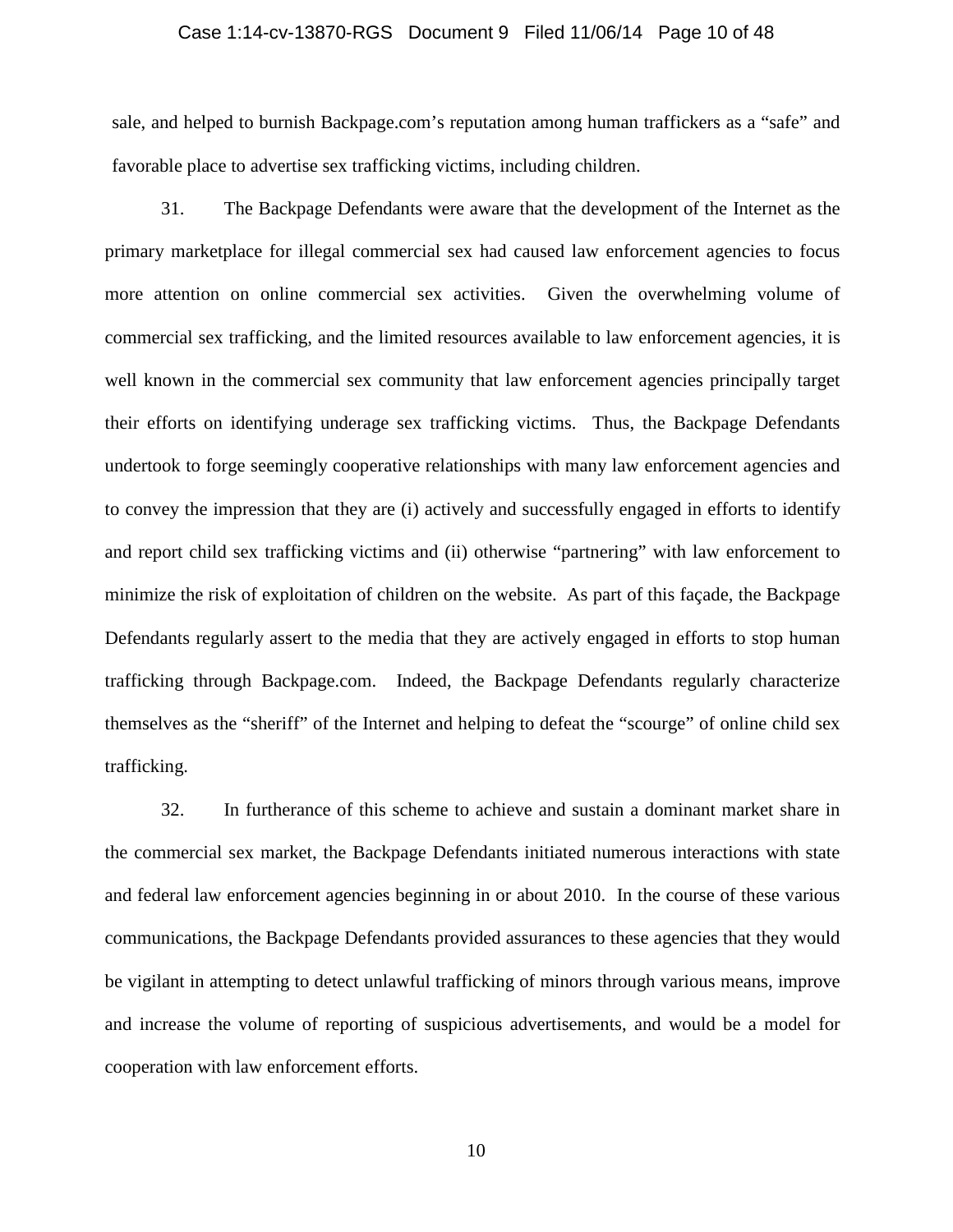### Case 1:14-cv-13870-RGS Document 9 Filed 11/06/14 Page 11 of 48

33. Contrary to these representations, the Backpage Defendants intended only to engage in the most superficial efforts to work with these agencies, and only to the extent necessary to divert the attention of these agencies from the growing market share and business success of Backpage.com. To provide these efforts with an appearance of credibility, and as a point of departure from their prior record, the Backpage Defendants hired their first in-house general counsel. She previously had served as a partner at a law firm representing Craiglist.com until its dramatic effort to distance itself from the online sex business. The Backpage Defendants utilized her as the "public face" of their communications concerning various supposed initiatives to combat sex trafficking of children.

34. Among other specific steps taken in furtherance of this scheme by the Backpage Defendants, were the following:

(i) The Backpage Defendants initiated a series of meetings with the National Center of Missing & Exploited Children ("NCMEC"), the leading nonprofit organization in the United States working with law enforcement, families and the professionals who serve them on issues related to missing and sexually exploited children. In those meetings, the Backpage Defendants represented that they were actively engaged in efforts to evaluate and adopt both routine and advanced technologies to detect underage sex trafficking, and that they were evaluating certain "best practices" identified by NCMEC to prevent the sexual victimization of children. On the basis of these various representations, the Backpage Defendants induced NCMEC to make public statements supportive of Backpage.com.

(ii) Eventually, however, after several years and multiple meetings and numerous other communications, it became clear that the Backpage Defendants did not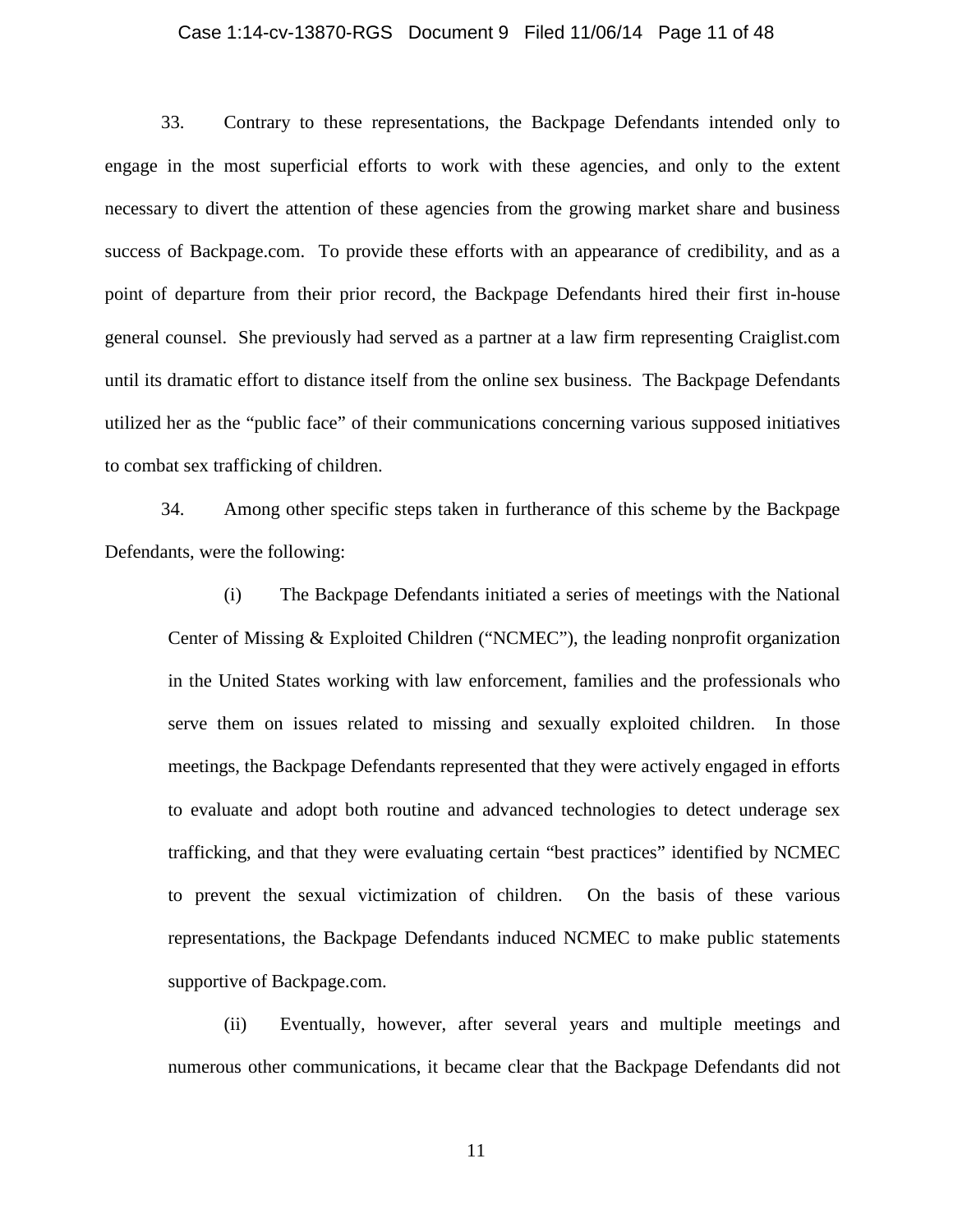#### Case 1:14-cv-13870-RGS Document 9 Filed 11/06/14 Page 12 of 48

intend to adopt these readily available technologies or other practices, that they had rejected the adoption of "best practices" to minimize child sex trafficking, and that their communications with NCMEC were simply an effort to create a diversion as Backpage.com solidified its market position.

(iii) While abandoning compliance with their own representations to NCMEC, the Backpage Defendants developed and publicly touted a so-called monitoring program which supposedly assured that every proposed advertisement was reviewed by a "trained" moderator before being posted on the website; in fact, however, the program review appears to be merely superficial, designed only to produce a record of referrals to NCMEC and various law enforcement agencies to which Backpage.com can point as evidence of its purported efforts to eliminate child exploitation. While the Backpage Defendants have repeatedly touted the high volume of their referrals to NCMEC, the referrals received from Backpage moderators are not well correlated to the actual exploitation of children that occurs through Backpage.com. As such, these referrals have produced relatively few instances of actual identification and/or rescue of exploited children.

(iv) To complete their effort to secure the support of various law enforcement agencies, the Backpage Defendants took various steps internally to enhance their compliance with subpoenas and other information requests from law enforcement agencies as a "low cost" means to induce these agencies to view Backpage.com as a useful, even necessary, partner in the efforts of resource strapped agencies. Consistent with the impression they wished to convey to law enforcement and the media, the Backpage Defendants also developed internal policies governing the removal of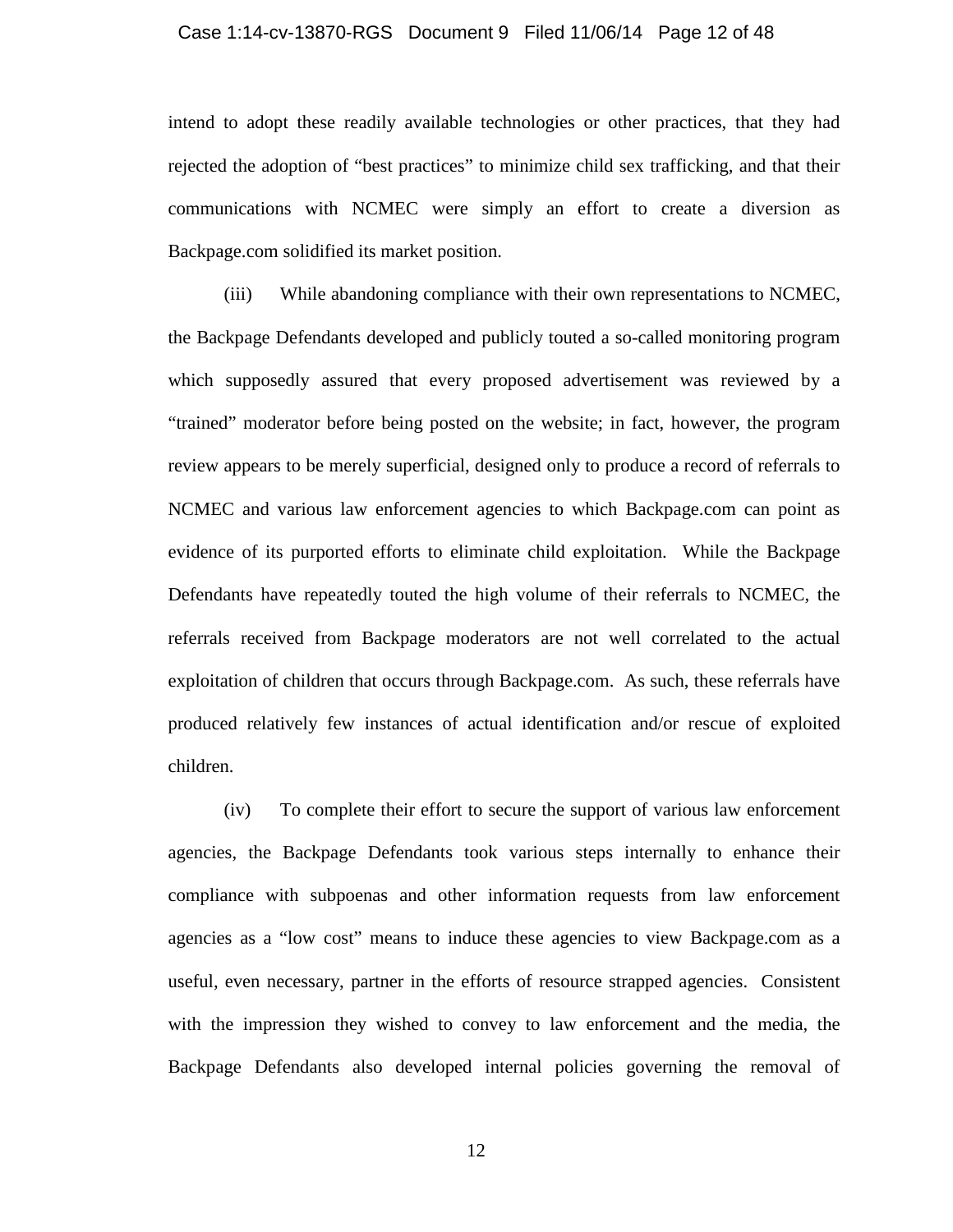#### Case 1:14-cv-13870-RGS Document 9 Filed 11/06/14 Page 13 of 48

advertisements. These policies provided the façade of concern with child sex trafficking, but the Backpage Defendants knew and desired that the policies would be ineffective in actually eradicating child sex trafficking on Backpage.com. For example, if a third party provides the Backpage Defendants with evidence that an advertisement in a particular city involves a child, the Backpage Defendants will consider removing the advertisement in that city and reporting the advertisement to NCMEC. However, the Backpage Defendants take no steps to remove or report *other* advertisements for the same child, including even *identical* advertisements that are posted in other geographical regions; they do not identify or report other advertisements that are linked to the reported advertisement; and they do not identify or report advertisements involving the same phone number, web address, or other identifying information indicative of trafficking of that child or other children. Indeed, the Backpage Defendants do not even consistently remove advertisements when parents report their minor children are pictured in the advertisements.

35. The Backpage Defendants have been made aware on numerous occasions that both routine and advanced analytic techniques, including computer algorithms, all of which are available at little or no cost, can detect with reasonable accuracy whether an advertisement for sexual services involves a child, whether a child is being advertised in multiple cities, or whether the same trafficker is advertising multiple children. Yet, contrary to their representations to NCMEC and law enforcement agencies, the Backpage Defendants have deliberately chosen not to utilize these tools or to consider any alternative methods to identify, report, and reduce instances of child sex trafficking that occur through Backpage.com. The Backpage Defendants have eschewed these readily-available technologies not for a legitimate business reason, but rather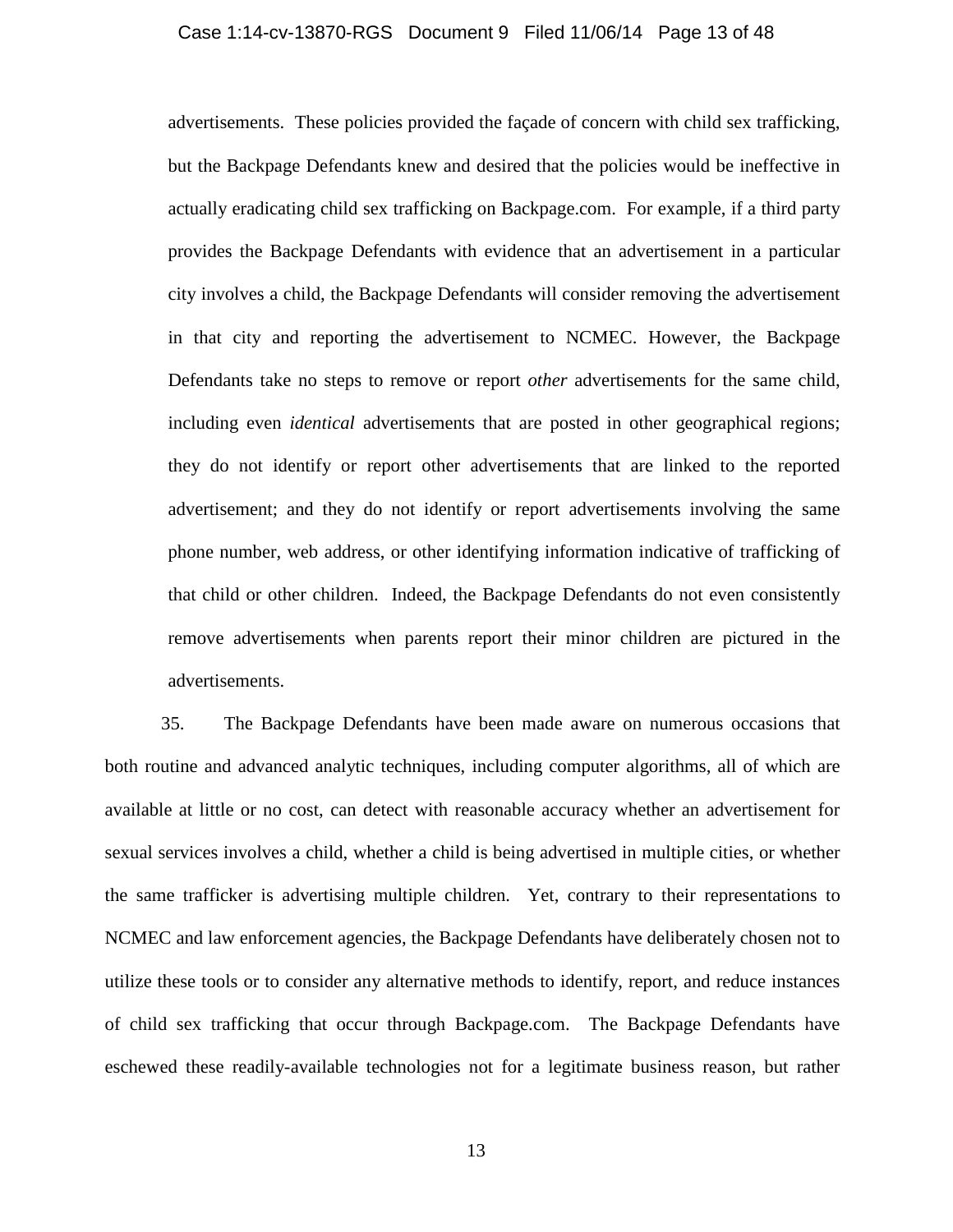### Case 1:14-cv-13870-RGS Document 9 Filed 11/06/14 Page 14 of 48

because they do not want to unduly compromise their ability to reap profits from the numerous child trafficking ventures that depend upon Backpage.com. Ironically, the Backpage Defendants have adopted other technologies, such as the acceptance of Bitcoin as a form of payment, that increase the prevalence (and thus profitability) of child sex trafficking on Backpage.com.

36. As a result of these various unfair and deceitful efforts, the Backpage Defendants succeeded in securing the general support of various social service and law enforcement agencies. Most importantly, they succeeded in achieving their goal to become the dominant player in the online commercial sex trade business. Indeed, Defendant Camarillo Holdings, LLC has sold its ownership interests in the Village Voice newspaper (as well as other print publications) to concentrate exclusively on the online commercial sex business.

37. Annual profits for Backpage.com were estimated by experts in 2010, at about the time that Craigslist closed its "Adult Entertainment" section, at \$22 million from advertisements placed in just 23 of 394 markets in which Backpage.com operates in the United States. Since then, Backpage.com has increased its revenues and profits dramatically in those same markets (as well as the numerous other markets in which it operates), increased its total market share from little more than 20 percent to more than 80 percent, and increased the overall size of the market. As a result, experts are confident that the number of children trafficked on the Internet, and on Backpage.com specifically, has grown steadily since the commencement by the Backpage Defendants of their scheme to dominate the online illegal sex business.

### **C. Backpage.com Provides a Brokering Service that Successfully Matches Buyers and Sellers of Commercial Sex**

38. The Backpage Defendants designed their website from the outset to maximize the perception among pimps and traffickers that their website is the most advantageous venue for the online advertising of illegal commercial sex. More recently, and as set forth more fully below,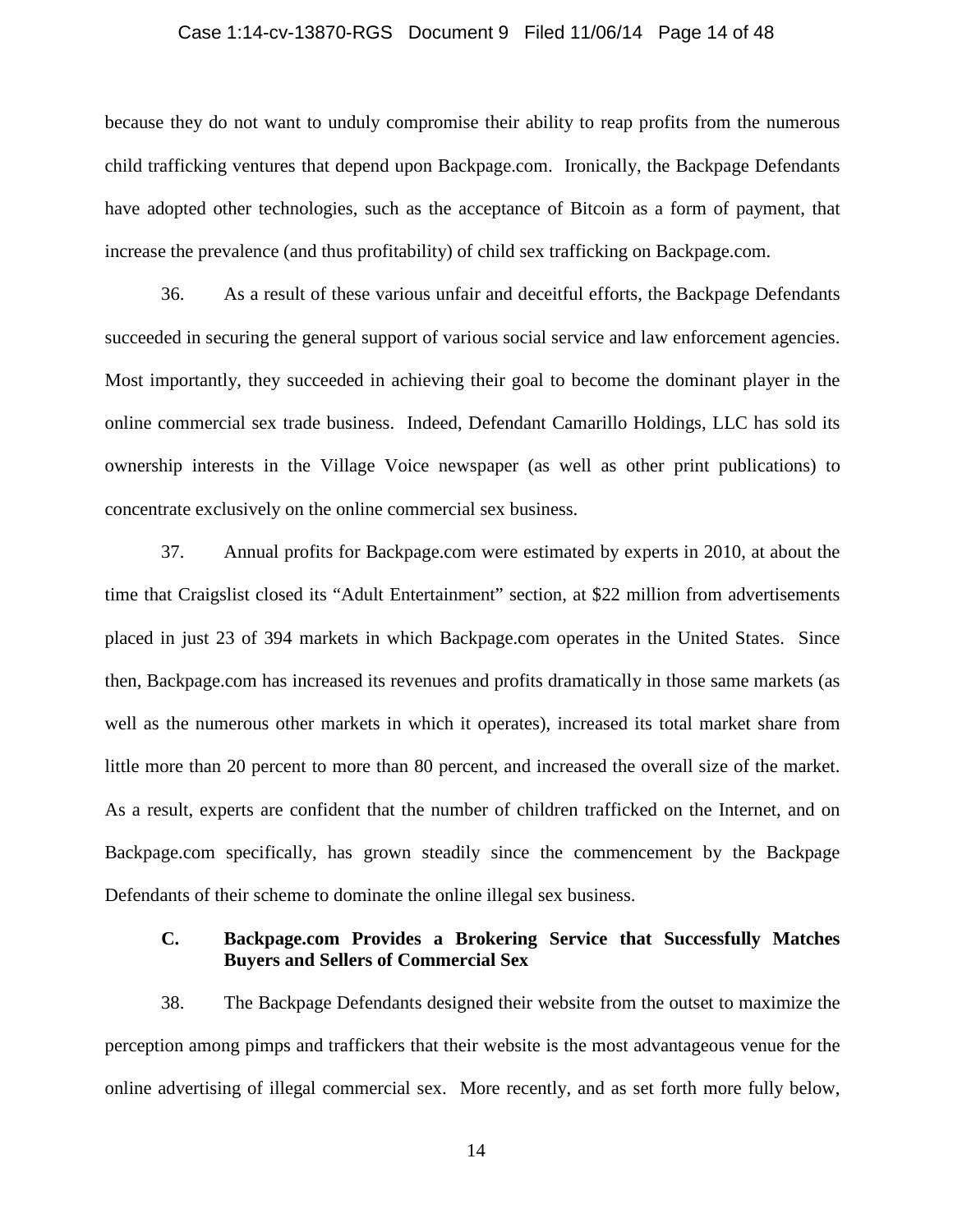### Case 1:14-cv-13870-RGS Document 9 Filed 11/06/14 Page 15 of 48

Backpage has secured the dominant market share of the unlawful commercial sex industry by developing a brokering service that promotes, supports, and contributes to the occurrence of commercial sex transactions. To organize its website to achieve its purposes, Backpage.com includes an advertisement category conspicuously labeled "Adult Entertainment." Within the "Adult Entertainment" category are a number of subcategories, one of which is labeled "Escorts." The Backpage Defendants have subdivided the "Adult Entertainment" category into multiple subcategories in a deliberate effort to help customers distinguish between those advertisements that involve legal adult services (such as erotic dancers) from those that involve illegal commercial sex (including commercial sex involving exploited children)*.* 

| backpage                                                                                       | boston, ma            |
|------------------------------------------------------------------------------------------------|-----------------------|
| backpage.com > post ad > adult entertainment                                                   | Login to your account |
| <b>Choose a Category</b>                                                                       |                       |
| ■ adult jobs                                                                                   |                       |
| <b>Dody</b> rubs                                                                               |                       |
| <b>u</b> domination & fetish                                                                   |                       |
| ■ <u>escorts</u>                                                                               |                       |
| male escorts                                                                                   |                       |
| phone & websites                                                                               |                       |
| strippers & strip clubs                                                                        |                       |
| transsexual escorts                                                                            |                       |
| Login   Affiliates   Promote   Contact   Help   Privacy   Terms   Safety   @ 2014 backpage.com |                       |

Although Backpage.com allows individuals to post free classified advertisements for lawful consumer products such as used bicycles and furniture, the focus of its business always has been the unlawful commercial sex industry, and advertisements in the "Adult Entertainment" category are the only ones for which the Backpage Defendants charge a fee.

39. The Backpage Defendants know that customers understand that the "Escorts" subcategory is where they will find offers of sex in exchange for money. In fact, as the Backpage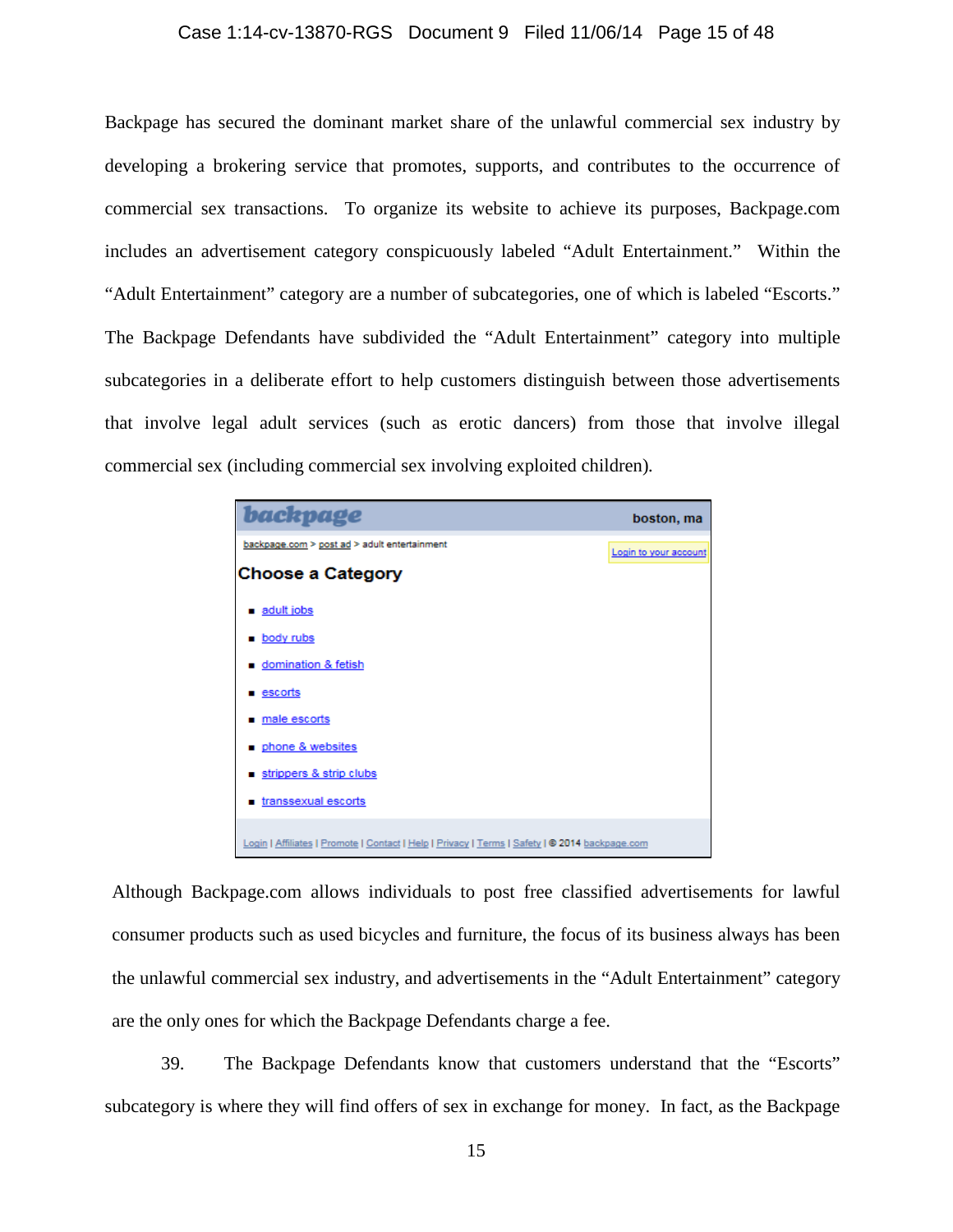### Case 1:14-cv-13870-RGS Document 9 Filed 11/06/14 Page 16 of 48

Defendants have conceded, the "Escorts" subcategory was created for the purpose of organizing advertisements for illegal commercial sex in a single location, thus making it easier for customers seeking to pay for sex to find those services on Backpage.com. This, in turn, increases the frequency and speed of responses to the advertisements by individuals seeking to pay for commercial sex, which allows the Backpage Defendants to keep and grow its commercial sex advertising revenue. A typical screen for the Boston Escort subcategory is shown below.<sup>[1](#page-15-0)</sup>

| backpage                                    | Post an Ad                                                                                                                 |
|---------------------------------------------|----------------------------------------------------------------------------------------------------------------------------|
|                                             | backpage.com > boston_adult entertainment > boston_escorts                                                                 |
|                                             | All   Boston   Cape Cod   South Coast   Springfield   Worcester                                                            |
|                                             | All Boston   Boston/Camb/Brook   Metro West   North Shore   Northwest/Merrimack   South Shore                              |
| keyword                                     | ۰<br>search<br>escorts                                                                                                     |
| brief   gallery                             |                                                                                                                            |
| Thu. Oct. 16                                |                                                                                                                            |
|                                             | <b>ELaTiiNa Mammii DDDD SDEDXDYDExXOTiiCDD TaTT0eSz · PreTTyFaCeeDDDD - 21 (Dorchester Incalls Only)</b>                   |
|                                             | II ASIAN DOLL ( (Friendly Asian sweetheart Sally Morning Sexy massage experience )) - 22 (Methuen / Salem NH)              |
| Northshore)                                 | Blonde with CURVES and excellent TALENTSI Euphoria's too Sexy with those heels onl Available NOWI - 28 (incall off route1N |
| EaRly Bird BreaKf@sT - 21 (Framingham)      |                                                                                                                            |
| Morning Games - 23 DI (Wakefield inn calls) |                                                                                                                            |
| INCALLS gents only)                         | Ennin = Ur BEST Morning CHOICE DE nonnin = NEW LINE UP DE nonnin = SECRET DIARY - 19 (Fenway----                           |
|                                             | ♥♥Top Notch Service ♥♥ NEW BLONDE----- 2 Girls Available 200♥♥call now - 21 (Incalls//FENWAY)                              |
| OR HOTEL (Incalls))                         | ■ ASIAN ■ SPECIALS ■ □ AND □ □ EUROPE BLONDE ★□ □ □★ □ HOT AsiaN & HoT BIOndE - 21 (YOUR PLACE                             |
|                                             | Voluptuous, open minded, mixed and thick looking to make your acquaintance - 21 (Outcalls only boston area)                |
|                                             | textin/talkin n maybe hangout - w4m - 25 (everywhere)                                                                      |
|                                             | <b>VVV100\$ SPECIALII I COME TO YOU!! 100\$ special Outcalls only !! 212</b><br>- 21 (OUTCALLS ONLYII)                     |

40. Moreover, the Backpage Defendants monitor this category and remove advertisements from the website that would undermine its effectiveness as a marketplace for pimps and traffickers. For example, when non-profit support and advocacy organizations post advertisements advising victims of sex trafficking (who often are forced by pimps and traffickers to post their own advertisements on the website) that support services are available to protect and assist them, the Backpage Defendants promptly remove the advertisement from the "Escorts"

<span id="page-15-0"></span><sup>&</sup>lt;sup>1</sup> Phone numbers are obscured in this Complaint for privacy reasons.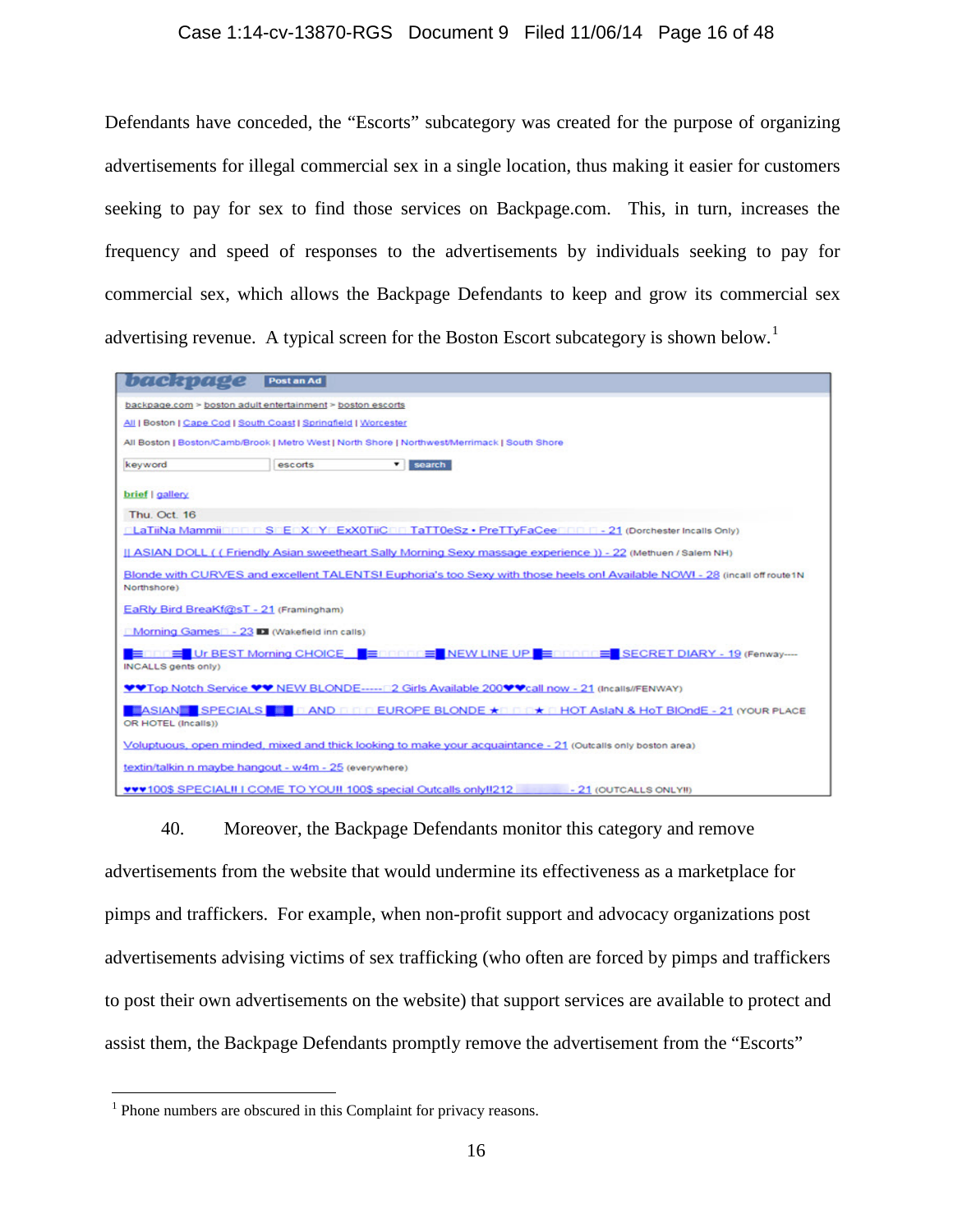### Case 1:14-cv-13870-RGS Document 9 Filed 11/06/14 Page 17 of 48

category. Similarly, the Backpage Defendants also have knowingly and intentionally *removed* advertisements placed by law enforcement agencies engaged in "sting" operations which, if successful in achieving the goal of identifying pimps and traffickers, would decrease the effectiveness of the website as a market for illegal commercial sex.

41. Furthermore, Backpage.com separates the advertisements into 394 geographic categories or markets in the United States so that users can locate prostitutes and sex trafficking victims within their region. By routing these advertisements in its "Adult Entertainment" category into the appropriate category and geographic region, Backpage.com increases the likelihood of buyers and sellers connecting for illegal transactions. In addition, as described more fully below in paragraphs  $52 - 59$ , the Backpage Defendants provide various inducements, guidance, and communications support to pimps and traffickers to maximize the prospect of illegal sex transactions being completed as a result of the placement of advertisements on their website. Sample screen shots showing some of the geographic markets are shown below.

| Massachusetts                                                                                  |           |                       |
|------------------------------------------------------------------------------------------------|-----------|-----------------------|
| Boston                                                                                         | Cape Cod  | South Coast           |
| Springfield                                                                                    | Worcester |                       |
|                                                                                                |           |                       |
| backpage                                                                                       |           | boston, ma            |
| backpage.com > post ad > adult entertainment                                                   |           | Login to your account |
| Choose a location that best fits your ad.                                                      |           |                       |
| <b>Boston</b>                                                                                  |           |                       |
| ■ Cape Cod                                                                                     |           |                       |
| ■ South Coast                                                                                  |           |                       |
| ■ Springfield                                                                                  |           |                       |
| <b>Norcester</b>                                                                               |           |                       |
| Login   Affiliates   Promote   Contact   Help   Privacy   Terms   Safety   © 2014 backpage.com |           |                       |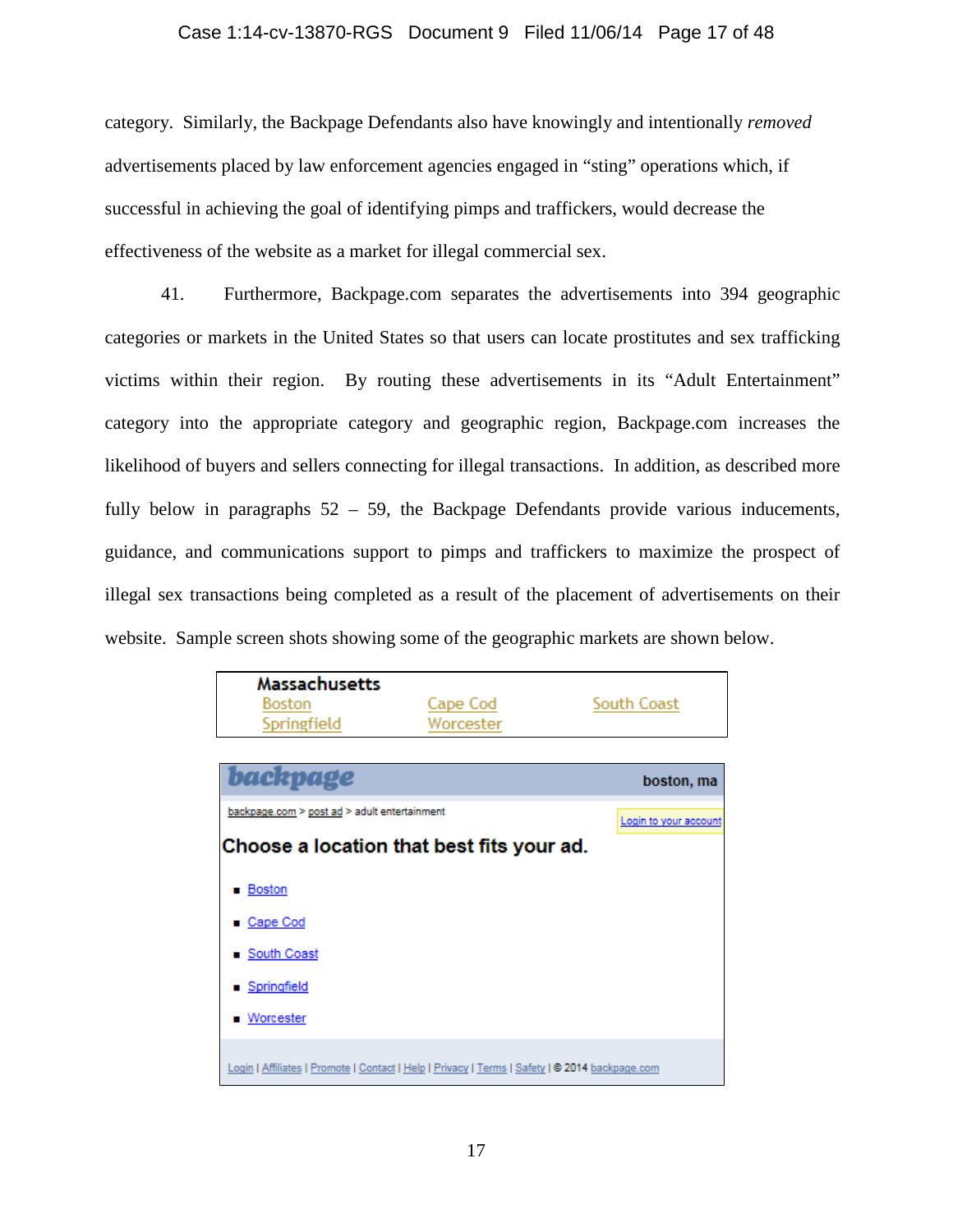

42. The geographic designations provided by Backpage also assist sellers by providing multiple markets in which to sell sex. Instead of victims being forced to walk up and down a street corner, i.e., a "track," in search of customers, Backpage enables sellers to post advertisements in multiple cities and regions, allowing them to maximize profitability by traveling to the location with the highest amount of Backpage generated interest in their services. By enabling sellers to post advertisements in multiple cities, Backpage also assists their efforts to evade detection by law enforcement by moving frequently from location to location.

43. The "Escorts" subcategory is extremely lucrative for the Backpage Defendants. While advertisers of goods or services unrelated to adult services are permitted to post advertisements without charge, Backpage.com charges a fee in its "Adult Entertainment" category. The current charge to place an advertisement in the "Escorts" section is \$12.00 in most geographic areas, including Boston and the surrounding metropolitan region, as shown in the screen below, though Backpage.com charges up to \$17.00 per advertisement in some areas of New York City.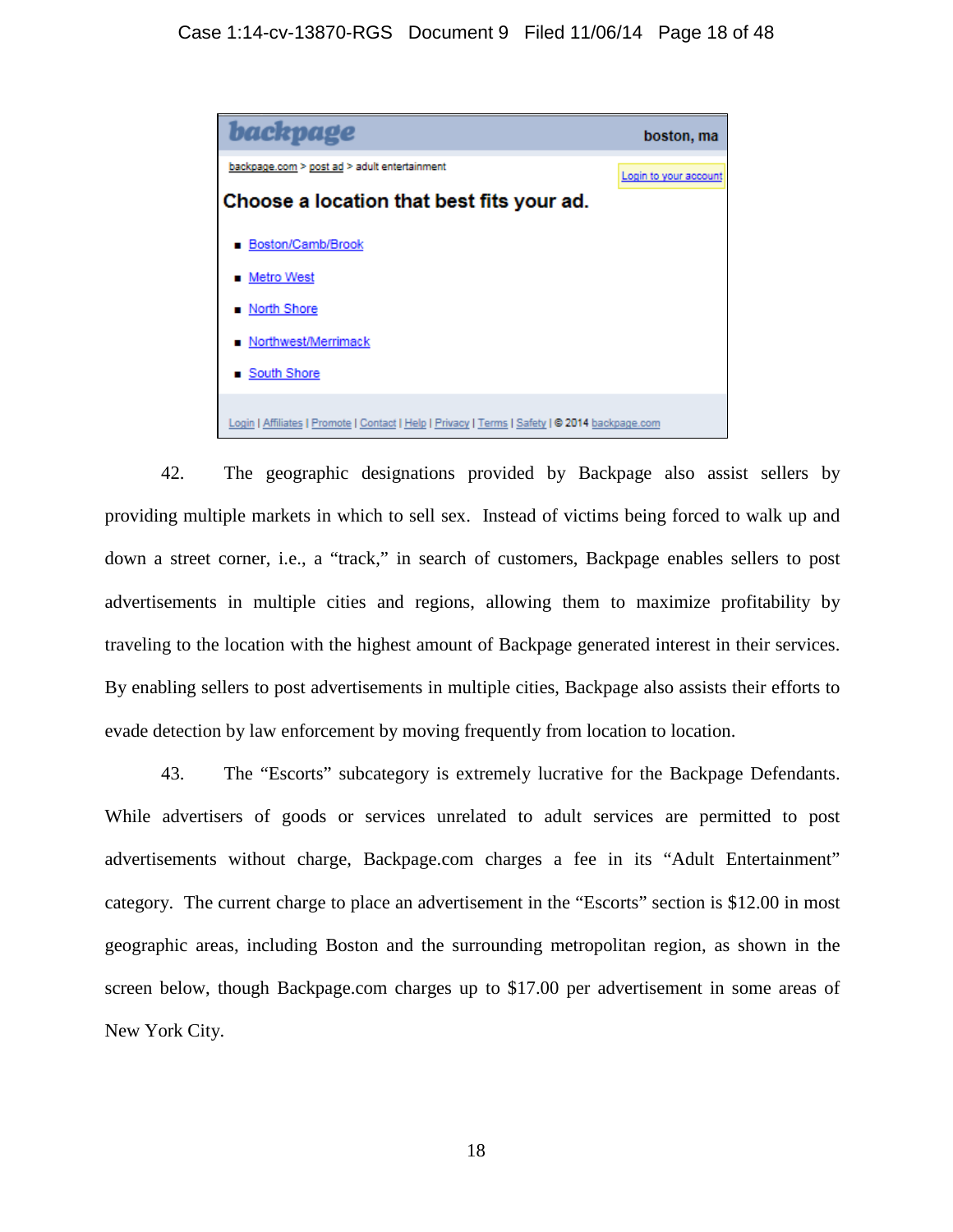Postings in this category are \$12.00

Backpage.com also offers to repost advertisements for an additional charge. Four reposts cost \$48.00, eight reposts cost \$96.00, twelve reposts cost \$144.00, and twenty-six reposts cost \$288.00.

44. In addition, as described below in paragraphs 60 - 70, the Backpage Defendants also generate revenue, and enhance the effectiveness of the website for pimps and traffickers, through so-called Sponsored Ads and through its Affiliate Program, each of which involve an even closer "partnering" between Backpage.com and the pimps and traffickers.

# **D. The Backpage.com Business Model Depends Substantially On Its Success In Minimizing the Scrutiny of Traffickers By Law Enforcement Agencies**

45. While the Backpage Defendants pursued their efforts to achieve the support of law enforcement agencies and other organizations, they understood that the success of their business model depended on the perceived advantages the website presents to pimps and traffickers seeking to avoid detection by law enforcement. With that understanding in mind, the Backpage Defendants maintained an active effort by various means to assist traffickers to avoid detection.

46. For example, and of critical importance, Backpage.com does not require advertisers to provide any identifying information for the poster or the subject of the advertisement to post an advertisement in its "Escorts" section.

47. In addition, Backpage.com does not require the use of a registered credit card when posting advertisements to the "Escorts" section. Instead, Backpage.com allows users to pay for advertisements using prepaid credit cards that need not be linked to a name, address, or any other identifying information. This makes it more difficult to track these transactions, and allows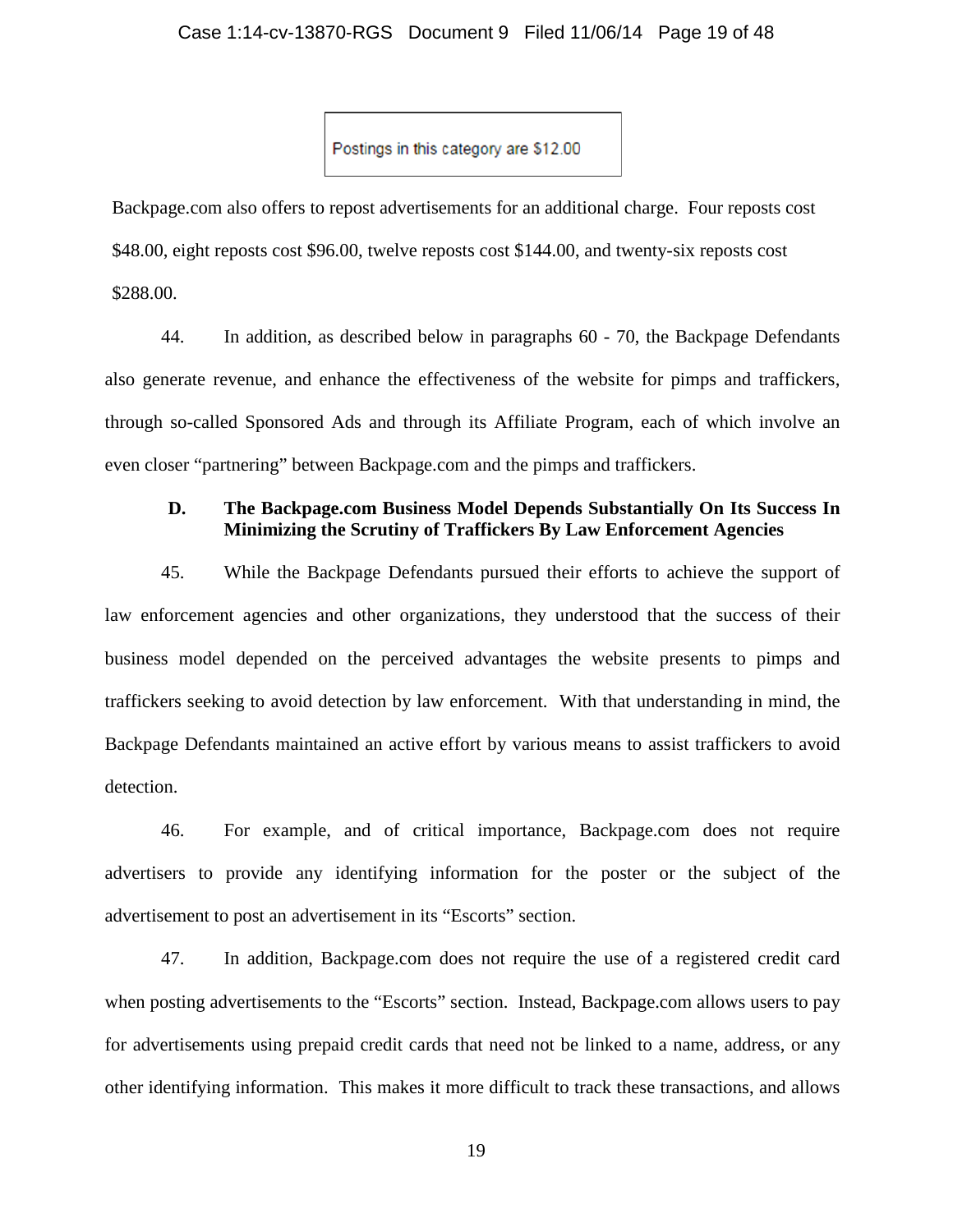### Case 1:14-cv-13870-RGS Document 9 Filed 11/06/14 Page 20 of 48

users to maintain anonymity and evade law enforcement. Moreover, as noted above, the Backpage Defendants now accept Bitcoin as payment. Bitcoin is a digital currency that permits transactions to be completed without a bank. Backpage.com is the first adult website in the country to accept Bitcoin. The Backpage Defendants accept Bitcoin because they know that such payments are largely untraceable and therefore attractive to traffickers and other predators. Backpage.com also offers a 10 percent discount for those paying by Bitcoin, which reduces the price of an escort advertisement in Boston from \$12 to \$10.80.



48. Backpage.com also does not require any age verification to post an advertisement in the "Escorts" section. While a poster must enter his or her age as part of the advertisement drafting interface prior to paying for and posting an advertisement in the "Escorts" section, if the poster enters an age under 18, he or she receives a message that reads: "Oops! Sorry, the ad poster must be over 18 years of age." Then, no matter how many times the poster has entered an age under 18 along with other information necessary to complete the advertisement, the poster has the option to then enter an age above 18, but to otherwise use the same information entered previously, without being blocked from completing the advertisement.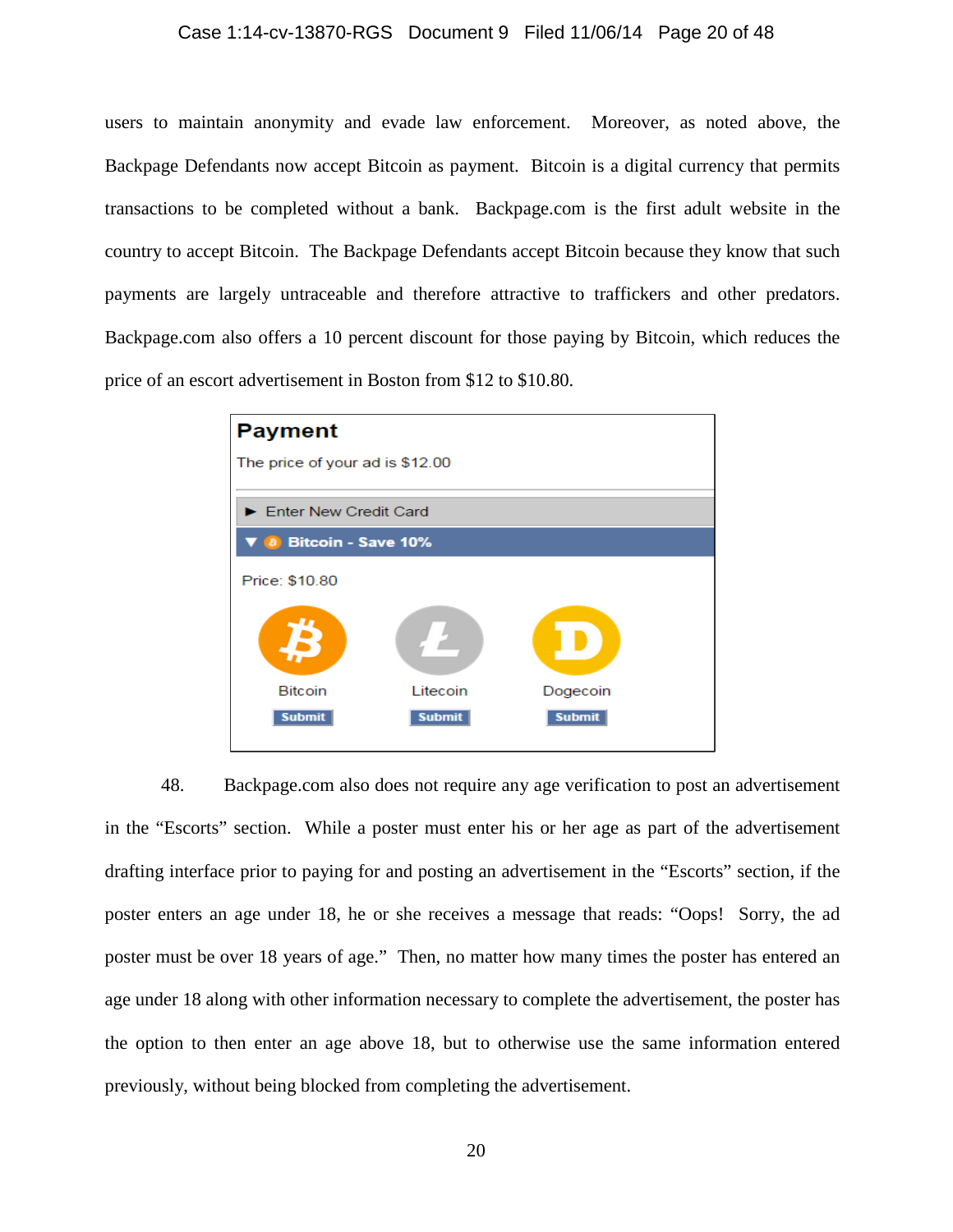| backpage                                                |                              | boston, ma free classifieds |
|---------------------------------------------------------|------------------------------|-----------------------------|
| backpage.com > post ad > adult entertainment > escorts  |                              | Login to your account       |
| Step 2: Preview Ad                                      |                              |                             |
| Step 1: Write Ad   Step 2: Preview Ad   Step 3: Payment |                              |                             |
| Step 4: All Done                                        |                              |                             |
| Oops!                                                   |                              |                             |
| Sorry, the ad poster must be over 18 years of age.      |                              |                             |
| Postings in this category are \$12.00                   |                              |                             |
| Title: (Use capitals sparingly.)<br><b>Ad Tittle</b>    |                              |                             |
|                                                         |                              |                             |
| Description                                             | <b>Bold</b><br><b>Italic</b> | Underline                   |
| Ad Description                                          |                              |                             |
| Your Age:<br>12                                         |                              |                             |

49. Backpage.com does not require phone number verification and allows posters to include phone numbers in obscured forms that include letters and numbers rather than strictly numeric characters (e.g., "twoO13fourFive678niNe" rather than "201-345-6789"). In contrast, they do require a numerical phone number from posters placing advertisements in the Pets section. Additionally, the Backpage Defendants do not search for phone numbers in response to law enforcement requests in any format other than strictly numeric), notwithstanding that technology exists that would easily allow the Backpage Defendants to search for phone numbers that are written in an obscured form. The use of obscured phone numbers is well understood as a signal to prospective customers that the individual in the advertisement is being sold for sex.

# xOxO\*\*347three.four.nine.0820 OUTCALLS & INCALLS!!

50. Similarly, Backpage.com does not require email verification from individuals seeking to post an advertisement in the "Escorts" section. Where an advertiser discloses an email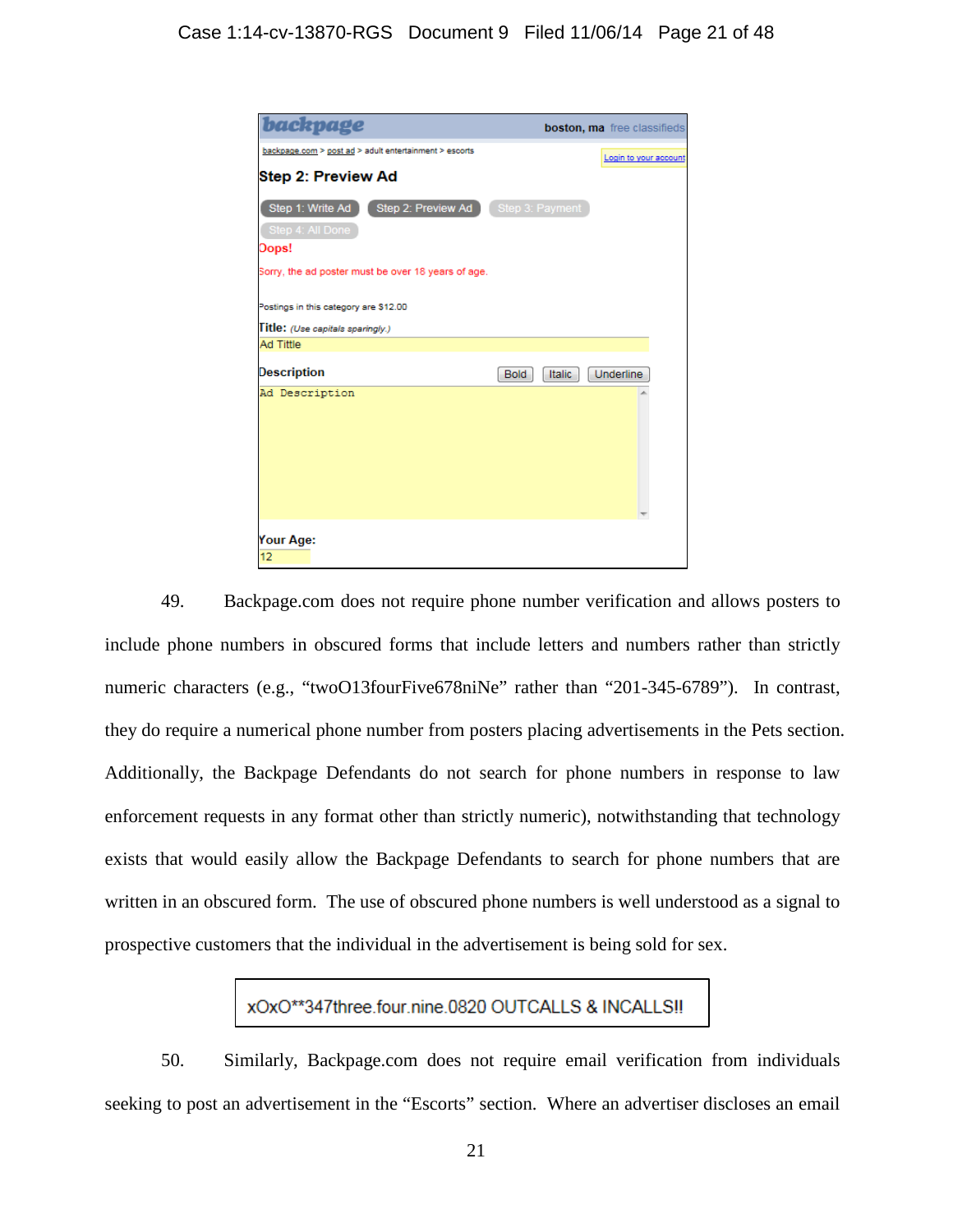### Case 1:14-cv-13870-RGS Document 9 Filed 11/06/14 Page 22 of 48

address, Backpage.com offers to "hide" the advertiser's email address and then offers a menu of options to the advertiser to facilitate and manage communications with the customer responding to the advertisement and seeking to purchase sex, including:

(i) Backpage.com forwards, upon request, any email inquiries from a prospective customer to the pimps and traffickers who place the advertisements.

(ii) Backpage.com sends, upon request, auto-reply messages to email inquiries from persons interested in purchasing commercial sex, and then allows the pimp or trafficker to create a response without complying with the website's posting guidelines, even if the message includes terms such as "sex" and "little girl."

(iii) Backpage.com servers host and maintain a database of email conversations between the pimps or traffickers and the customers without regard to the content of the messages.

51. The Backpage Defendants also assist traffickers by making it difficult, indeed nearly impossible, to track the photographs that are posted to accompany the advertisements posted on the website. Photographs are "uploaded" by traffickers embedded with so-called "metadata" consisting of identifying information that typically reflects the date, time, geolocation, and other critical identifying information regarding the photograph. The Backpage Defendants deliberately adjusted their server software, at additional expense, to delete the metadata on each uploaded photo so that law enforcement cannot track the photo, or otherwise determine whether photos bearing the same metadata are posted elsewhere on Backpage.com. Incredibly, the Backpage Defendants publicly represent that they are engaged in active efforts to adopt "hashing" technology to enable them to compare photo images to detect repeat efforts to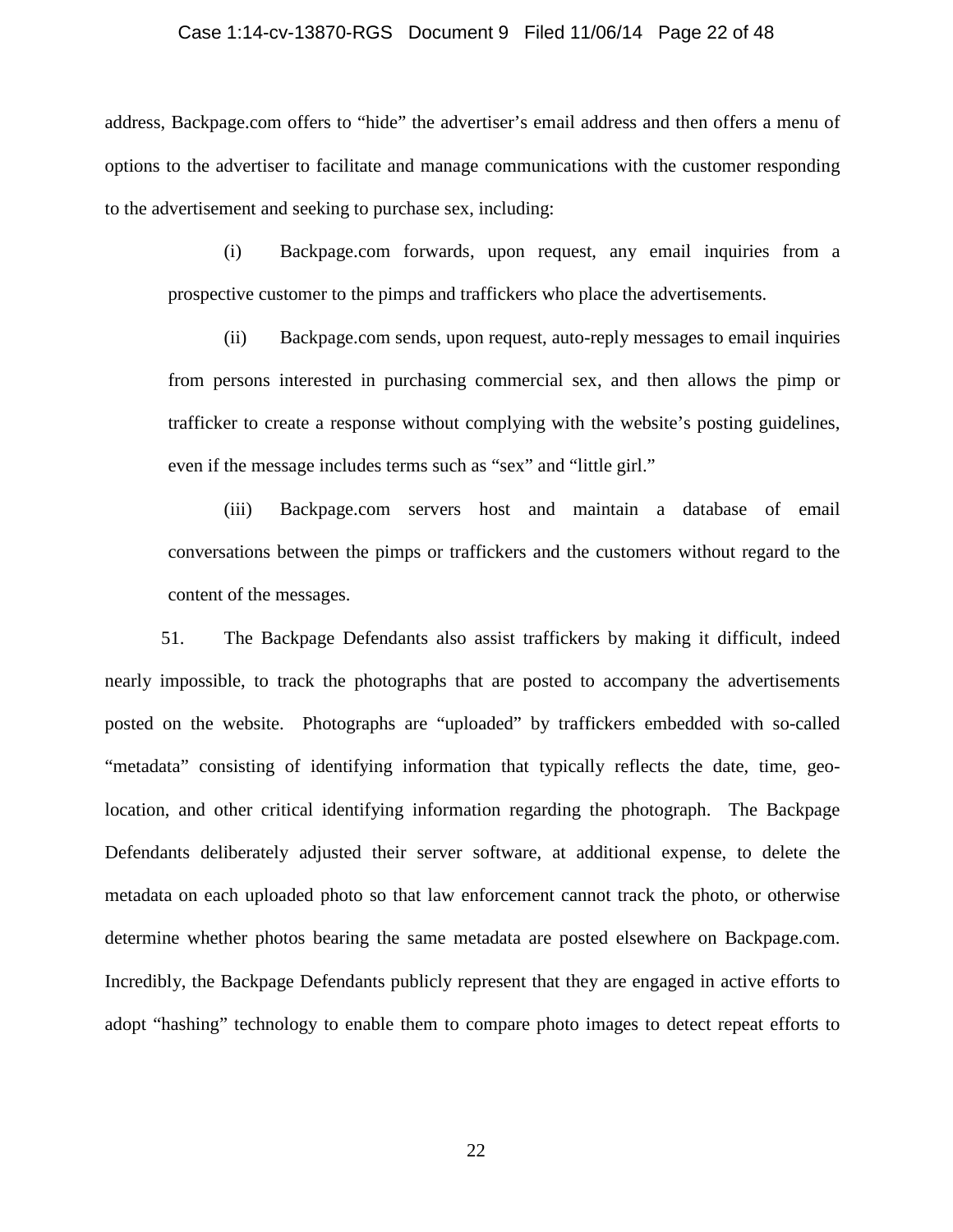advertise children, although they have taken no action and do not intend to take any action consistent with those representations.

# **E. The Backpage Defendants Have Adopted Tools That Are Specifically Intended to, and Do, Assist Advertisers in Crafting Child Sex Advertisements That Will Attract Potential Customers Yet Evade Law Enforcement Detection**

52. As Backpage.com refined its business model, it also developed various means that assist advertisers in posting advertisements for illegal commercial sex, though the Backpage Defendants assert that these measures are merely efforts to restrict or minimize the extent of child exploitation on their website.

53. When posting an advertisement in the "Escorts" section on Backpage.com, the user must draft an advertisement on Backpage.com's posting interface. The interface, as shown below, requires that the advertiser or "poster" first provide a title; the age of the poster; a description, i.e., the text of the advertisement; and the poster's email address. Backpage.com then offers the poster the option of entering a location and contact information, and the opportunity to upload images (and more recently video) to include with the advertisement.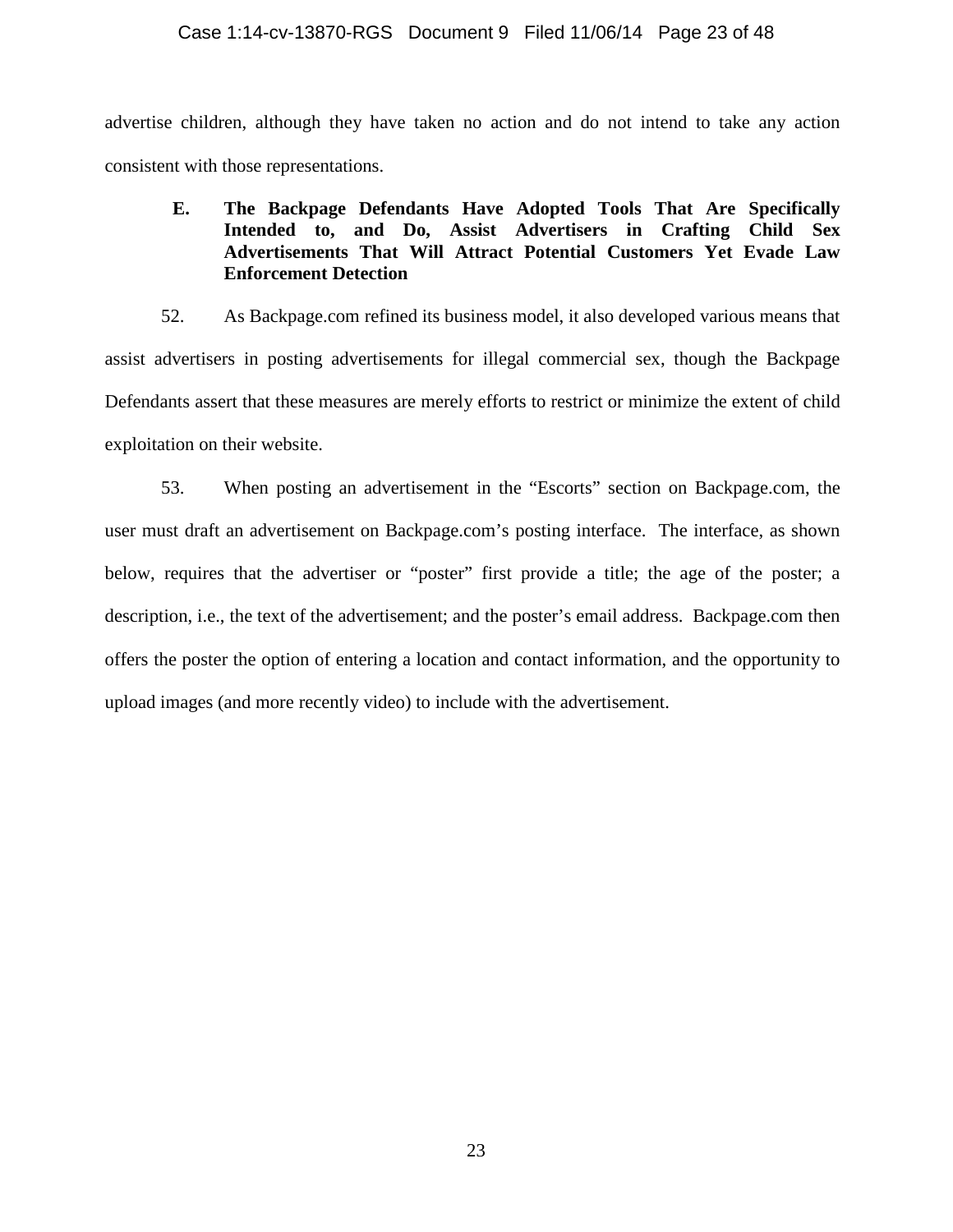# Case 1:14-cv-13870-RGS Document 9 Filed 11/06/14 Page 24 of 48

| <b>backpage</b>                                                                                                                                                                                                                                |                                                                         |
|------------------------------------------------------------------------------------------------------------------------------------------------------------------------------------------------------------------------------------------------|-------------------------------------------------------------------------|
| backpage.com > post ad > adult entertainment > escorts                                                                                                                                                                                         |                                                                         |
| <b>Step 1: Write Ad required fields</b>                                                                                                                                                                                                        |                                                                         |
| Step 1: Write Ad                                                                                                                                                                                                                               | Step 2: Preview Ad   Step 3: check email for link  <br>Step 4: All Done |
| Postings in this category are \$12.00                                                                                                                                                                                                          |                                                                         |
| Title: (Use capitals sparingly.)                                                                                                                                                                                                               |                                                                         |
|                                                                                                                                                                                                                                                |                                                                         |
| <b>Description</b>                                                                                                                                                                                                                             | Bold<br>Italic<br>Underline                                             |
|                                                                                                                                                                                                                                                |                                                                         |
| Location:<br><b>Your email address</b><br><b>Email Address</b><br><b>Confirm Email Address</b>                                                                                                                                                 |                                                                         |
| <b>Email Inquiries</b> For contacts from readers.<br><sup>68</sup> Hide my email address and forward email inquiries to me.<br><sup>1</sup> I do not want to receive any email inquiries. (Include contact info in ad when using this option.) |                                                                         |
|                                                                                                                                                                                                                                                |                                                                         |
| <b>Display options</b><br><sup>®</sup> Yes, show links to my other postings in the adult entertainment section.<br>No, do NOT show links to my other postings.                                                                                 |                                                                         |
| <b>Add Video (news)</b>                                                                                                                                                                                                                        |                                                                         |
| Max length is 30 sec or 15mb.                                                                                                                                                                                                                  |                                                                         |
|                                                                                                                                                                                                                                                | Browse                                                                  |
| <b>Upload Images</b><br>Images must be in jpg, gif, or png format.                                                                                                                                                                             | Browse                                                                  |
|                                                                                                                                                                                                                                                |                                                                         |

54. At this point, Backpage.com screens the draft advertisement for certain nonpermitted words and phrases using an "automated filtering" system. Examples of non-permitted terms include: "barely legal," "high school," "innocent," "sex," "blow job," "hand job," "schoolgirl," "teen" or "teenage." Yet, Backpage permits the phrases "perfect gum drop nipple," "huge boobs," and "no panties."

55. If the poster attempts to include any of these non-permitted terms, he or she receives this message: "Oops! The term '\_\_\_' is forbidden in this category." However, Backpage.com does not block the poster from continuing after he or she attempts to include a non-permitted term, no matter what the import of the non-permitted term or how many times the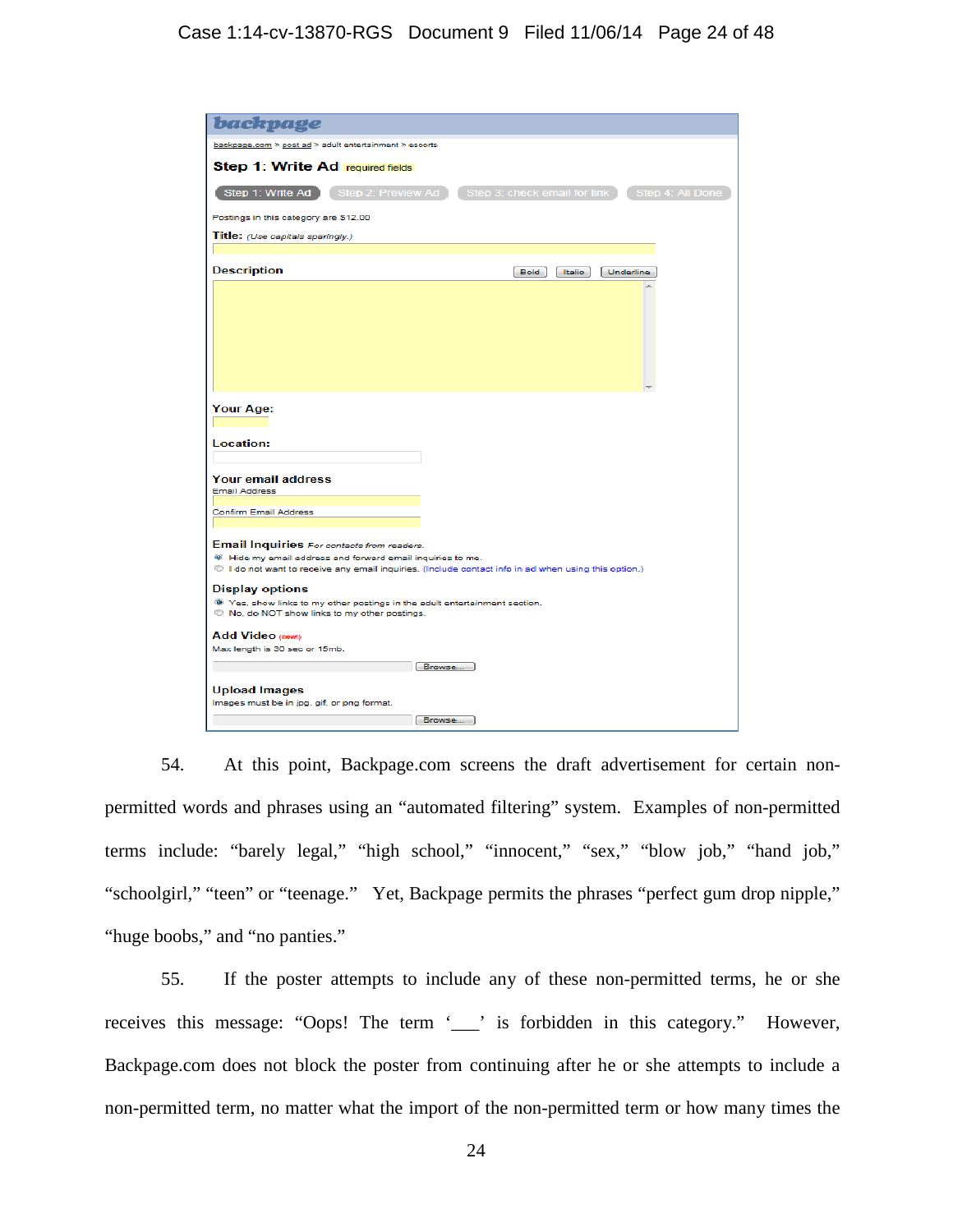# Case 1:14-cv-13870-RGS Document 9 Filed 11/06/14 Page 25 of 48

poster has attempted to use non-permitted terms. Rather, Backpage.com allows the poster to delete or alter the offending term and once again elect to "Continue."

| Oops!                                              | $\parallel$ Oops!                                   |
|----------------------------------------------------|-----------------------------------------------------|
| The term "innocent" is forbidden in this category. | Barely legal" is a forbidden term in this category. |

56. Despite creating the appearance that it prohibits certain transactions, Backpage.com allows a poster to include close synonyms and misspellings of the non-permitted terms after receiving the advisory "Oops!" message. For example, rather than "teenage" or "schoolgirl," the poster may include the terms "girl," "young," "underage," or "fresh." Similarly, while a poster may not include "barely legal" or "high school," which are known to be code words for underage, Backpage.com permits "brly legal" (as shown below) and "high schl."

| <b>Step 2: Preview Ad</b>                                                                                                                                                          |
|------------------------------------------------------------------------------------------------------------------------------------------------------------------------------------|
| Step 2: Preview Ad   Step 3: Payment   Step 4: All Done<br>Step 1: Write Ad<br>Please review your ad below and then press "Place Ad Now" to continue or "Edit Ad" to edit your ad. |
| Edit Ad                                                                                                                                                                            |
| Place Ad Now<br>Section: adult entertainment<br>Category: escorts<br>Location: boston<br>Ad Price: \$12.00                                                                         |
| <b>Brly Legal! - 18</b><br>Posted: Sunday, October 12, 2014 8:49 AM                                                                                                                |
| Reply: click here                                                                                                                                                                  |
| Call me xxx-xxx-xxxx                                                                                                                                                               |
| Your Age: 18                                                                                                                                                                       |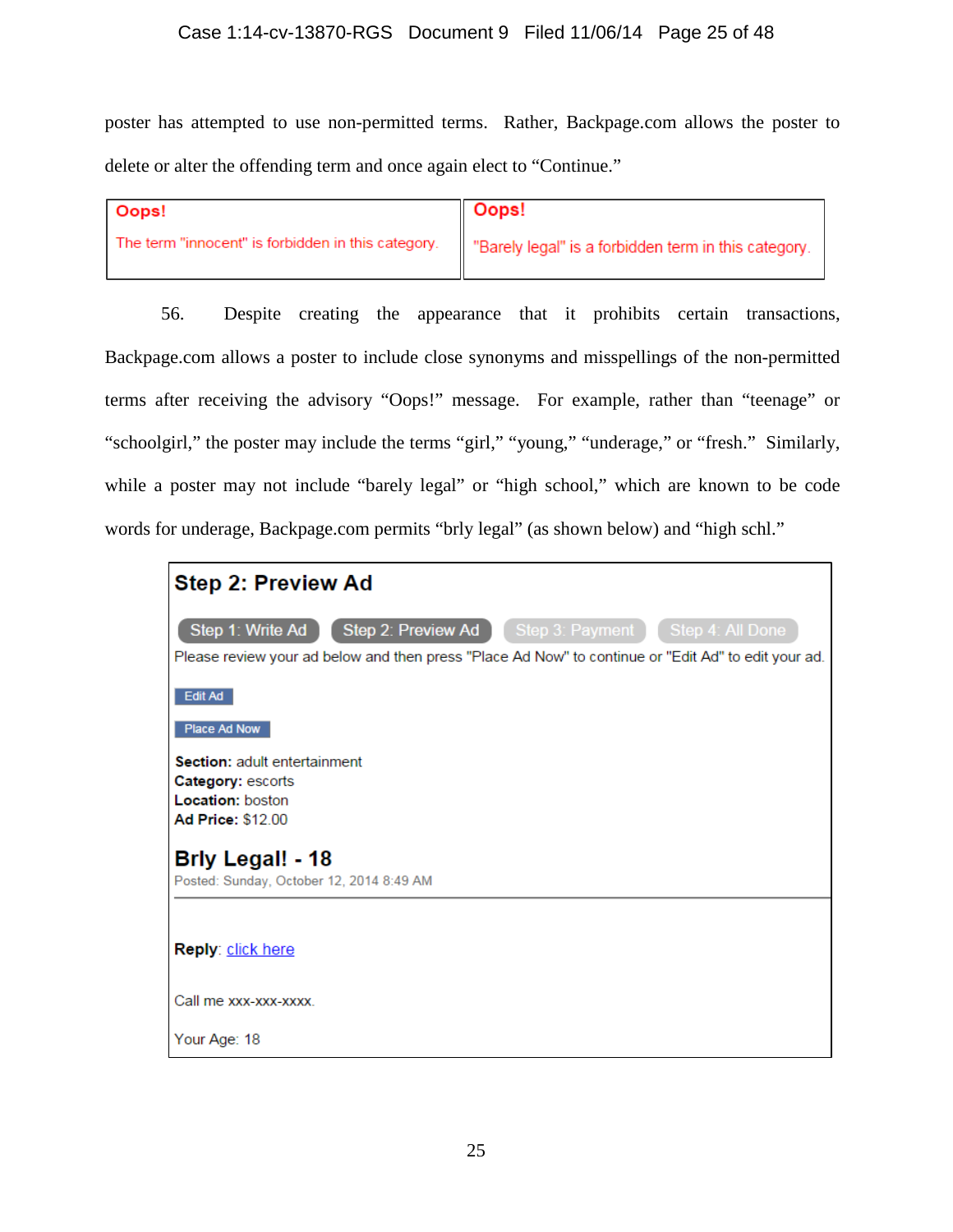### Case 1:14-cv-13870-RGS Document 9 Filed 11/06/14 Page 26 of 48

57. By flagging certain terms for posters and allowing the posters to adjust those terms and continue posting their advertisements, Backpage.com attempts to essentially coach individuals about how to advertise the sale of sexual services and the exploitation of underage sex trafficking victims without including terms that will most likely trigger detection by law enforcement. Two examples of the previews screens of advertisements that were placed after proceeding through the "filtering" system are shown below. $2^2$  $2^2$ 



100% YOUNG ASIAN DISEXXY BaBies NEW IN TOWN DOD HOTODOOD - - 22 (quincy) DDD Are you ready to have the time of your life with a HOT AND SWEET Asian Girl? we have beautiful face and a "out of the world" body to go along with. amazing and sweet personality! we promise you that you'll...



Looking for a good time :) holla at me - 20 (02122)

Young Hispanic female with long hair and loves to have fun...

58. In keeping with their efforts to deflect public attention by law enforcement and social service agencies, the Backpage Defendants claim that this "automated filtering" service helps to combat the underage sex trafficking occurring on Backpage.com. In reality, however, the Backpage Defendants have designed this filtering tool to support the deceitful assertion that they are attempting to fight underage sex trafficking, while at the same time increasing their market share by brokering successful commercial sex transactions, including those for sex with underage trafficking victims. In fact, the Backpage Defendants deliberately and intentionally seek to help traffickers successfully advertise and sell underage victims for sex without detection.

59. By successfully facilitating the marketing, transportation, and sale of underage victims for sex with minimal detection by law enforcement, the Backpage Defendants increase the number of commercial sex transactions each underage victim is subject to on any given day. This

<span id="page-25-0"></span><sup>&</sup>lt;sup>2</sup> The faces of the girls advertised, as they appeared on Backpage.com, have been obscured in this Complaint to protect their privacy.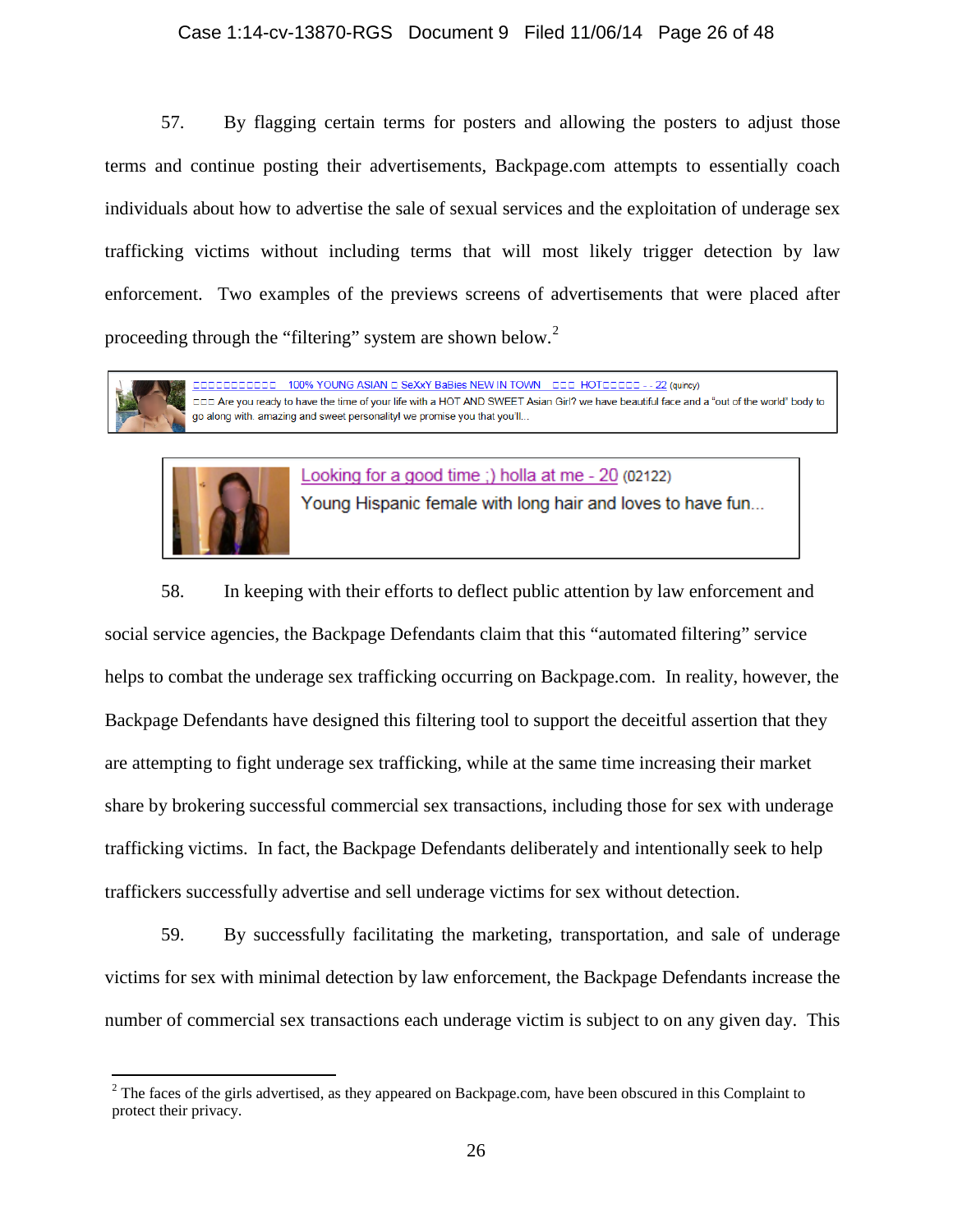### Case 1:14-cv-13870-RGS Document 9 Filed 11/06/14 Page 27 of 48

scheme helps traffickers increase their profits gained from the sale of underage victims for sex. In turn, this ensures traffickers' repeated use of Backpage.com for commercial sex brokering services, all to the financial benefit of the Backpage Defendants. At the same time, it increases the number of times that underage victims marketed on Backpage.com (including Jane Doe No. 1, No. 2, and No. 3) are raped by customers.

# **F. The Design of Backpage.com Has Been Enhanced Repeatedly to Increase the Volume of Traffic on the Site**

60. The Backpage Defendants continuously revise the design of their site, and over time several features have been added which are intended to improve the overall effectiveness of advertisements connecting buyers and sellers of commercial underage sex.

61. Among these features, Backpage.com displays so-called "Sponsored Ads" in the "Escorts" section in a banner on the right hand side of every page of that section. An advertiser on Backpage.com may pay to convert his or her advertisement into a "Sponsored Ad" for up to fifty-two weeks at a cost of \$16.45 per week. The advantageous placement and repetition of sponsored advertisement substantially increases the likely frequency of responses by prospective customers.

| Upgrades (minimum purchase is \$0.99)                                                          |
|------------------------------------------------------------------------------------------------|
| Auto Repost Ad                                                                                 |
| Move your ad to the top of the listings every: $ 1 \text{ day} \equiv $ after $ 4:00$<br>l.    |
| Number of times: 4 times for<br>$\overline{\phantom{0}}$                                       |
| <b>Sponsor Ad</b>                                                                              |
| Your ad will appear highlighted with thumbnails on the right side of the escorts category.     |
| Number of weeks:   1 week (\$16.45)   =                                                        |
| or select a discounted package:                                                                |
| <sup>6</sup> 4 weeks for \$49.35 (25%)                                                         |
| <sup>6</sup> 12 weeks for \$132.26 (33%)                                                       |
| Promo Code                                                                                     |
| Continue By placing this ad I agree to the terms of use and privacy policy.                    |
| Login   Affiliates   Promote   Contact   Help   Privacy   Terms   Safety   @ 2014 backpage.com |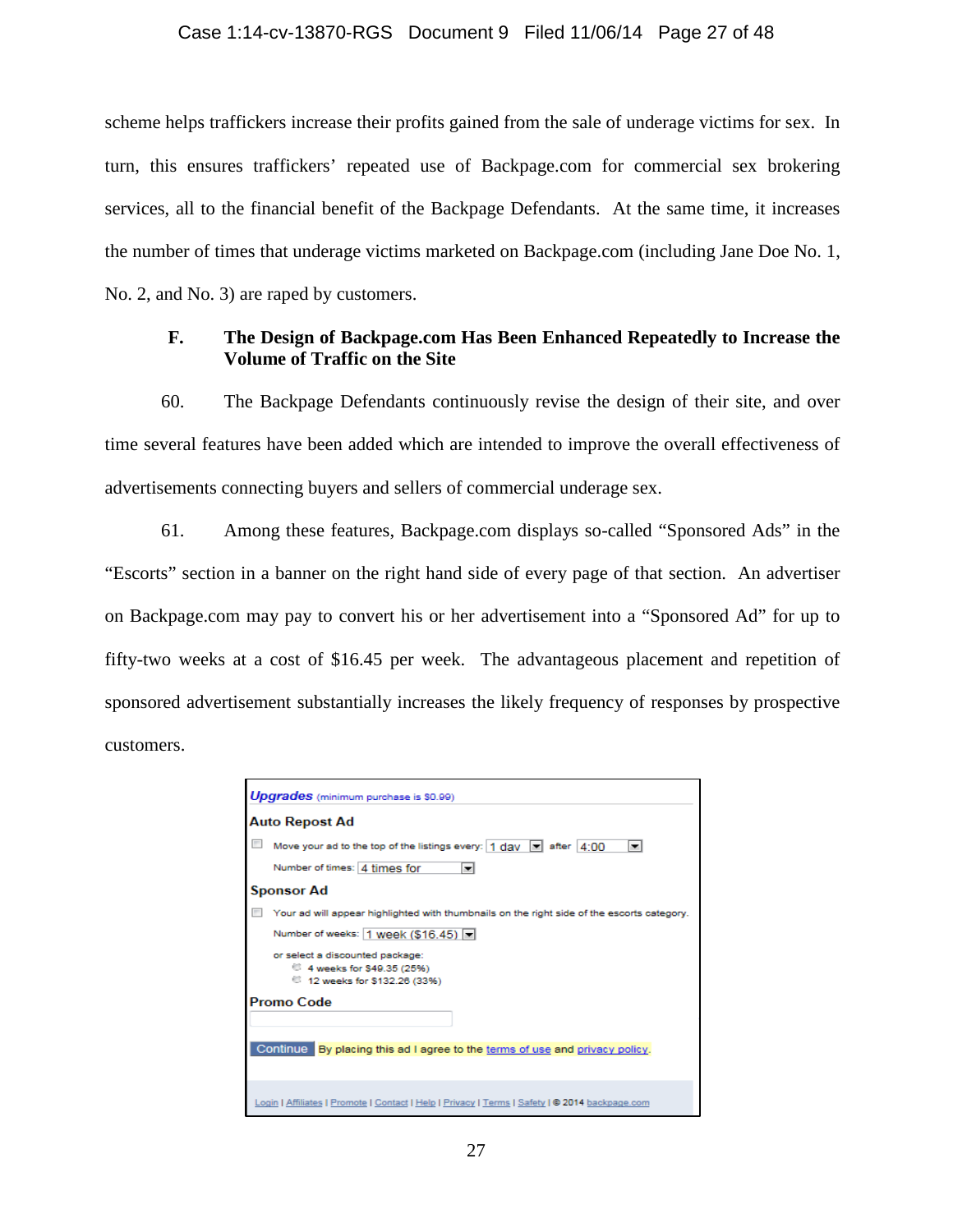### Case 1:14-cv-13870-RGS Document 9 Filed 11/06/14 Page 28 of 48

62. Sponsored Ads on the right hand side of the page include thumbnails of images attached to the advertisement (if the poster attached images), excerpted text from the full advertisement selected by Backpage.com, and a summary of the advertised individual's location and/or availability.

63. In contrast, regular, non-sponsored advertisements are listed in the order they are posted to the "Escorts" section using only the title of the advertisement. Customers must click on the title as it appears on Backpage.com to read the text of the non-sponsored advertisement whereas Backpage.com's excerpt of the text of a Sponsored Ad appears in the Sponsored Ad column on the right of every "Escorts" page.

64. The Sponsored Ads that appear on the right side of the page do not include all of the text as originally written by the poster. Instead, in creating the Sponsored Ad, Backpage.com selects certain portions of the text for inclusion, excludes other portions, and sometimes elects to summarize some parts of the text. Below is an example; the first screen shot includes a sponsored advertisement on the right hand side and the second image is the full advertisement that appears when the sponsored advertisement is clicked. $3$ 



<span id="page-27-0"></span><sup>&</sup>lt;sup>3</sup> The phone number in this Sponsored Ad is obscured in the Complaint for privacy reasons. Also, in the full advertisement, the visible nudity is obscured.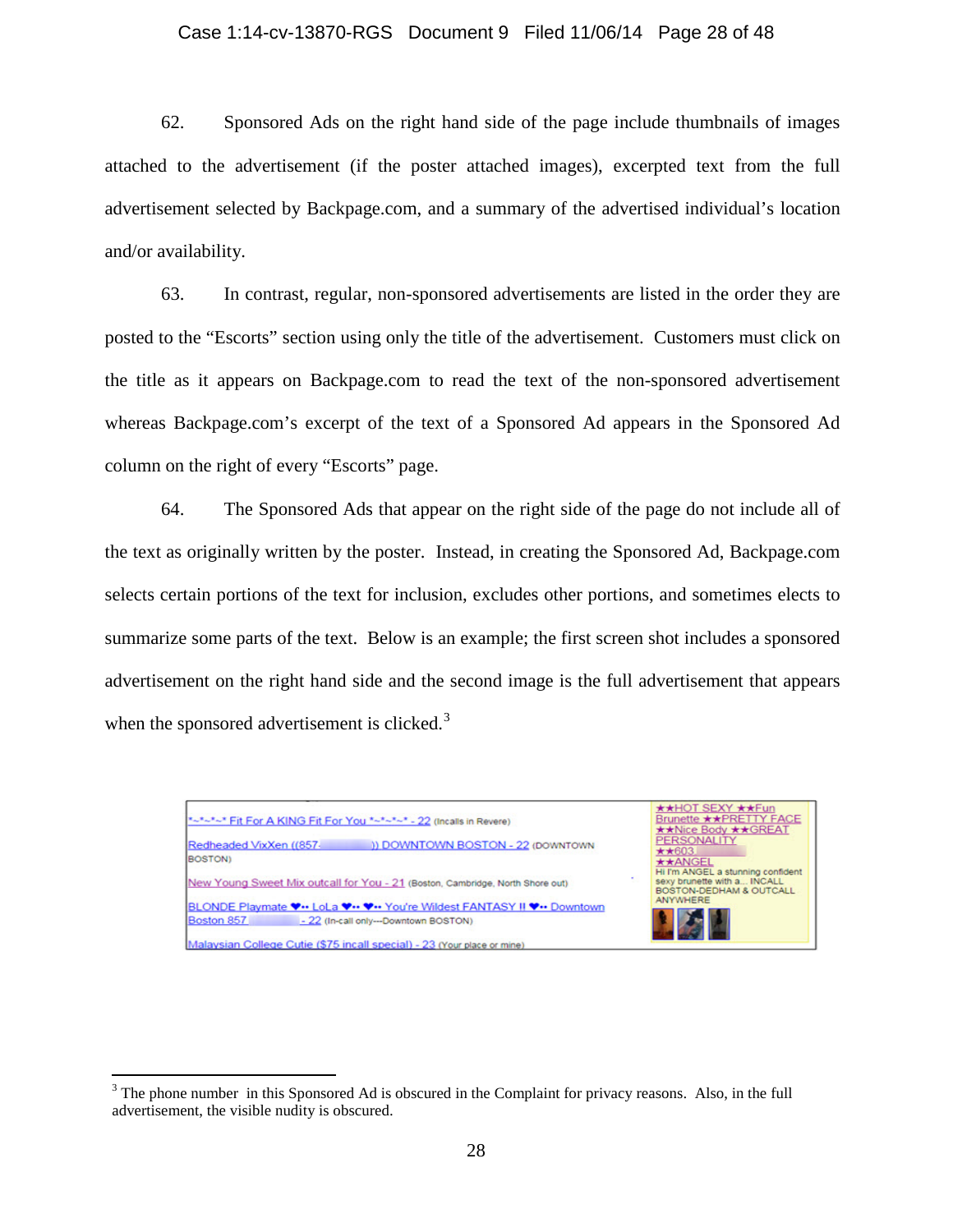

65. In a Sponsored Ad, Backpage.com generally includes information regarding whether the individual advertised for sex is able to travel to the location of the customer, i.e. whether she will do an "out-call," or whether she is "in-call" only. Backpage.com often itself creates and inserts that text in the Sponsored Ad link to draw attention to the advertised person's availability.

66. Backpage.com does not always randomize the placement of Sponsored Ad links within the Sponsored Ad space on the right hand side of the "Escorts" section pages. Indeed Backpage.com sometimes chooses some Sponsored Ads for higher, and thus more lucrative, placement than others.

67. By choosing to include textual excerpts and availability descriptions that are most likely to attract customers seeking sex in exchange for money without highlighting blatantly illegal conduct, the Backpage Defendants ensure the success of the more profitable Sponsored Ads while avoiding interference from law enforcement, particularly where the subject of the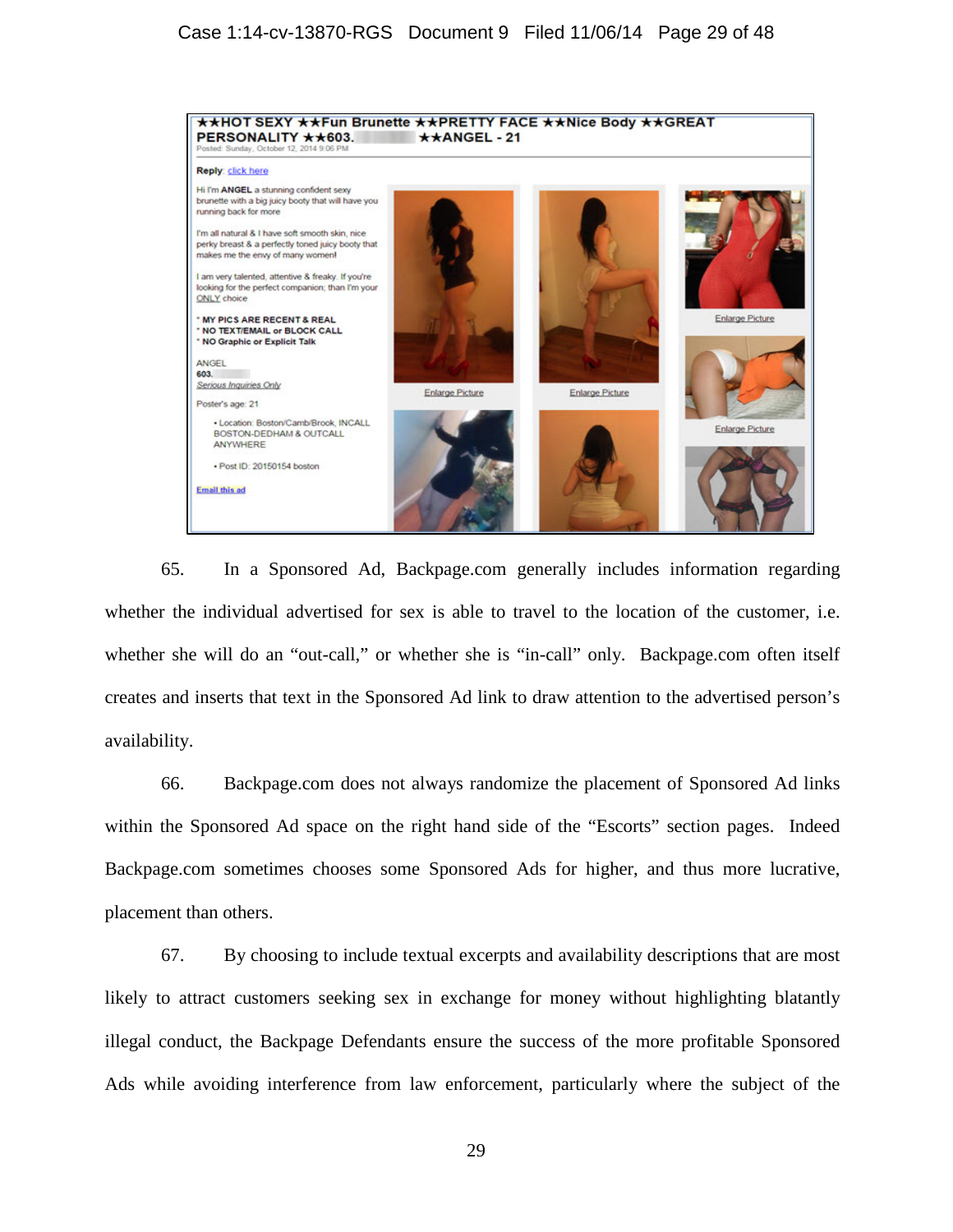### Case 1:14-cv-13870-RGS Document 9 Filed 11/06/14 Page 30 of 48

advertisement is an underage sex trafficking victim. The success of Sponsored Ads in Backpage.com's "Escorts" section entices advertisers to purchase more Sponsored Ads, thus increasing the profits of the Backpage Defendants from the illegal sex trade, including the trafficking of underage victims for sex.

68. In an additional effort to improve the attractiveness of the website to advertisers, Backpage.com permits pimps and traffickers to provide links to other well-known sex trafficking sites on its website. Some of these linked sites, like MyRedBook.com,  $4$  TheEroticReview.com, Eccie.net, and others are designed to solicit reviews from customers concerning the "performance" of the individuals (including minors) who are advertised on Backpage.com. These links further cement Backpage.com's role as the Internet hub of commercial sex transactions.

69. The Backpage Defendants also have a robust so-called "affiliate program" that has allowed them to identify buyers of sex and direct them to the website. Backpage.com affiliates earn commissions for referring others to advertise on the website. When a link to Backpage.com is clicked from an affiliated site, the associated affiliate ID of the referrer is recorded. If that user clicks on the Backpage.com assisted link and signs up for paid advertising service upgrades, the referrer earns commissions paid by the Backpage Defendants.

70. Affiliates earn commissions from the Backpage Defendants by placing advertisements on their websites to direct traffic to Backpage.com. Examples of these advertisements are text ads with dropdown menus, banner ads, buttons and widgets. These options provide the affiliate with multiple ways to direct potential advertisers to Backpage.com and maximize their own earnings.

<span id="page-29-0"></span><sup>&</sup>lt;sup>4</sup> In June, 2014, the U.S. Department of Justice indicted the operators of MyRedBook.com in the Central District of California for, *inter alia*, facilitating prostitution and money laundering, effectively shutting down the Internet site. See DOJ press release [http://www.justice.gov/opa/pr/california-operators-myredbookcom-website-arrested](http://www.justice.gov/opa/pr/california-operators-myredbookcom-website-arrested-facilitating-prostitution-and-money)[facilitating-prostitution-and-money](http://www.justice.gov/opa/pr/california-operators-myredbookcom-website-arrested-facilitating-prostitution-and-money)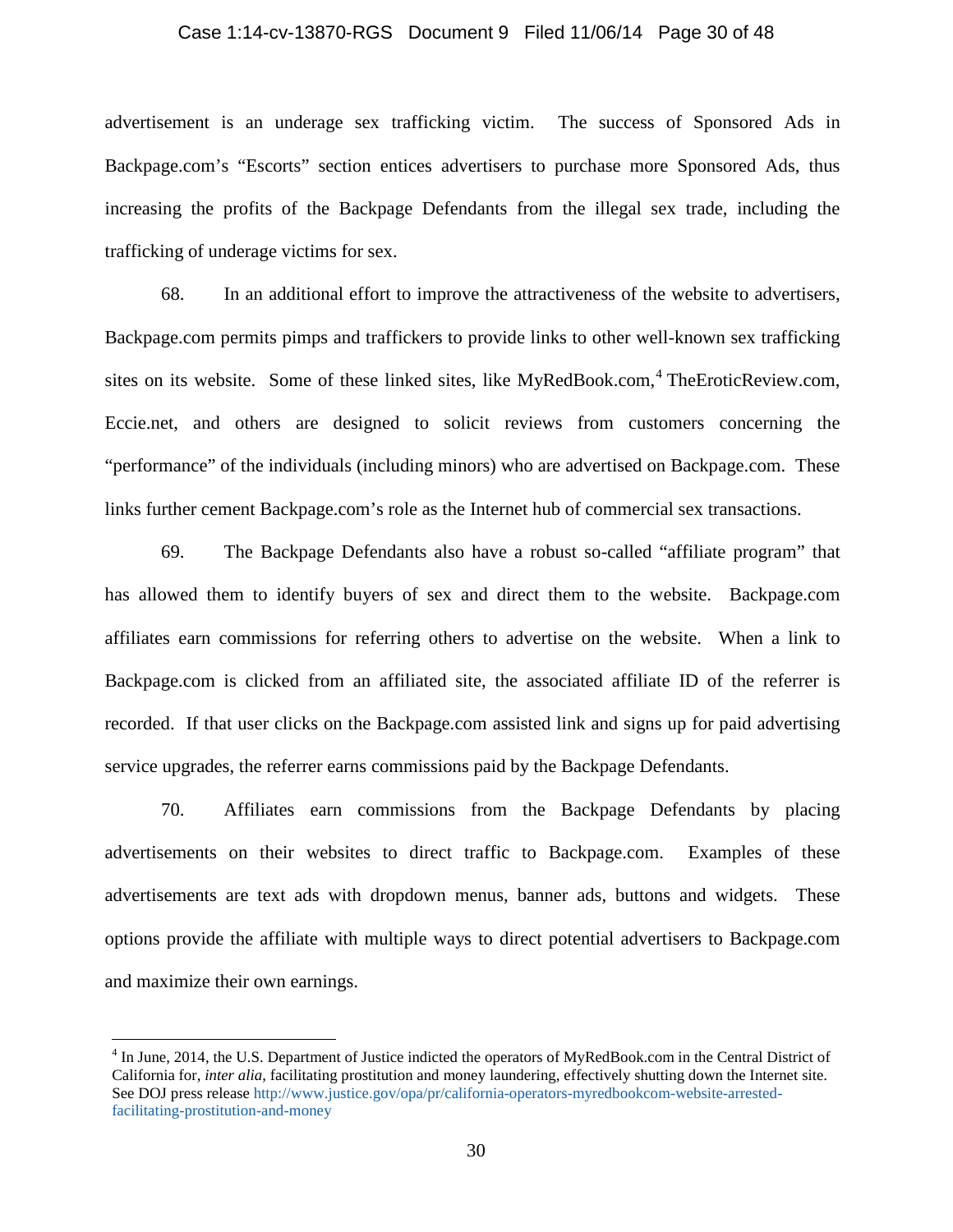# **G. Backpage.com Provided a Brokering Service that Resulted in the Repeated Victimization of Jane Doe No. 1**

71. Jane Doe No. 1 was trafficked and sold by pimps — utilizing the brokering services offered by Backpage.com — to men across Massachusetts and Rhode Island who raped her in exchange for payment. Jane Doe No. 1 estimates that she was raped over 1000 times over the course of one and a half years.

72. Jane Doe No. 1 was first trafficked on Backpage.com in February of 2012, when she was 15 years of age, after running away from home. She was told that Backpage.com was the best website on which to be sold because ads on Backpage.com would generate more customer responses than other websites and that traffickers were unlikely to be apprehended by law enforcement if they used Backpage.com rather than other websites. Jane Doe No. 1 was also told that selling on Backpage.com "was like selling a car."

73. In March 2013, after leaving home once again, Jane Doe No. 1 was again trafficked on Backpage.com. From early June 2013 to September 10, 2013 she was trafficked on Backpage.com every single day. During this time, Backpage.com facilitated an average of 10-12 sex transactions per day with Jane Doe No. 1.

74. Jane Doe No. 1's pimp required her to post on Backpage.com because they could "avoid getting caught" by using that site, instead of other websites available online. He also told her that Backpage.com would "make him the most money" and "was the most popular with customers." Jane Doe No. 1 was only trafficked on Backpage.com.

75. The pimp often instructed Jane Doe No. 1 to post advertisements of herself in the "Escorts" section of Backpage.com as directed by the website. Every advertisement on Backpage.com for Jane Doe No. 1 included the label "Escorts," which Backpage.com added to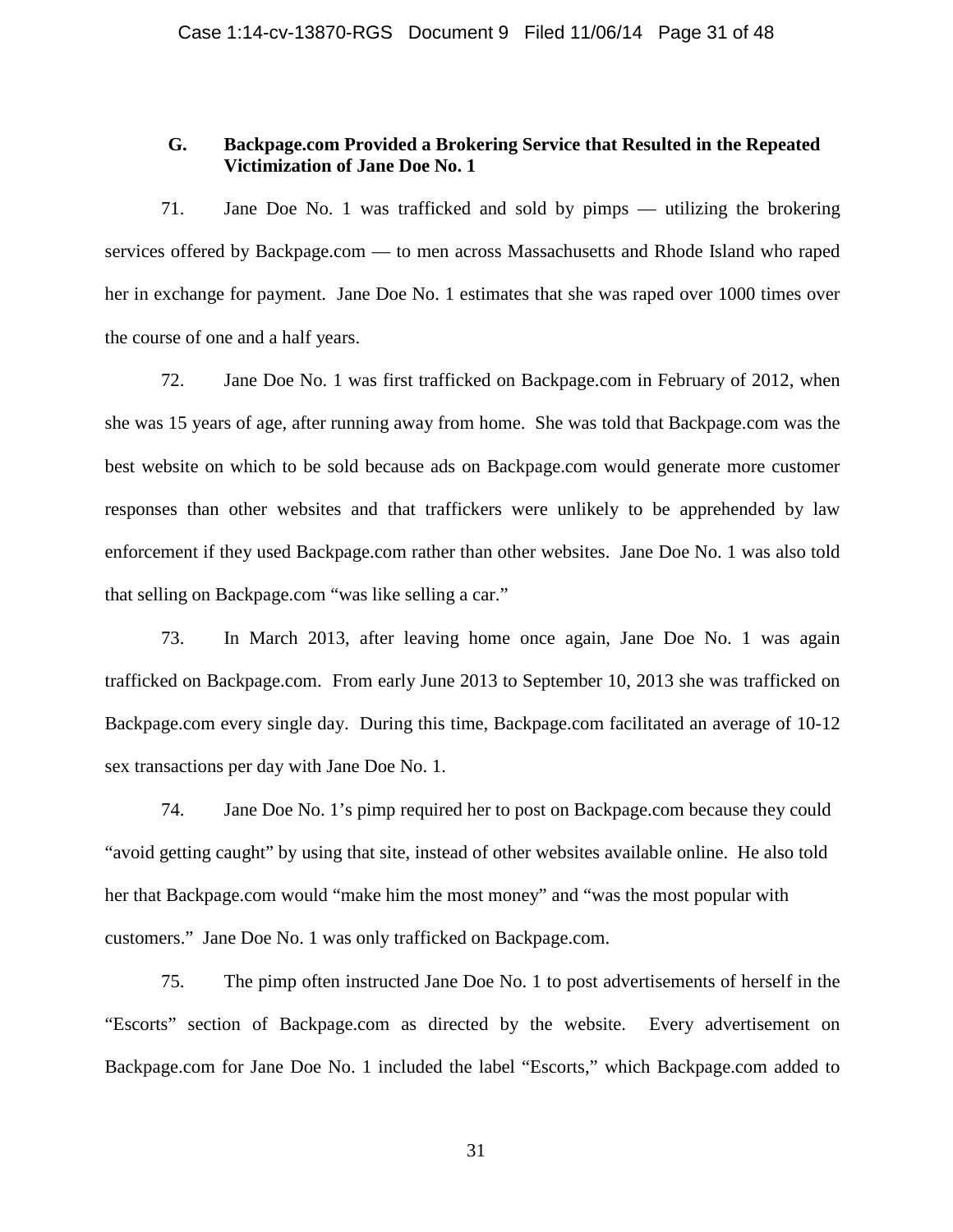### Case 1:14-cv-13870-RGS Document 9 Filed 11/06/14 Page 32 of 48

the advertisement. The term "Escort" is known to be a signal that the individual in the advertisement is being offered for sex in exchange for money.

76. "Escorts" as it is used on Backpage.com is understood among pimps, prostitutes, sex traffickers, sex trafficking victims, and individuals seeking to purchase sex to indicate not legal escort services, but the illegal sale of sex in exchange for money, including prostitution and child sex trafficking.

77. Thus, Backpage.com's addition of the "Escorts" label to advertisements for Jane Doe No. 1 made users aware that she was for sale. This increased her vulnerability to men preying on trafficked girls and increased the number of times that Jane Doe No. 1 was raped.

78. At the direction of her pimp, Jane Doe No. 1 always used a pre-paid mobile phone to post advertisements on Backpage.com, and she provided the same pre-paid mobile phone number for customers to contact her. Also as directed by her pimp, Jane used this mobile phone only for taking customer calls and for placing ads on Backpage.com.

79. Men seeking to purchase sex responded to the advertisements for Jane Doe No. 1 on Backpage.com by calling this pre-paid mobile phone and arranging to have sex with her in exchange for money. Typically, within five minutes of posting an advertisement on Backpage.com, interested customers would begin to call Jane Doe No. 1.

80. Jane's Doe No. 1's pimp also required her to simultaneously post multiple advertisements on Backpage.com in multiple cities. That way, Jane understood that her pimp could use the multi-city functionality of Backpage.com to gauge the volume of responses and determine where to traffic Jane Doe No. 1 for maximum profitability. By posting multiple ads in multiple cities, her pimp was able to maximize the number of customers willing to purchase sex with her at any given time. Backpage.com's multi-city functionality further enabled Jane Doe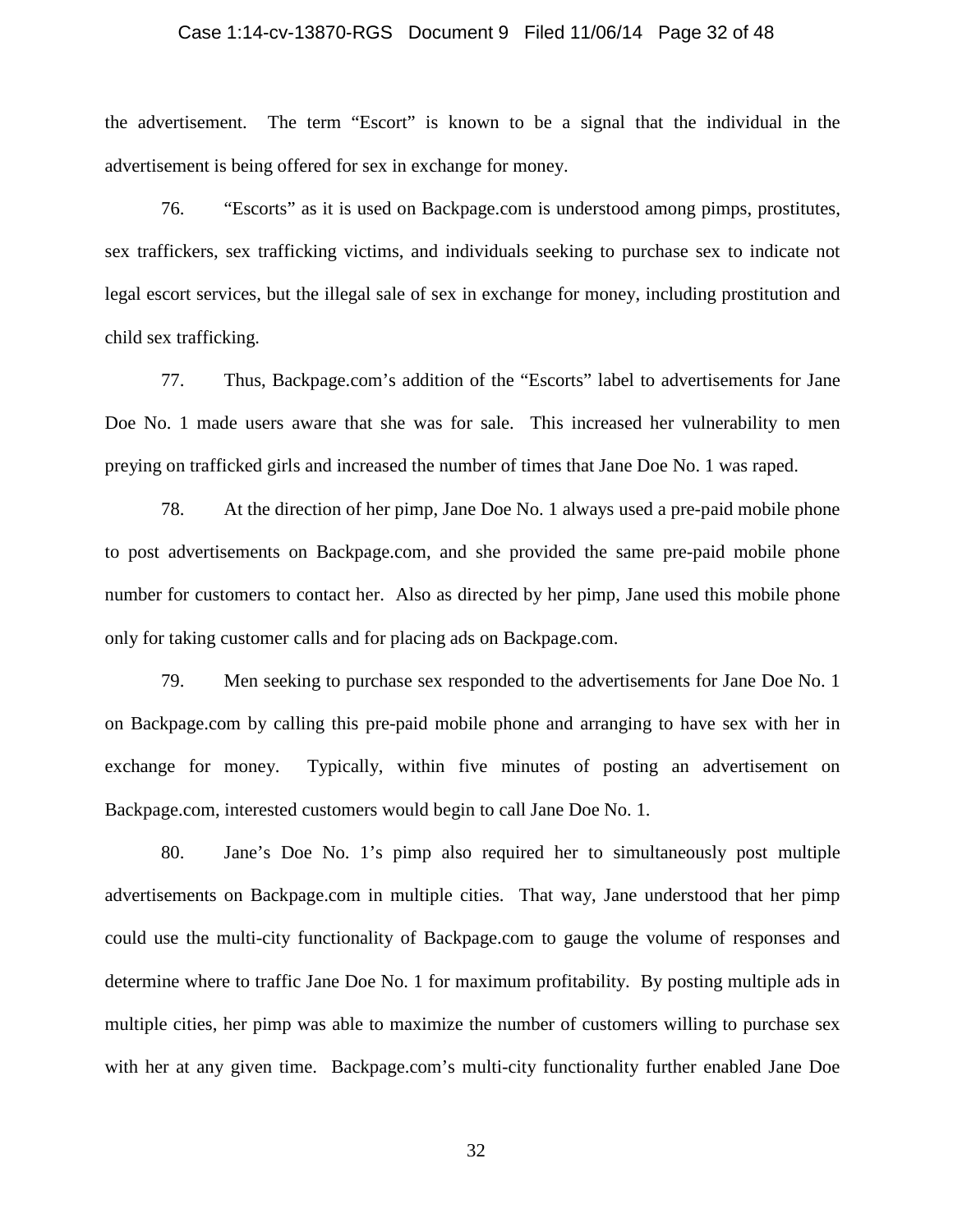### Case 1:14-cv-13870-RGS Document 9 Filed 11/06/14 Page 33 of 48

No. 1's pimp to evade law enforcement by moving frequently. Jane Doe No. 1's pimp moved her from city to city usually every one or two days.

81. Jane Doe No. 1 was trafficked in Boston, Cambridge, Dorchester, Mattapan, Malden, Dedham, Worcester, Northborough, Marlborough and Quincy, Massachusetts. She was also trafficked in Warwick, Woonsocket, North Providence and South Providence, Rhode Island. She typically remained in any one location for no more than a day or two at a time before moving on to another city or town.

82. The pimp required Jane Doe No. 1 to "repost" or "refresh" her ads a few times per day. This would involve posting an ad again so it would show at the top of the page when new customers visited the "Escorts" section. Jane Doe No. 1 posted around three ads per day to maximize exposure to customers and maximize her pimp's profits.

83. In order to avoid detection by law enforcement, the pimp required Jane Doe No. 1 to use a prepaid credit card, to use the well understood appropriate terminology such as "roses" to refer to money, not to list an email address, to never list a specific location, and never to show identifiable scars, tattoos or piercings in the photos displayed on Backpage.com.

84. In order to take advantage of the features of Backpage.com that would minimize the risk of detection, the advertisements for Jane Doe No. 1 would obscure her telephone number by using letters and symbols in addition to numbers. Jane understood from her pimp that Backpage.com had a search capability that could detect identical phone numbers for law enforcement agencies, but that Backpage.com limited its searches only to purely numeric expressions of a number (e.g., 012-345-6789). Thus, it was understood that Backpage.com would not track a phone number that was obscured by using an alternative format. An obscured phone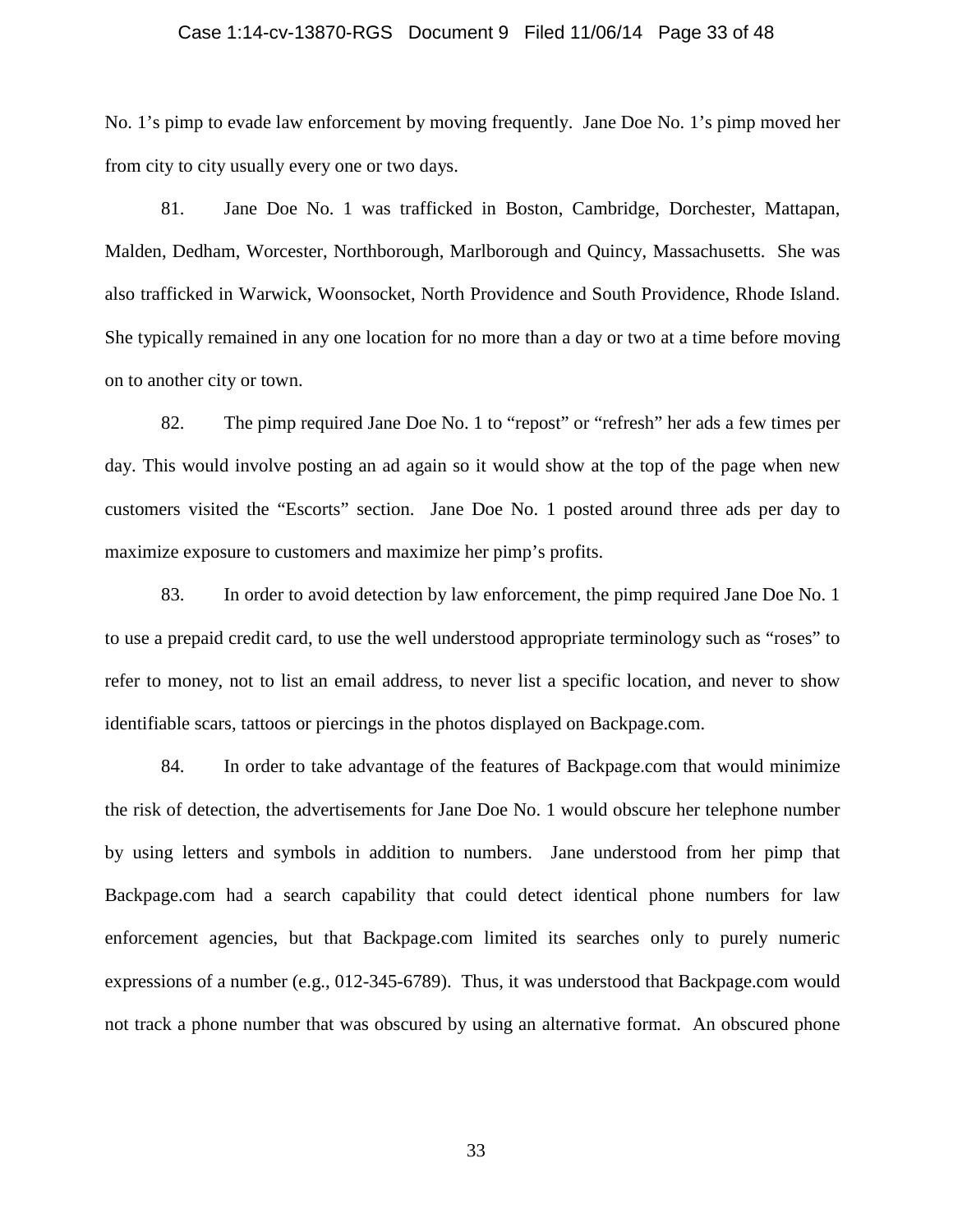### Case 1:14-cv-13870-RGS Document 9 Filed 11/06/14 Page 34 of 48

number on Backpage.com is also well understood by pimps, traffickers, trafficking victims, and customers to signal to customers that Jane No. 1 was being sold for sex.

85. On several occasions, Jane Doe No. 1 attempted to put her actual age into Backpage.com and received the "Oops!" message described above in paragraph 48. At her pimp's direction, she then lied about her age by entering an age over 18, and she then proceeded to post the advertisement. Jane Doe No. 1 was told by her pimp that this was one of the "best parts" of Backpage.com: that if an attempt to post an advertisement suggested to Backpage.com that you were being sold for underage sex, Backpage.com would ask the poster to correct the ad to post a false age but then allow the posting to go forward.

86. At the time that he trafficked Jane Doe No. 1, her pimp understood that if he attempted to include certain terms, such as "sex," "teenage," or "schoolgirl," in his advertisement, Backpage.com would flag those terms prior to the final submission of his advertisement and ask him to change those terms. Thus, the advertisements typically would avoid certain terms such as "sex," "money," and "teenaged" to successfully post the ads. To achieve the same end, however, the Pimp understood that he could include words, phrases, and symbols such as "young," "girl," "fresh," "tiny," "roses," and "party" to indicate that an underage girl was being sold for sex. In addition, to further take advantage of known features of Backpage.com that minimize detection, the advertisements for Jane Doe No. 1 were posted without a valid address and paid for using a prepaid debit card that was not linked to a name or address. Jane understood that prepaid Visa cards should be used to pay for the Backpage.com ads because they are "untraceable" and cannot be tracked by law enforcement.

87. In addition to the text portion of the advertisement, the advertisements offering Jane Doe No. 1 for sale would always include at least several photographs of her. The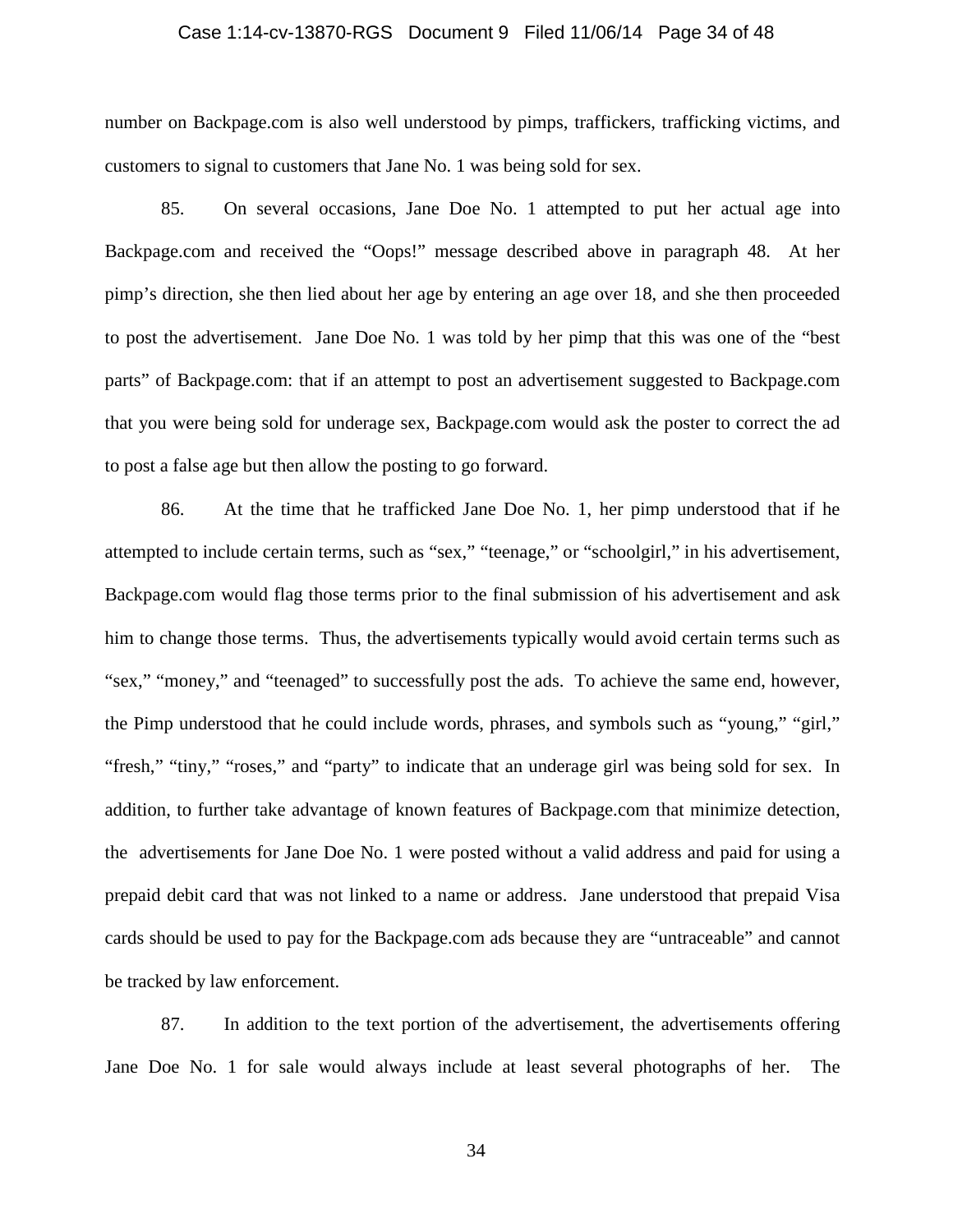### Case 1:14-cv-13870-RGS Document 9 Filed 11/06/14 Page 35 of 48

photographs of Jane Doe No. 1 were generally taken by her pimps or traffickers and uploaded from various Massachusetts locations, as well as various Rhode Island locations. The photographs would omit or obscure Jane Doe No 1's face but show her back, shoulders, legs, buttocks and/or breasts. On at least one occasion, the photographs included certain tattoos which were unique to Jane Doe. No. 1. Jane Doe No. 1 lacked the legal capacity to consent to the commercial use of the photographs and, in any event, did not purport to provide any such consent, either personally or through her parent or a legal guardian.

88. During the time her traffickers advertised Jane Doe No. 1 for sex on Backpage.com, she estimates that she was sold and raped 10-12 times per day, on average, by men responding to the advertisements. On some days, Jane Doe No. 1 was raped as many as 15 times.

89. Between June and September 2013, Jane Doe No. 1 was raped approximately 1000 times, as the result of approximately three hundred advertisements placed on Backpage.com. During this period, Backpage.com gained significant revenue and profit from the victimization of Jane Doe No.1.

### **H. Backpage.com Provided a Brokering Service that Resulted in the Repeated Victimization of Jane Doe No. 2**

90. Jane Doe No. 2 was trafficked and sold by a pimp – utilizing the brokering services offered by Backpage.com – to men across Massachusetts who raped her in exchange for payment. Between 2010 and September 2012, Jane Doe No. 2 was raped over 900 times as a direct result of the advertisements placed on Backpage.com.

91. Jane Doe No. 2 was trafficked on Backpage during various periods of time between 2010 until 2012. Jane Doe No. 2 was first trafficked on Backpage.com in or around June 2010, when she was 15 years old, after leaving a residential program where she was then residing.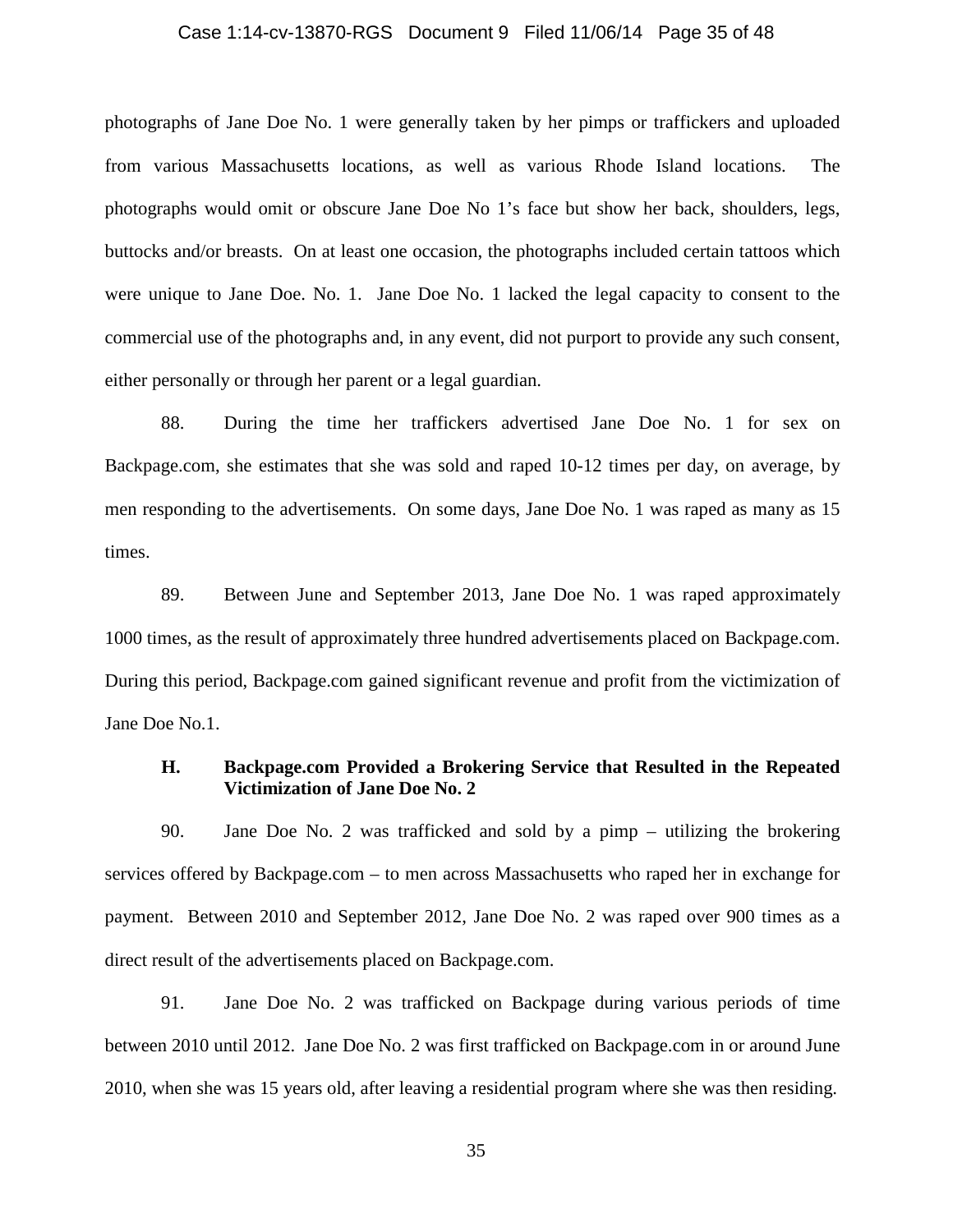### Case 1:14-cv-13870-RGS Document 9 Filed 11/06/14 Page 36 of 48

92. Jane Doe No. 2 was told by her pimp that Backpage.com was "fast," which she understood to mean that it easily and quickly connected sellers and buyers of sex.

93. Jane Doe No. 2 was posted exclusively on Backpage.com by either a pimp or an older female who worked closely with him in sex trafficking on Backpage.com (also known as his "bottom"). During this time, they sold two additional girls on Backpage.com.

94. When Jane Doe No. 2 was under the control of the pimp, either he or the bottom posted advertisements for Jane Doe No. 2 on Backpage.com an average of 6 times per day. As a result of those advertisements, Jane Doe No. 2 was sold, through Backpage.com's brokering services, to between 5 and 15 customers per day, seven days a week.

95. The advertisements posted on Backpage.com offering Jane Doe No. 2 for sale would include one or more photographs. The photographs of Jane Doe No. 2 that were included with the advertisements were taken of Jane Doe No. 2 by her traffickers and uploaded from various locations in Massachusetts to Backpage.com. These photographs would invariably omit or obscure her face but displayed her shoulders, legs, buttocks and/or breasts. Jane Doe No. 2 lacked the legal capacity to consent to the commercial use of the photographs and, in any event, did not purport to provide any such consent, either personally or through a parent or legal guardian.

96. To further avoid detection of illegal activity and recovery by law enforcement of the victims in their stable, the pimp or the bottom either used credit cards that did not belong to them or pre-paid credit cards that they purchased at local convenience stores to pay the fee charged by Backpage.com to post the advertisements.

97. Jane Doe No. 2 was given a pre-paid mobile phone to answer customer calls. She would start to receive calls on the phone as quickly as 10 minutes after she was posted on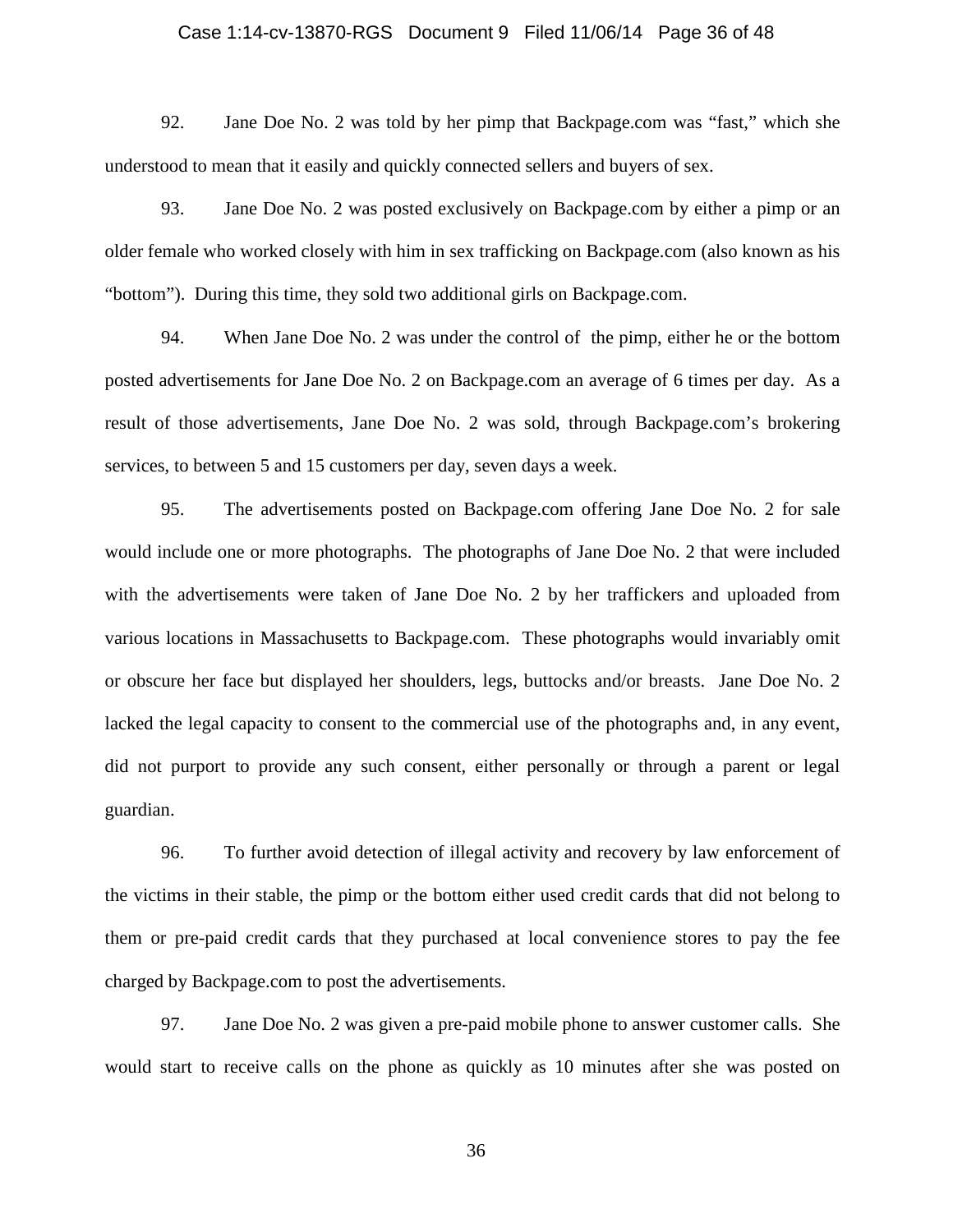### Case 1:14-cv-13870-RGS Document 9 Filed 11/06/14 Page 37 of 48

Backpage.com. Customers would begin their conversations with Jane Doe No. 2 by telling her that they had seen her advertisement on Backpage.com. Generally, they would proceed to inquire about her location, whether she would travel to them, and the price she was charging.

98. Jane Doe No. 2 was trafficked in Boston, Saugus, Cambridge, and Somerville, Massachusetts. Jane Doe No. 2's pimp would typically keep his group of girls in one location for one to seven days, depending on how secure he felt at a particular location, before moving to a new location, where Jane Doe No. 2 would be raped again by those who had seen and responded to her Backpage.com advertisements.

99. During the time she was sold for sex on Backpage.com, Jane Doe No. 2 was sold and raped numerous times by men responding to the Backpage.com advertisements. During this period, Backpage.com gained significant revenue and profit from the victimization of Jane Doe No. 2.

# **I. Backpage.com Provided a Brokering Service that Resulted in the Victimization of Jane Doe No. 3**

100. Jane Doe No. 3 was trafficked and sold by a pimp and at least one of his associates – utilizing the brokering services offered by Backpage.com – and raped in Massachusetts in exchange for payment.

101. In December 2013, Sam and Sara Loe dropped Jane Doe No. 3 at her friend's house.While at her friend's home, Jane Doe No. 3 was picked up by a man and a woman whom she had met through a friend. At an apartment located in Boston where Jane Doe No. 3 was taken, the traffickers drafted and posted an advertisement on Backpage.com using a pre-paid, anonymous debit card to pay for the advertisement. The traffickers continued to post additional similar advertisements for Jane Doe No. 3. Each subsequent advertisement contained a link to all of the other prior advertisements that offered Jane Doe No. 3 up for sale. The headlines for the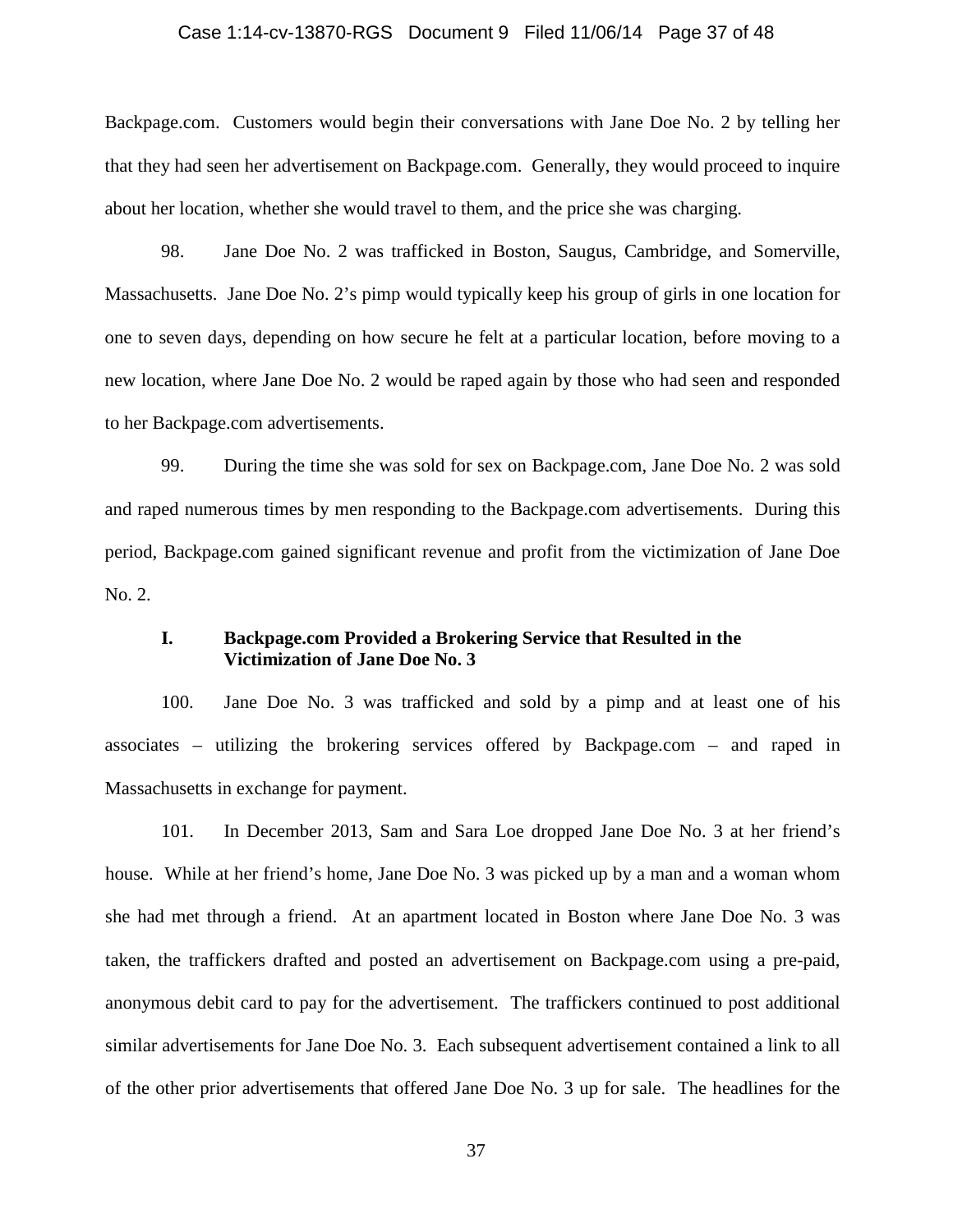### Case 1:14-cv-13870-RGS Document 9 Filed 11/06/14 Page 38 of 48

advertisements contained words such as "new," "sweet," and "playful," all of which are known by the Backpage Defendants (as well as commercial sex customers) to be code words indicating that the advertisement is offering up a minor. Jane Doe No. 3 was trafficked exclusively on Backpage.com in Massachusetts.

102. The advertisements posted on Backpage.com offering Jane Doe No. 3 for sale included several photographs which were uploaded from Massachusetts to be displayed with the text of the advertisements. Photographs of Jane Doe No. 3 that were included with the advertisements were taken either by the traffickers or by Jane Doe No. 3 herself. The photographs omitted or obscured her face, but they displayed her shoulders, legs, buttocks, and/or breasts. Jane Doe No. 3 lacked the legal capacity to consent to the creation or use of the photographs, but in any event did not purport to provide any such consent, either personally or through her parents Sam and Sara Loe.

103. After the advertisements involving Jane Doe No. 3 were placed on Backpage.com, Jane Doe No. 3 started receiving calls and texts from men who wanted to purchase her for sex. Jane Doe No. 3 was driven by the traffickers to a hotel located in Foxborough, Massachusetts where she was raped in exchange for payment that went to her trafficker.

104. At some point shortly after Jane Doe No. 3 began being trafficked on Backpage.com, Sam and Sara Loe were alerted that advertisements featuring their minor daughter were posted on Backpage.com. When they accessed Backpage.com, they found multiple advertisements featuring Jane Doe No. 3 under the Escort section in the Adult Entertainment Category of Backpage.com for Massachusetts.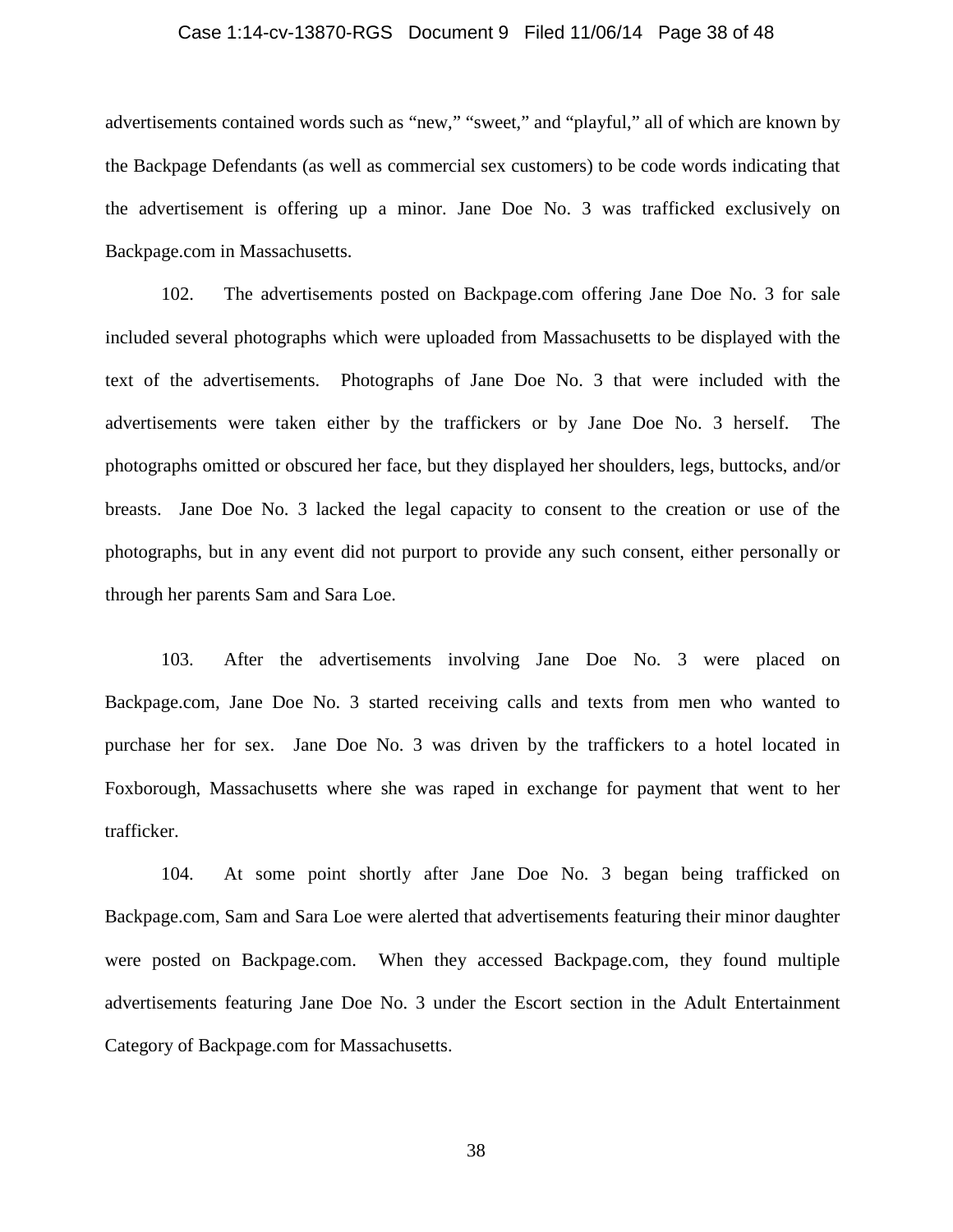### Case 1:14-cv-13870-RGS Document 9 Filed 11/06/14 Page 39 of 48

105. Sam and Sara Loe contacted the Backpage Defendants by email and reported that a 15 year old was being illegal offered for sale on Backpage.com. Sam and Sara Loe demanded that the Backpage Defendants remove the illegal advertisements immediately. They provided the Backpage Defendants with information that would allow the Backpage Defendants to easily locate and remove all advertisements involving Jane Doe No. 3. Sam and Sara Loe reiterated their demand in at least one other follow up communication to the Backpage Defendants.

106. When she returned home, Sam and Sara Loe took Jane Doe No. 3 to the hospital, and she then participated in an out-patient treatment program.

107. A week after the rape of their daughter, the advertisements for Jane Doe No. 3 remained on Backpage.com. Sam and Sara Loe have not received any communication from Backpage.com advising them whether any action has been taken to remove the advertisements of Jane Doe No. 3 from the website.

### **CLAIMS FOR RELIEF**

#### **COUNT I**

#### **Trafficking Victims Protection Reauthorization Act of 2008, 18 U.S.C. § 1595**

108. The allegations set forth in paragraphs 1 through 107 are hereby incorporated by reference.

109. Jane Doe No. 1, Jane Doe No. 2, and Jane Doe No. 3 are victims of child sex trafficking within the meaning of 18 U.S.C. § 1591 and are entitled to bring a civil action under 18 U.S.C. § 1595 against any individual or entity whose violations of the TVPRA proximately caused Jane Doe No. 1, Jane Doe No. 2, and Jane Doe No. 3 to sustain physical or psychological injuries.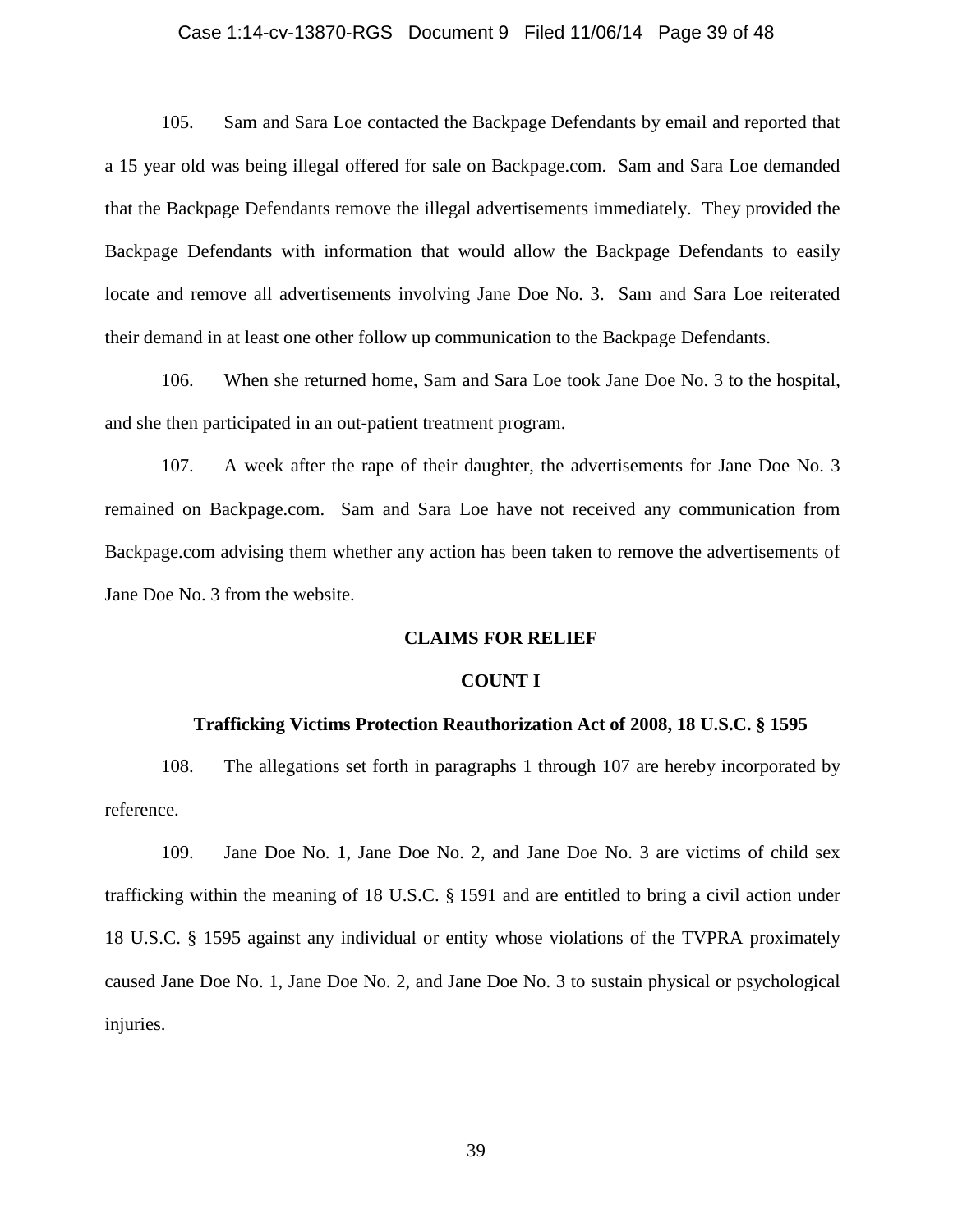### Case 1:14-cv-13870-RGS Document 9 Filed 11/06/14 Page 40 of 48

110. The Backpage Defendants knowingly participate in illegal child trafficking ventures, all in violation of the TVPRA. The Backpage Defendants participate in these ventures by, *inter alia*, engaging in both acts and omissions that are intended to facilitate and aid and abet traffickers' and pimps' marketing, transportation, and sale of child victims for commercial sexual exploitation.

111. Through such acts and omissions, the Backpage Defendants participated in the illegal child trafficking ventures that involved Jane Doe No. 1, Jane Doe No. 2, Jane Doe No.3 and they profited from this participation in that they reaped substantial revenues from the daily advertisements that successfully offered Jane Doe No. 1, Jane Doe No. 2, and Jane Doe No. 3 for sale for sex with customers.

112. Jane Doe No. 1, Jane Doe No. 2, and Jane Doe No. 3 are victims of the unlawful ventures which the Backpage Defendants participated in, promoted, and supported by various means, *inter alia*, (i) designing their website to increase the incidence and profitability of advertisements reflecting and encouraging the exploitation of children; (ii) taking various steps to sustain the impression among pimps, traffickers and customers that Backpage.com is a safe and effective vehicle for transactions involving young girls and boys, including actions to minimize the risk of detection by law enforcement; (iii) implementing various enhancements to its website to increase its effectiveness for pimps and traffickers; and (iv) failing to investigate or adopt available analytic measures developed by expert academic and technology organizations, and available at little or no cost, that would enable the Backpage Defendants to reliably detect advertisements involving exploited children and identify and apprehend the pimps and traffickers behind those advertisements.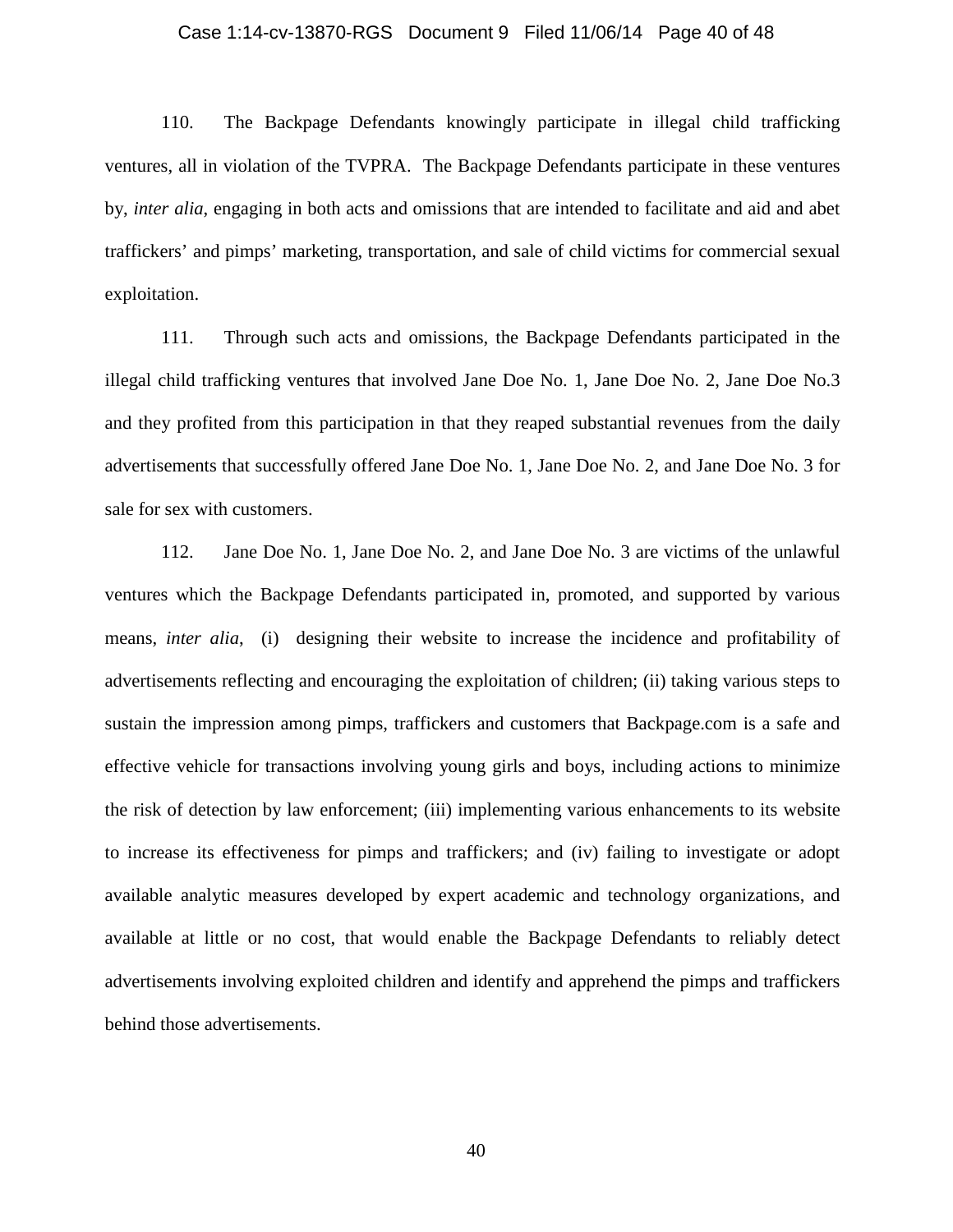### Case 1:14-cv-13870-RGS Document 9 Filed 11/06/14 Page 41 of 48

113. The Backpage Defendants knew or should have known that Jane Doe No. 1, Jane Doe No. 2, and Jane Doe No.3 were among the minors being advertised and trafficked on Backpage.com, and that the plaintiffs were sold for sex through their website, trafficked in various venues in the region, and raped on many occasions each day in which they were offered for sale.

114. As a result of the Backpage Defendants violations of the TVPRA, Jane Doe No. 1, Jane Doe No. 2, and Jane Doe No.3 have suffered substantial physical and psychological injuries, and other damage.

#### **COUNT II**

## **Massachusetts Anti-Human Trafficking and Victim Protection Act of 2010, G.L. c. 265, § 50**

115. The allegations set forth in paragraphs 1 through 114 are hereby incorporated by reference.

116. Jane Doe No. 1, Jane Doe No. 2, and Jane Doe No. 3 are victims of child sex trafficking, as defined by Mass. Gen. Laws c. 265  $\S$  50(a), who are entitled to bring a civil action under Mass. Gen. Laws c. 265 § 50(d).

117. The Backpage Defendants knowingly benefit financially, in violation of Mass. Gen. Laws c. 265 § 50(a)(ii), from conduct by pimps and traffickers which involves repeated sexual exploitation of the growing number of children, such as the plaintiffs, who have been victimized through Backpage.com.

118. The Backpage Defendants knowingly aid and abet these pimps and traffickers by, *inter alia*, the various means described in paragraphs 38 – 59 *infra*.

119. Jane Doe No. 1, Jane Doe No. 2, and Jane Doe No. 3 have suffered substantial physical and psychological injuries, and other damage, as a result of being trafficked through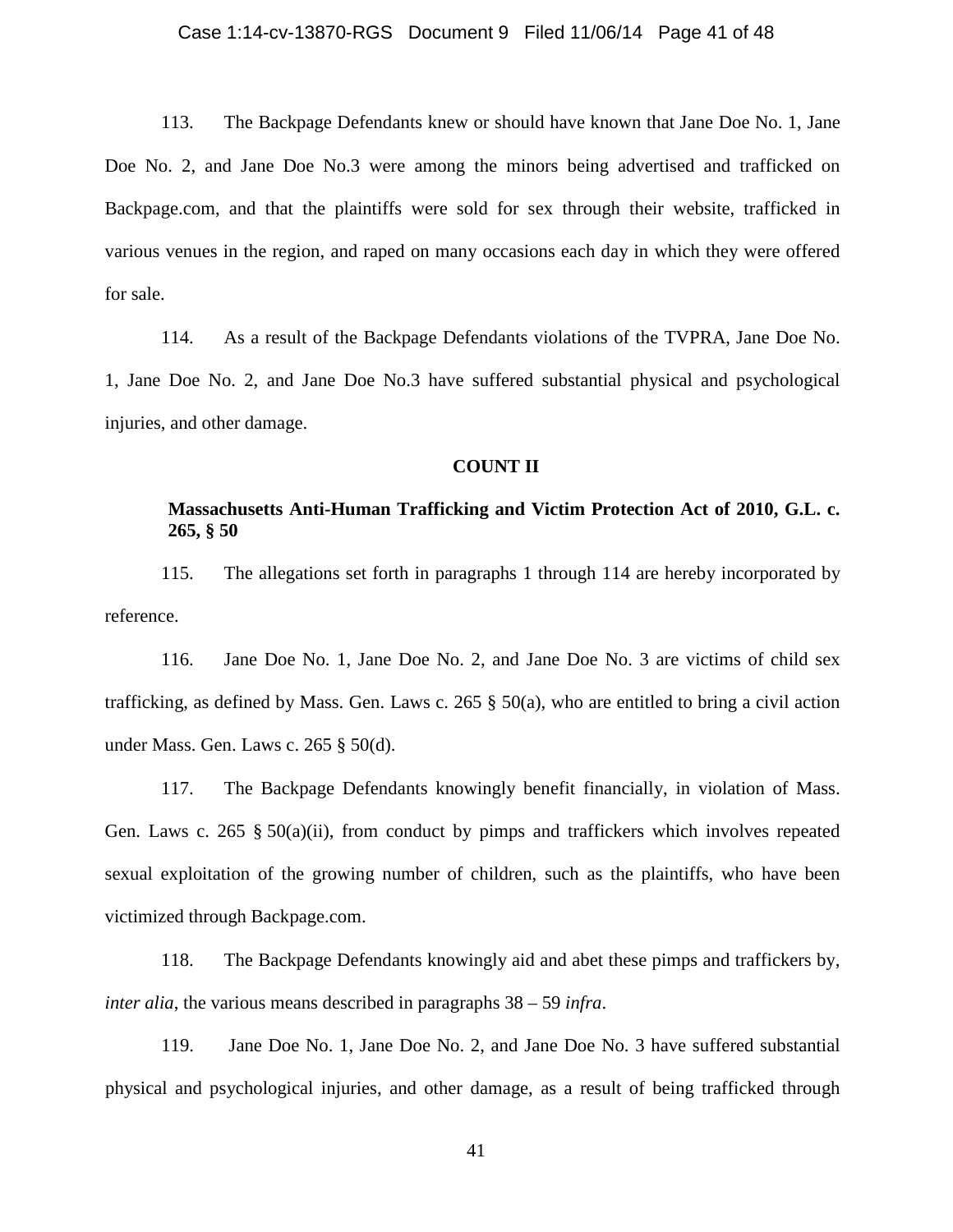#### Case 1:14-cv-13870-RGS Document 9 Filed 11/06/14 Page 42 of 48

Backpage.com in violation of the Massachusetts Anti-Human Trafficking and Victim Protection Act. As a result of the acts of the Backpage Defendants, the plaintiffs were sold for sex, trafficked in various venues in the region, and were raped on many occasions each day in which they were offered for sale.

### **COUNT III**

### **Unfair and Deceptive Acts and Practices, G.L. c. 93A, § 9**

120. The allegations set forth in paragraphs 1 through 119 are hereby incorporated by reference.

121. The Backpage Defendants are engaged in trade or commerce, as defined by G.L. c. 93A, in the Commonwealth of Massachusetts.

122. The Backpage Defendants have committed various knowing and willful unfair and deceptive acts and practices in the design and operation of a business model which promotes, encourages, supports, and profits from the systematic sexual abuse of children.

123. Among these acts and practices, the Backpage Defendants (i) assist commercial sex traffickers, many of whom are known to be trafficking children, to enhance the effectiveness of their advertisements, to protect the anonymity of the traffickers, and to minimize the risk of detection by law enforcement of their unlawful activity; and (ii) create and maintain a model that protects the ability of traffickers to advertise underage girls and boys for sale.

124. To further this unfair and deceptive scheme, the Backpage Defendants have made various misrepresentations to law enforcement agencies and social service organizations that they are dedicated to reducing the utilization of the website for trafficking underage children, that they actively detect and report any advertisement which they determine to involve a child, and that they are evaluating and intend to adopt methods and technologies to substantially improve their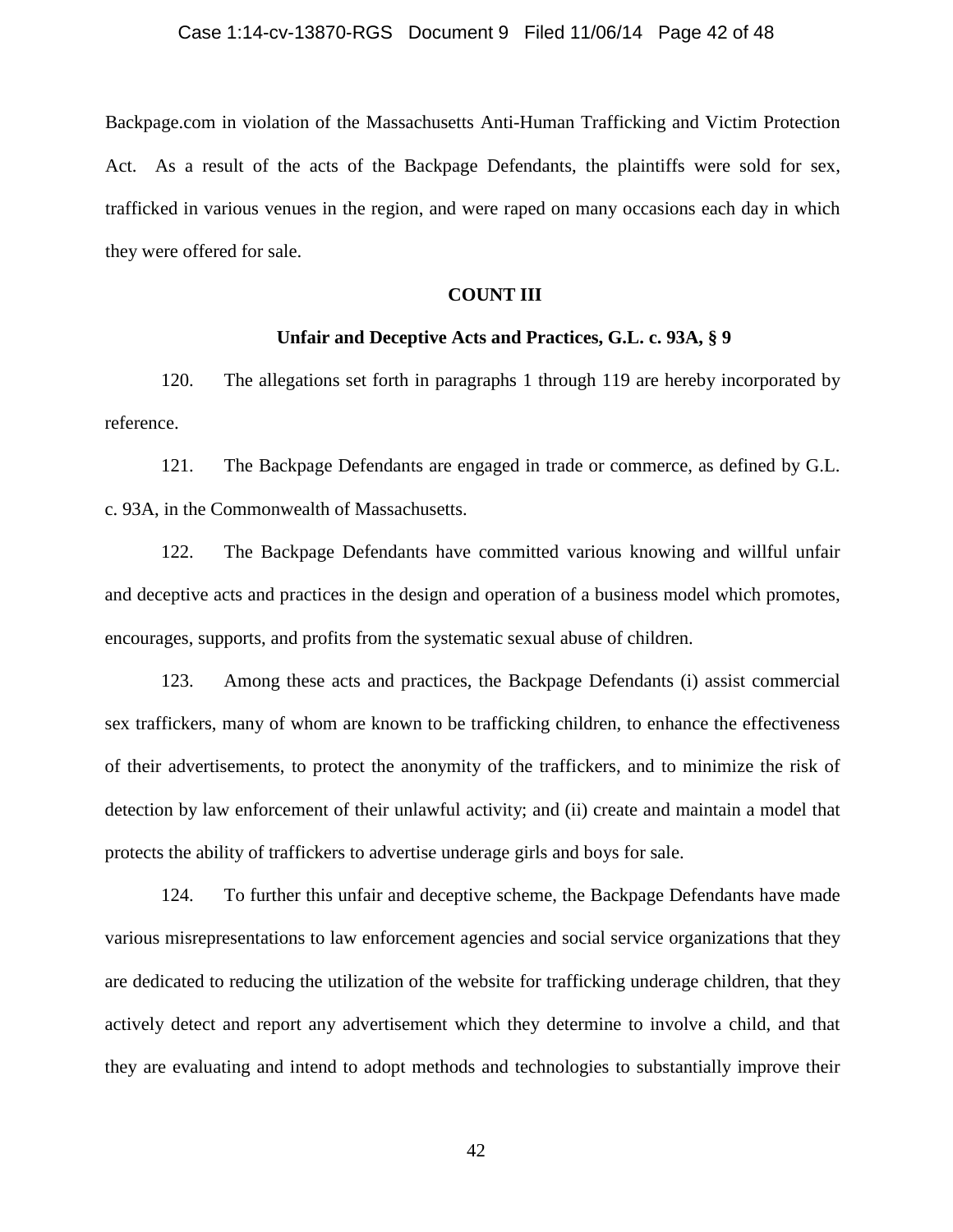### Case 1:14-cv-13870-RGS Document 9 Filed 11/06/14 Page 43 of 48

ability to accomplish this goal. These representations have served to minimize law enforcement scrutiny of Backpage.com for a number of years.

125. In order to sustain this unfair and deceptive scheme, the Backpage Defendants have knowingly and intentionally (i) reported an increasingly high volume of advertisements to NCMEC to create the misimpression of active cooperation by the Defendants, knowing all the while that most of the advertisements selected and reported by the moderators of the Backpage Defendants are unlikely to involve children; (ii) declined to investigate or adopt readily available analytic measures that would enable the reliable detection of advertisements involving children, (iii) refused to adopt readily available security and other practical measures suggested by expert agencies that would substantially reduce the ability of traffickers to place such advertisements without law enforcement detection; and (iv) refined their website repeatedly to increase the incidence, success, and profitability of advertisements reflecting and encouraging the sexual exploitation of children.

126. As a result of these unfair and deceptive acts and practices, the Backpage Defendants have avoided, minimized and delayed the intense publicly media, legislative, and law enforcement scrutiny that reasonably could have been expected to interfere with, if not terminate, its efforts to grow market share and eventually to dominate the market for online illegal commercial sex advertising. As a result of the acts of the Backpage Defendants, the plaintiffs were sold for sex, trafficked in various venues in the region, and were raped on many occasions each day in which they were offered for sale.

127. Jane Doe No. 1, Jane Doe No. 2, and Jane Doe No. 3 are persons entitled to bring an action under Section 9 of Chapter 93A, each of whom has been injured as a result of the unfair and deceptive acts and practices of the Backpage Defendants.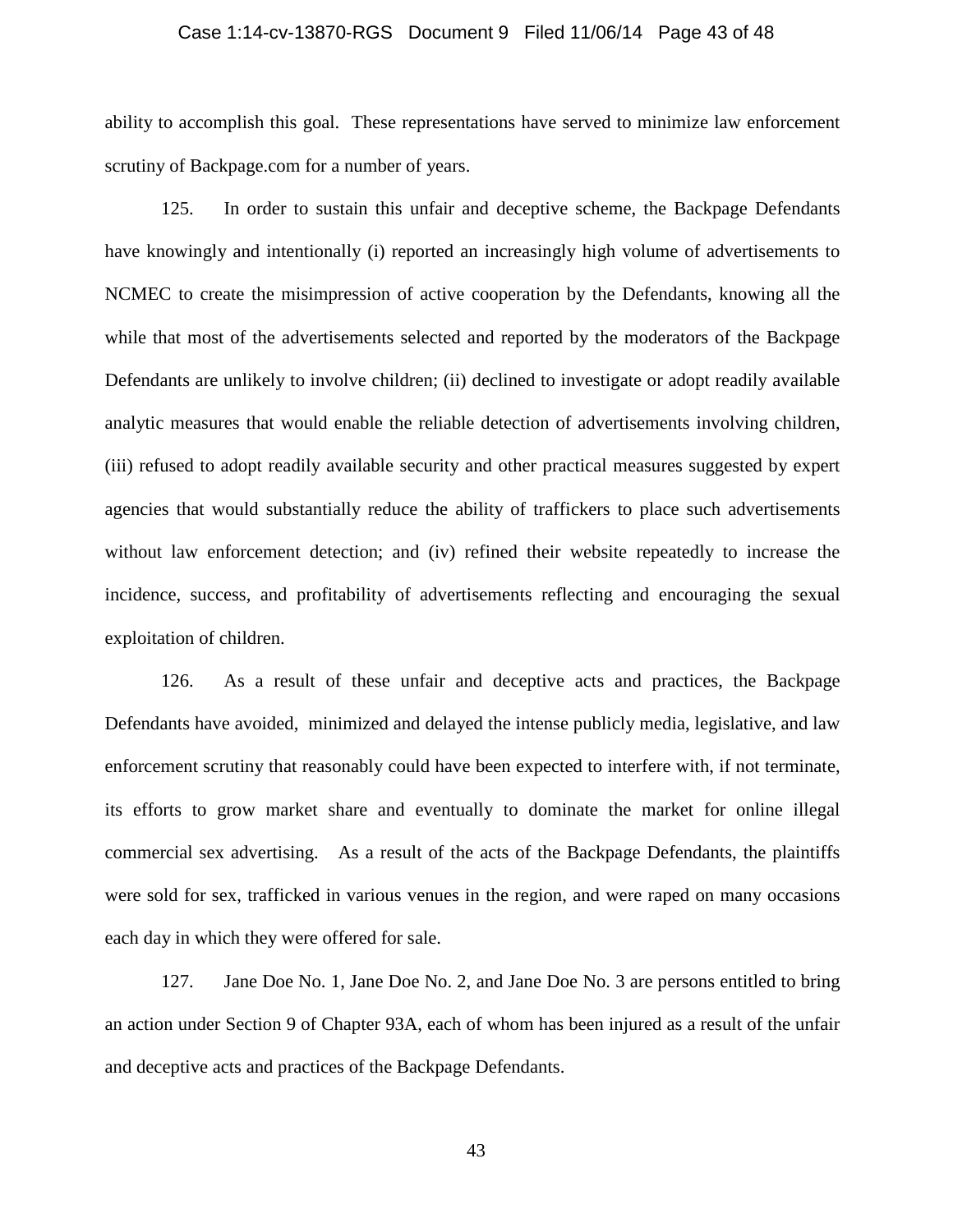### Case 1:14-cv-13870-RGS Document 9 Filed 11/06/14 Page 44 of 48

128. The Backpage Defendants do not have a place of business or maintain assets in Massachusetts.

### **COUNT IV**

### **Unauthorized Use of Pictures of a Person, G.L. c. 214, § 3A and R.I. St. § 9-1-28.1**

129. The allegations set forth in paragraphs 1 though 128 are hereby incorporated by reference.

130. The Backpage Defendants have developed a business model that supports and enables pimps and traffickers to exploit children. As an integral part of their business model, the Backpage Defendants encourage, support, and materially contribute to the use by pimps and traffickers in of photographic images to enhance the effectiveness of advertisements placed on the website.

131. The Backpage Defendants know that pimps and traffickers routinely take photographs of persons they control, including children who are victims of sex trafficking, which are then uploaded and displayed with advertisements on Backpage.com.

132. At all relevant times, the Backpage Defendants have had the right and the ability to control the display of the photographs displayed on their website. Indeed, the Backpage Defendants claim that they monitor and review the advertisements, including the photographs, posted by pimps and traffickers and make an affirmative decision whether the photographs may be displayed on Backpage.com. In addition, once the Backpage Defendants determine to display a photograph on their website, they exercise an additional, unique level of control over the photograph by removing the metadata from photographs to minimize the risk of law enforcement detection.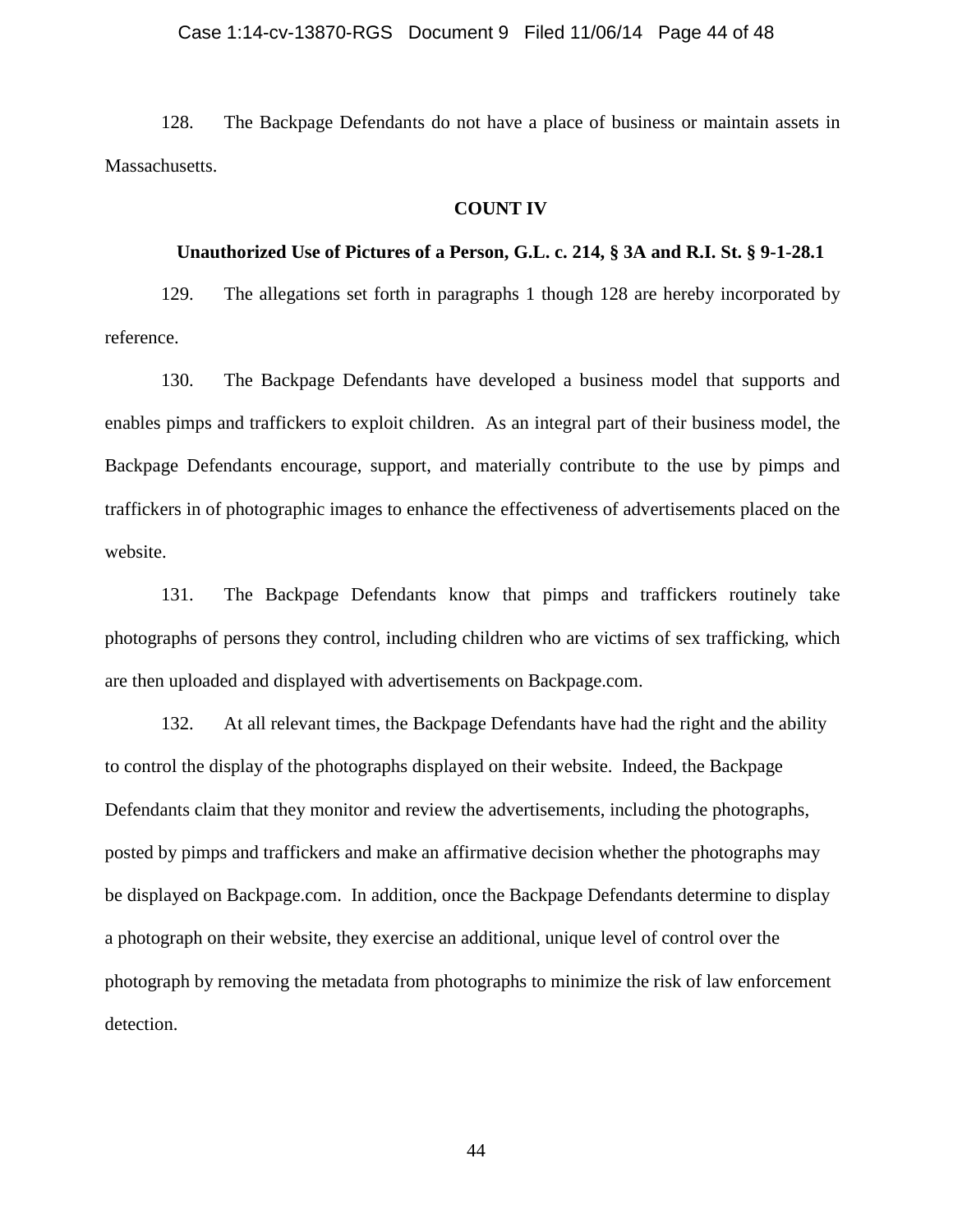#### Case 1:14-cv-13870-RGS Document 9 Filed 11/06/14 Page 45 of 48

133. On multiple occasions, the Backpage Defendants displayed photographs of Jane Doe No. 1, Jane Doe No. 2, and Jane Doe No. 3 in connection with advertisements on Backpage.com.

134. The photographs of each of the plaintiffs were displayed by the Backpage Defendants for use within Massachusetts for advertising purposes. In the case of Jane Doe No. 1, photographs also were displayed for advertising purposes in Rhode Island by and for the benefit of the Backpage Defendants.

135. The plaintiffs each lacked legal capacity to consent to the use or display of the photographs on Backpage.com, and none of their parents or guardians provided their consent, written or otherwise, to the use of the photographs for advertising purposes.

136. The plaintiffs each have been damaged by the unauthorized use of the photographs by the Backpage Defendants.

137. The Backpage Defendants are liable to each of the plaintiffs under M.G.L. c. 214, § 3A, and to Jane Doe No. 1 under R.I. St. § 9-1-28.1.

#### **COUNT V**

### **The Copyright Act, 28 U.S.C. §§ 101** *et seq***.**

138. The allegations set forth in paragraphs 1 through 137 are hereby incorporated by reference.

139. The Backpage Defendants have developed a business model that supports and enables pimps and traffickers in conduct which exploits children for commercial sex. As an integral part of their business model, the Backpage Defendants encourage, support, induce, and materially contribute to the use by pimps and traffickers of photographic images to enhance the effectiveness of advertisements placed on the website. The Backpage Defendants derive a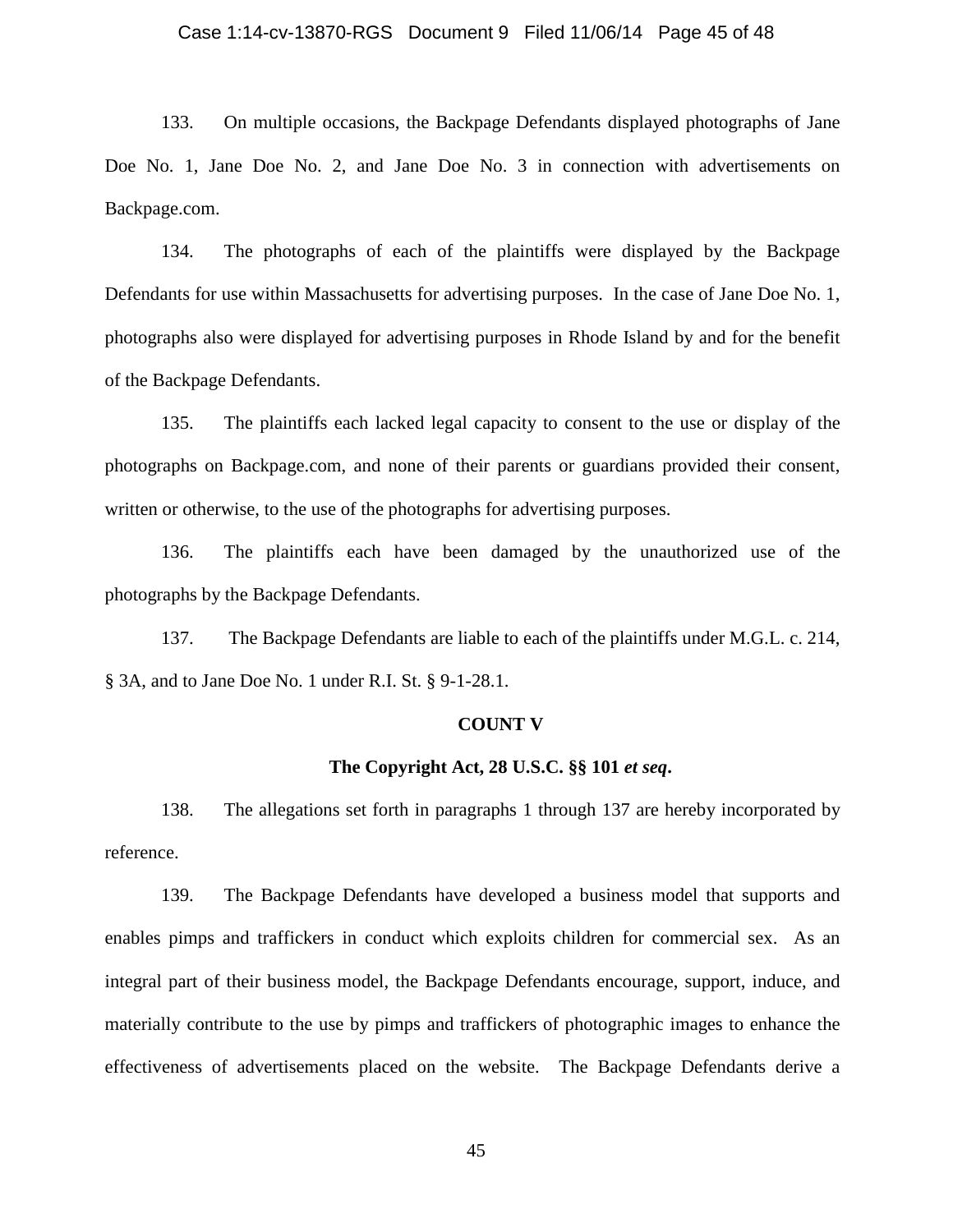### Case 1:14-cv-13870-RGS Document 9 Filed 11/06/14 Page 46 of 48

financial benefit directly attributable to the public display of such photographs by virtue of the payment of fees by the pimps and traffickers to Backpage.com.

140. At all relevant times, the Backpage Defendants have had the right and the ability to control the display of the photographs displayed on their website. Indeed, the Backpage Defendants monitor and review the advertisements posted by pimps and traffickers, including the photographs, to make an affirmative decision whether to post each advertisement and display the photographs on their website. In addition, once the Backpage Defendants determine to display a photograph on their website, they exercise an additional level of control by removing the metadata from photographs to minimize the risk of law enforcement detection.

141. It is common knowledge, and well known to the Backpage Defendants, that pimps and traffickers routinely direct child trafficking victims under their control to take photographs of themselves or to provide such photographs to the pimps and traffickers for use in Backpage.com advertisements.

142. At the direction of her traffickers, plaintiff Jane Doe No. 3 provided certain photographs that she took of herself (the "copyright protected photographs") which the traffickers then included in the Backpage.com advertisements for Jane Doe No. 3.

143. The Copyright Act grants to Jane Doe No. 3, through her parents, the exclusive rights to use, reproduce, distribute, and display the copyright protected photographs that she took of herself and provided under coercion to the traffickers.

144. Jane Doe No. 3 lacked legal capacity to consent to the distribution or use of the copyright protected photographs displayed on Backpage.com, and her parents Sam and Sara Loe did not provide their consent to any such use or distribution.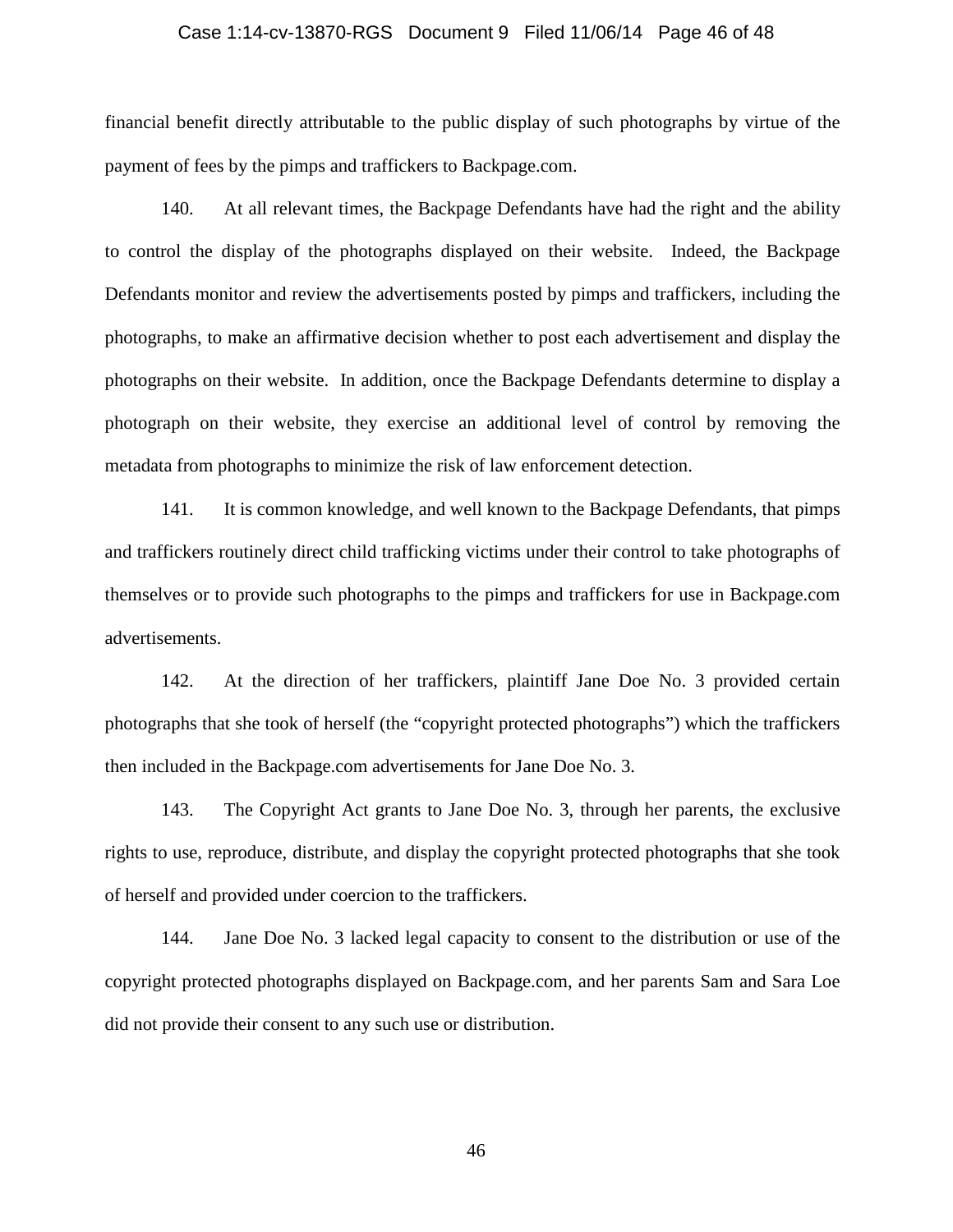### Case 1:14-cv-13870-RGS Document 9 Filed 11/06/14 Page 47 of 48

145. The Backpage Defendants have actual and constructive knowledge that the pimps and traffickers routinely use the website and the services provided through the website to unlawfully publicly display copyright protected photographs.

146. As a result, the Backpage Defendants have violated plaintiff Jane Doe No. 3's exclusive rights to reproduce, distribute, and display the relevant photographs and their actions constitute direct and secondary infringement of her copyrights and exclusive rights under copyright to the copyright protected photographs.

147. In addition, because the Backpage Defendants knew or should have known that these acts of infringement were occurring on their website, their infringing conduct occurred both willfully and intentionally, and in disregard of and with indifference to the rights of plaintiff Jane Doe No. 3.

**PRAYERS FOR RELIEF**

WHEREFORE, plaintiffs seek for judgment against the defendants for:

- a. The actual and compensatory damages determined to have been suffered by each plaintiff under Counts I, II, III, IV, and V;
- b. Punitive damages under Count I and II;
- c. Multiple damages under Count II for willful and malicious conduct and under Count III for knowing and willful conduct;
- d. Costs and reasonable attorney's fees under Counts I, III, and V;
- e. Statutory damages pursuant to 17 U.S.C. § 504(c) for infringement of each of the copyright protected photographs wrongfully used, distributed, or displayed.
- e. Such injunctive relief as the Court deems appropriate;
- f. Such further relief as the Court may deem just and equitable.

The plaintiffs demand a trial by jury on all issues so triable.